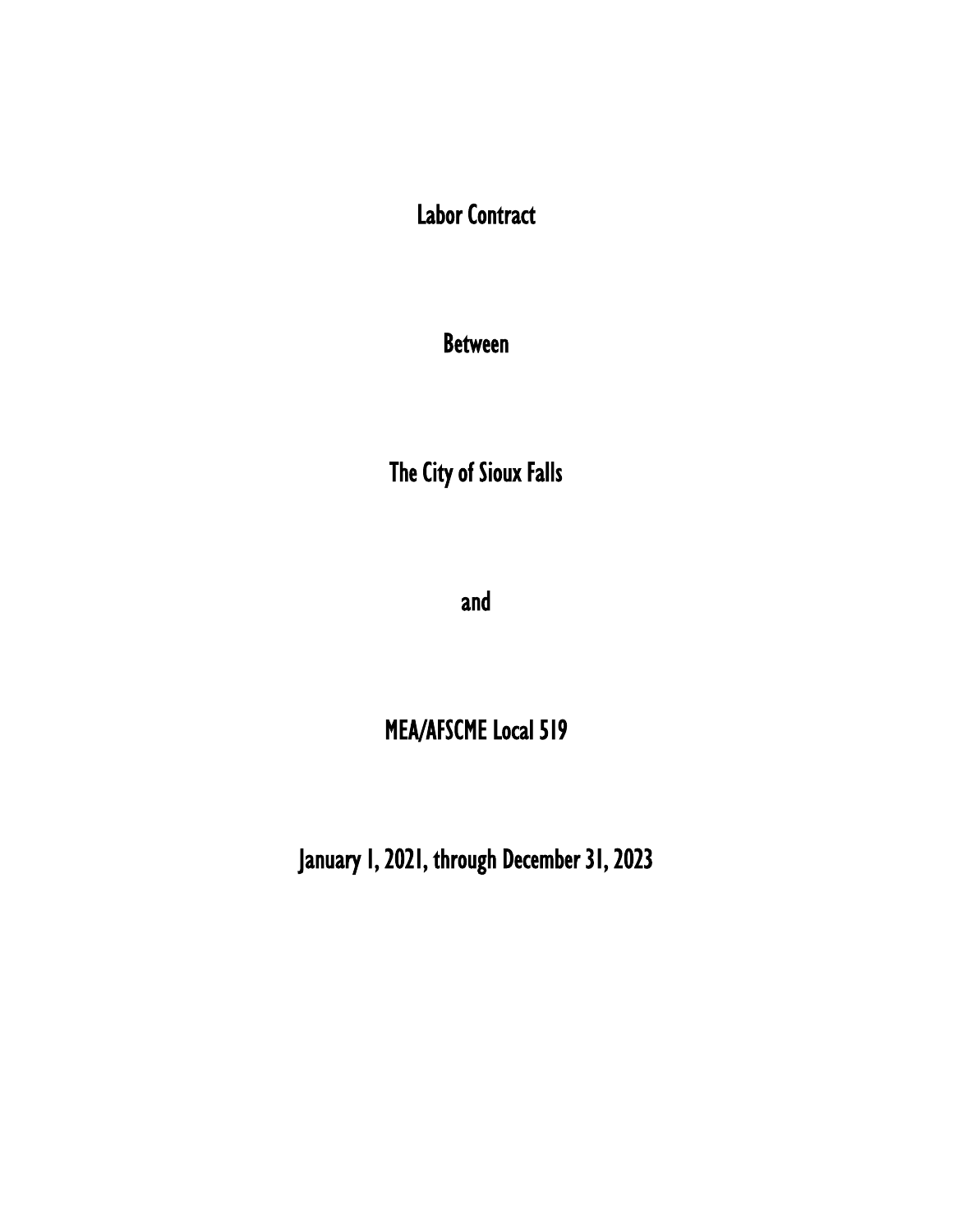# Index

| <b>Absence for Union Business</b>                 |
|---------------------------------------------------|
| <b>Administrative Leave</b>                       |
| <b>Civil Service Reference</b>                    |
| <b>Committee for Union-Management Cooperation</b> |
| <b>Conduct of Union Affairs</b>                   |
| <b>Definitions</b>                                |
| <b>Discrimination</b>                             |
| <b>Duration of Contract</b>                       |
| Duty-Incurred Injury                              |
| <b>Education Assistance Program</b>               |
| <b>Emergency Call-In</b>                          |
| <b>Entire Contract</b>                            |
| <b>Family/Medical Leave</b>                       |
| <b>Funeral Leave</b><br>31                        |
| <b>Grievance Procedure</b>                        |
| Holidays                                          |
| Hours of Work                                     |
| <b>Insurance and Bonds</b>                        |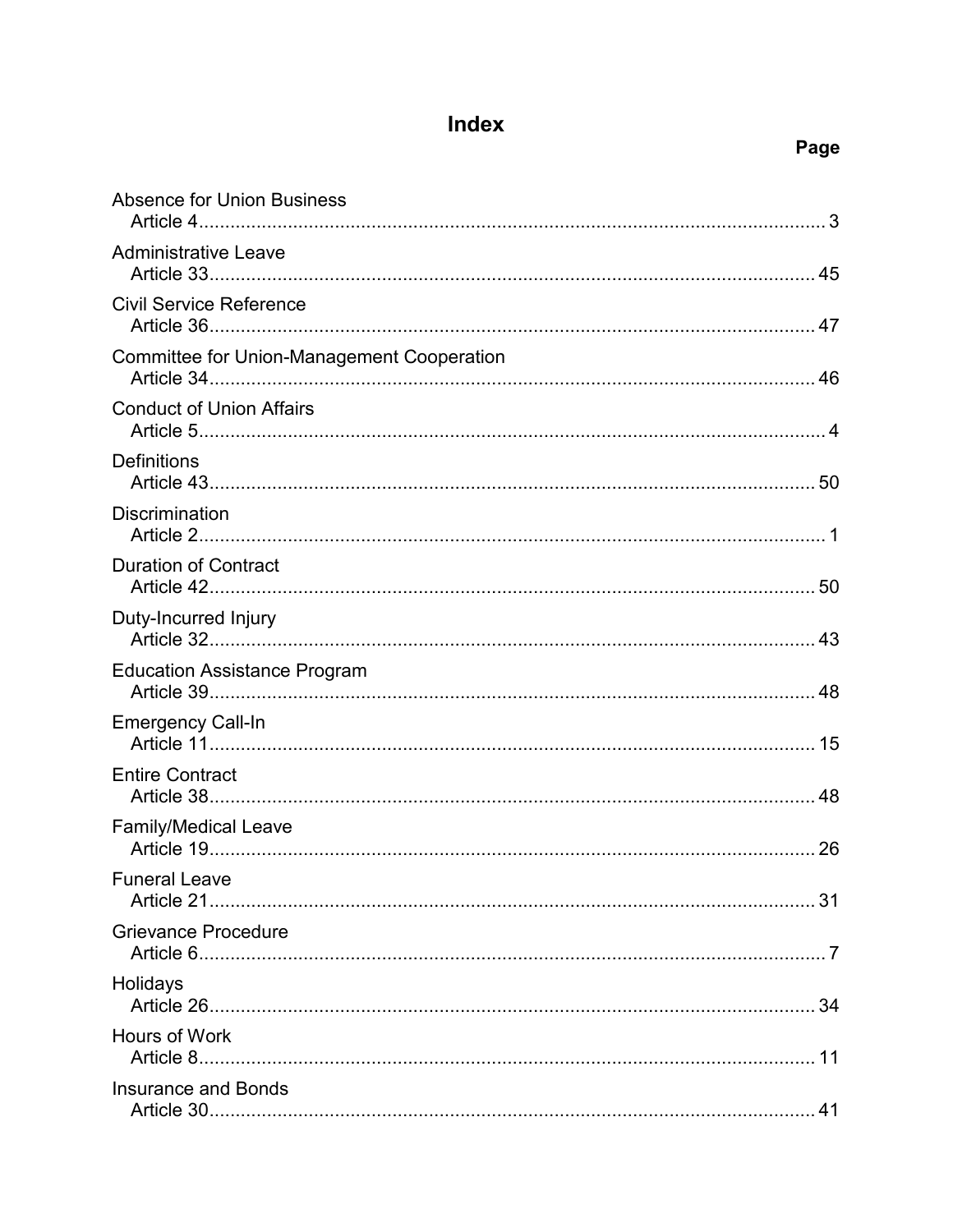| Jury Duty, Witness Fees, and Court Pay   |    |
|------------------------------------------|----|
| Layoff, Rehiring after Layoff            |    |
| Leaves of Absence                        |    |
| <b>Management Rights</b>                 |    |
| <b>Military Service Leave</b>            |    |
| Overtime                                 |    |
| Payroll Deduction of MEA/AFSCME          |    |
| Pensions                                 |    |
| <b>Personal Leave Days</b>               |    |
|                                          |    |
| Promotion                                |    |
| Reclassification                         |    |
| Recognition                              |    |
| Seniority                                |    |
| <b>Separability and Saving Clause</b>    |    |
| <b>Sick Leave</b>                        |    |
| Sick Leave Payout at Separation          | 40 |
| Standby                                  |    |
| <b>Substance Abuse Prevention Policy</b> |    |
| <b>Tool Reimbursement/Tool Insurance</b> |    |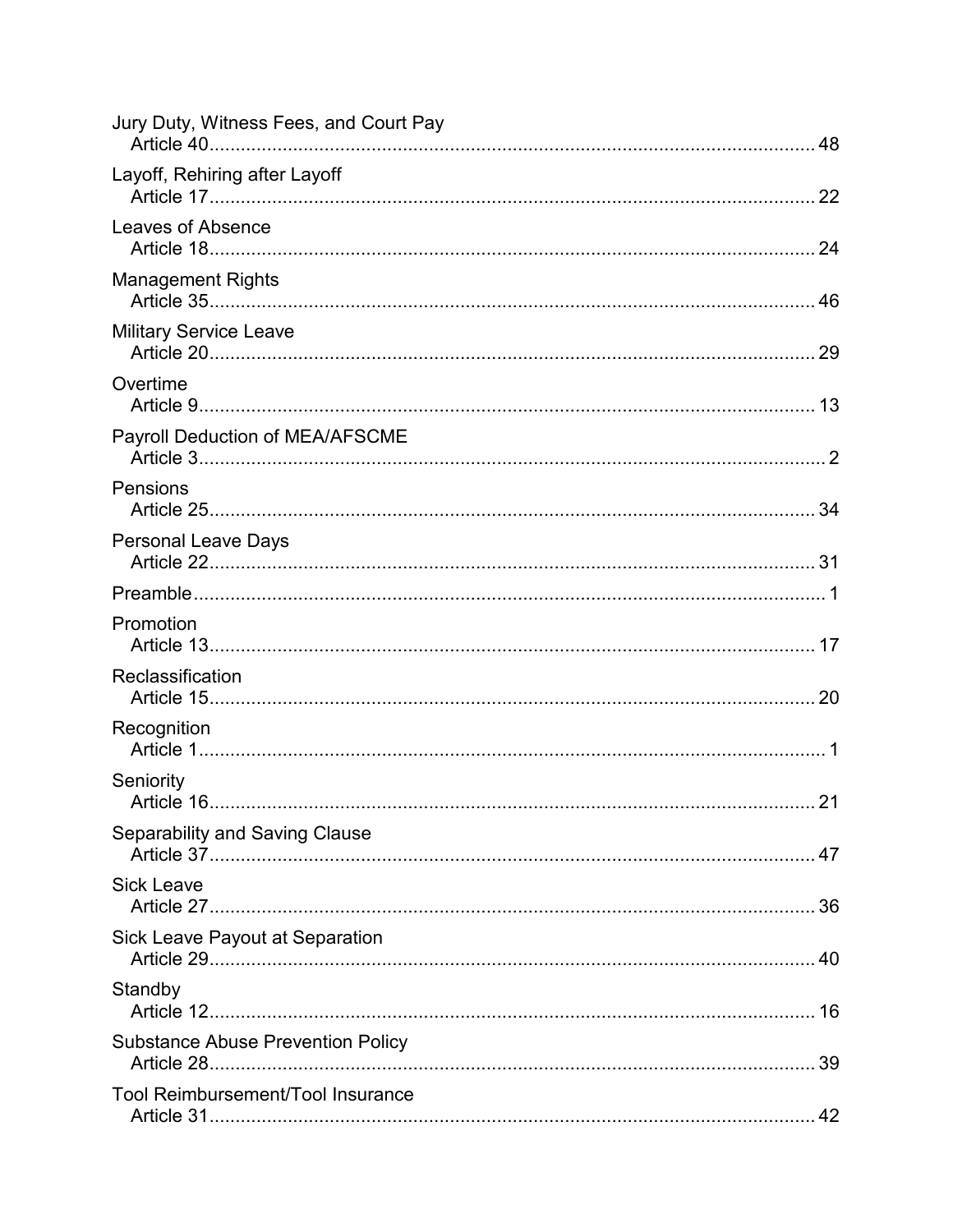| Transfer                           |    |
|------------------------------------|----|
| <b>Union Rights</b>                |    |
| Vacations                          |    |
| <b>Volunteer Time Off</b>          |    |
| Wages                              |    |
| Working in a Higher Classification | 14 |

# **Exhibits**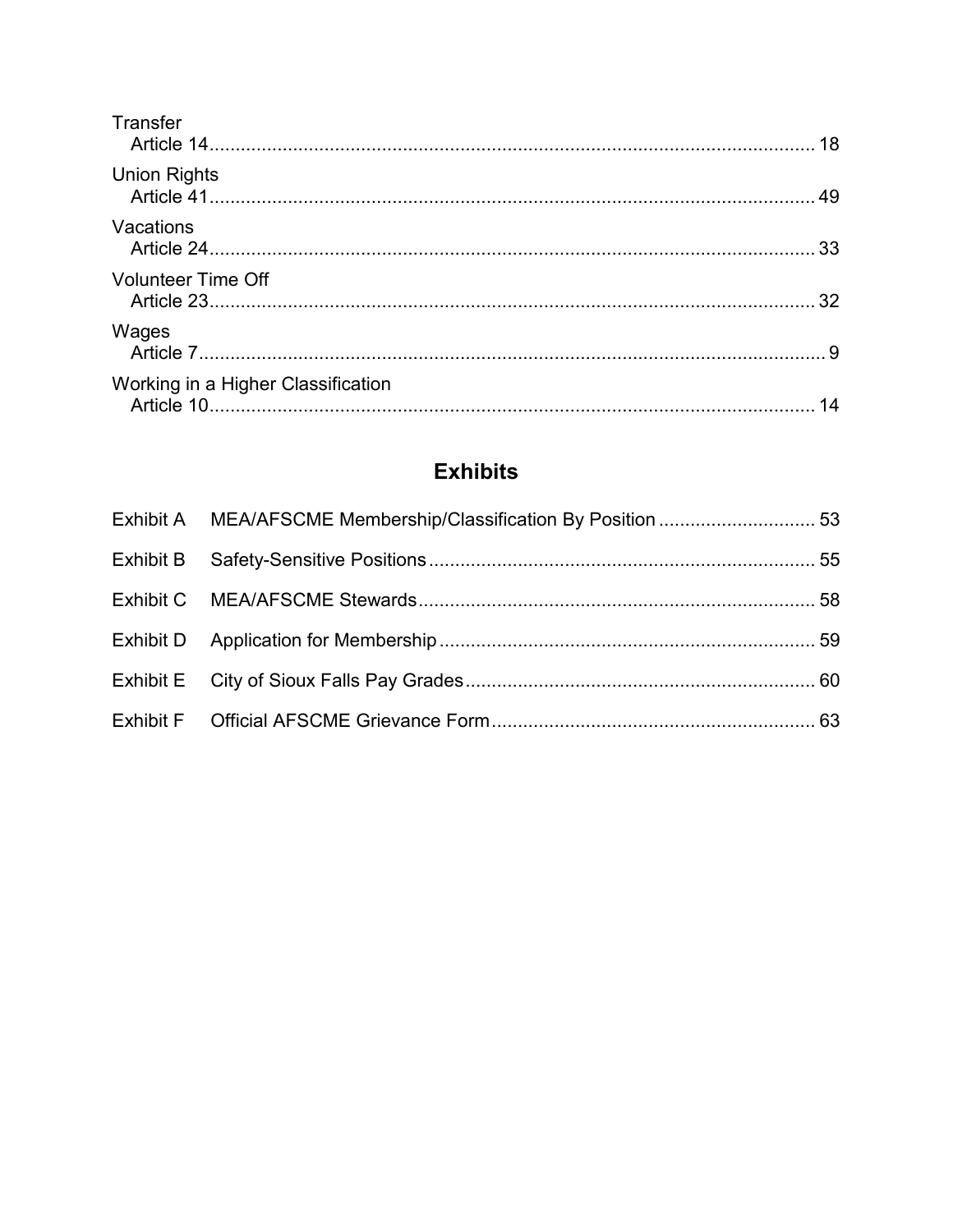## Preamble

This Contract is between the City of Sioux Falls, South Dakota, hereinafter referred to as the City, and Sioux Falls Municipal Employees' Association, affiliated with American Federation of State, County, and Municipal Employees, AFL-CIO, now known as MEA/AFSCME Local 519, hereinafter referred to as the Union. This contract sets forth all terms and conditions of employment for bargaining unit employees.

The purpose of this Contract is to establish the complete agreement between the City and the Union on rates of pay, hours of work, fringe benefits, conditions of employment, and to promote efficiency in employee work performance.

The Contract also provides an equitable and peaceful process procedure to resolve disputes in interpreting and applying the terms herein consistent with the City's and the Union's mutual goal of providing ever-improving public services.

## Article 1 **Recognition**

The City recognizes the Union as the exclusive bargaining agent for purposes of establishing wages, hours, and conditions of employment of the nonuniform employees of the City listed on Exhibit A, but excluding all noncivil service employees, midmanagement or classified employees, and elected officials or officers of the City. All references to employees hereinafter contained are to those employees covered by this Contract.

The application for membership in the American Federation of State, County, and Municipal Employees (AFSCME) Local 519, Sioux Falls, SD, is in Exhibit D.

## Article 2 **Discrimination**

**Section 1.** The City and the Union each agree that they will not discriminate against any employee for any reason where discrimination is prohibited neither by federal or state law nor because of the employee's membership or nonmembership in the Union.

Any dispute concerning the interpretation and/or application of this section shall be processed through the appropriate federal or state agency or court rather than through the grievance procedure set forth in this Contract.

### **Section 2. Americans with Disabilities Act.**

The parties agree that the City may take reasonable action that is in accord with what is legally permissible under the Americans with Disabilities Act ("ADA") in order to be in compliance with the ADA and its amendments, notwithstanding any other provisions of this Contract.

**Section 3.** The use of the masculine gender in this Contract shall be construed as including both genders and not as a sex limitation.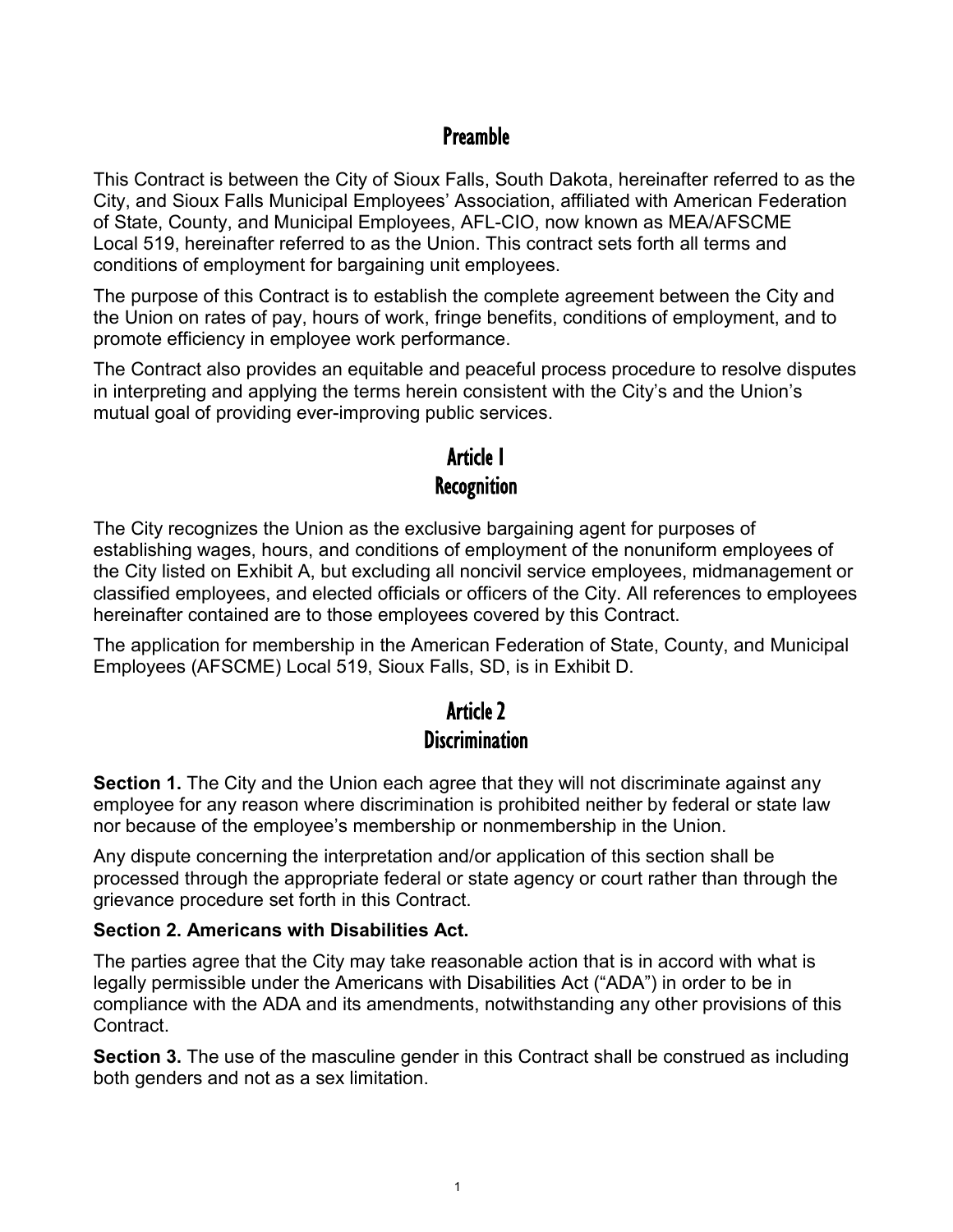## Article 3 Payroll Deduction of MEA/AFSCME

The City shall deduct regular monthly Union dues from the pay of each employee covered by this Contract provided that at the time of such deduction there is in the possession of Human Resources an unrevoked written assignment, executed by the employee, in the form and according to the terms of the authorization form shown below and made a part hereof. The authorization may be revoked by the employee by giving written notice to Human Resources during the period from November 1 to November 30 of each year.

### Authorization for Payroll Deduction MEA/AFSCME Local 519

To the City of Sioux Falls, SD, I, (Name), hereby authorize and direct the City of Sioux Falls, SD, to deduct from my wages regular biweekly membership dues to be paid to AFSCME Council 65. This authorization is revocable upon my giving Human Resources, Notice of Cancellation during the period of November 1 through November 30 of each calendar year.

Signature **Signature Signature** 

**Date** 

Previously signed and unrevoked written authorizations shall continue to be in effect for any employee reinstated following layoff, leave of absence, or suspension not exceeding 60 days; previous authorizations of other employees rehired or reinstated shall not be considered in effect.

The authorization for deductions received by Human Resources during a pay period shall begin on the payday associated with that pay period.

If Human Resources receives an employee revocation or authorization by the end of November, no deductions will be made for December or any subsequent month.

At the time of the execution of this Contract, the Union shall advise Human Resources, in writing, the exact amount of regular Union dues in the exact dollar amount for each Union member. If, subsequently, the Union requests the City to deduct additional Union dues, the request shall be effective only upon written assurance by the Union to Human Resources that additional amounts are regular Union dues duly approved in accordance with the Union constitution and bylaws.

The City shall not be liable for the remittance or payment of any sums other than those constituting actual deductions made; and, if for any reason it fails to make a deduction for any employee as above provided, it shall make that deduction from the employee's next pay period in which Union dues are normally deducted after written notification to Human Resources of the error or omission. If the City makes an overpayment to the Union, the City will deduct that amount from the next remittance to the Union. The Union agrees to indemnify and hold the City harmless against any and all claims, suits, orders, or judgments brought or issued against the City as a result of any action taken or not taken by the City under the provisions of this Article.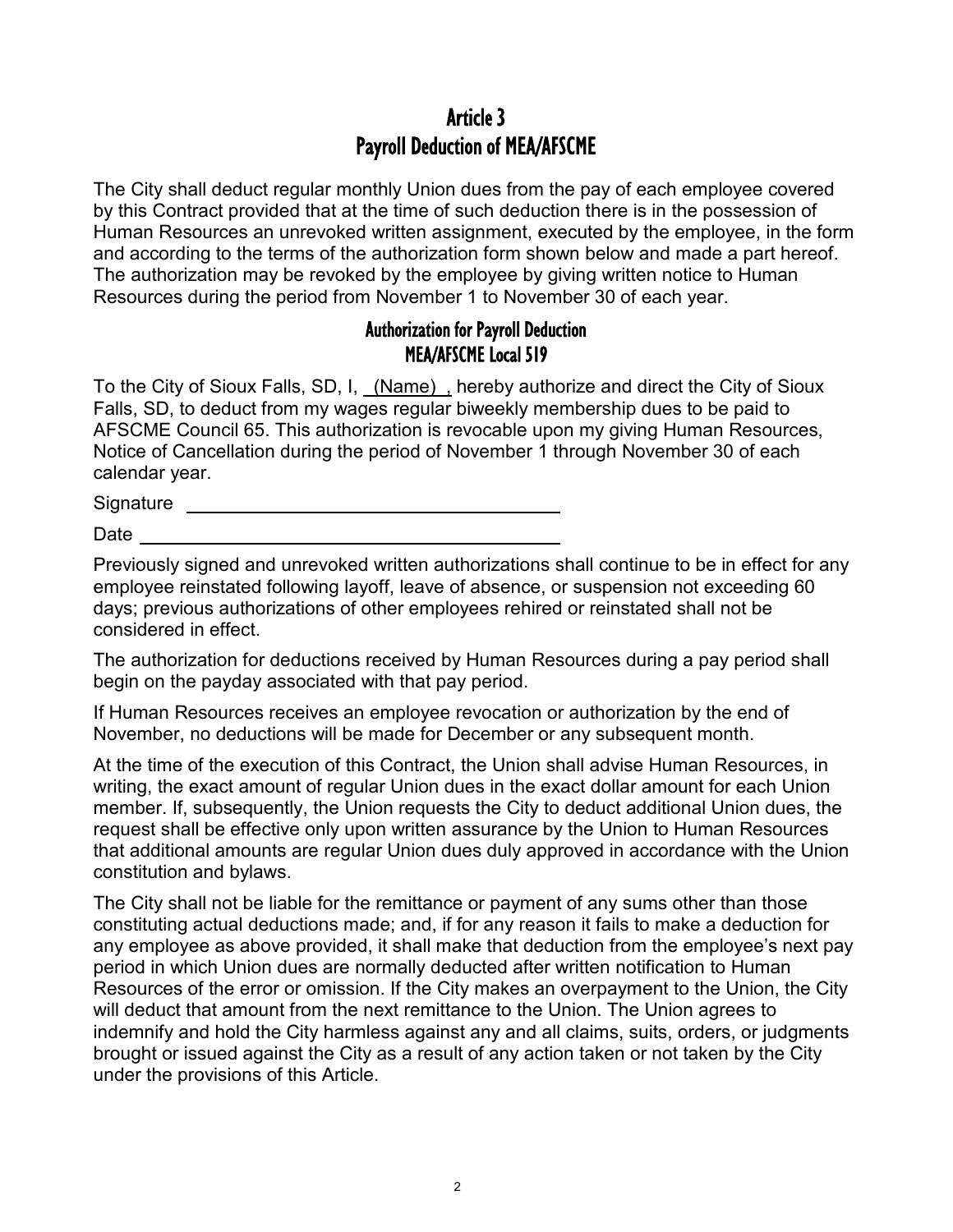## Article 4 Absence for Union Business

### **Section 1. Labor Conventions and Activities.**

A. The City agrees to grant the necessary time off, without discrimination and without pay, to Union officers and four other official delegates designated by the Union to attend an official labor convention. Absences for a labor convention shall require 15 days' notice.

The participation in Union activities such as Union meetings and committee meetings will be permitted only during off-duty hours.

B. The necessary time off, without discrimination and without pay, for purpose of attending a labor convention as provided in Section 1 shall be subject to the following limitations: time off for Union officers and other official delegates shall not exceed 176 hours in any calendar year and must be taken in not less than 4-hour increments by each attendee. Those employees scheduled for shift work must take time off consistent with their total shift length. Only one Union employee from a departmental division may be allowed time off at any one time.

#### **Section 2. Negotiations.**

Members of the Union negotiating team, who are City employees, will be allowed to attend negotiation sessions during regularly scheduled duty hours. The time of each City employee spent on attendance at negotiation sessions during their regularly scheduled duty hours shall be compensated by the City at his regular hourly rate, subject to the following limitations:

- A. No more than one employee from any one City department may attend negotiation sessions unless mutually agreed to by both the City and Union.
- B. Total compensation paid to the Union negotiating team will not exceed 240 hours for all members combined.
- C. No compensation will be paid for the time spent preparing for negotiations, nor will this preparation be done by any employee during his regularly scheduled duty hours.
- D. No Union negotiating team member shall be paid by the City for time spent on negotiations that are conducted during time other than regularly scheduled duty hours.

Any additional time spent attending negotiations by the employee during his regularly scheduled duty hours may be taken as vacation, compensatory leave, personal leave, or time off without pay.

### **Section 3. Union Leave of Absence.**

The City agrees to grant a leave of absence without pay to any one employee to serve up to one year in an official Union capacity. The request for an unpaid leave of absence shall be made in accordance with the following provisions:

A. The request for an unpaid leave of absence shall be made as far in advance as possible, but not less than 15 working days' notice if the leave is to be for more than 30 days.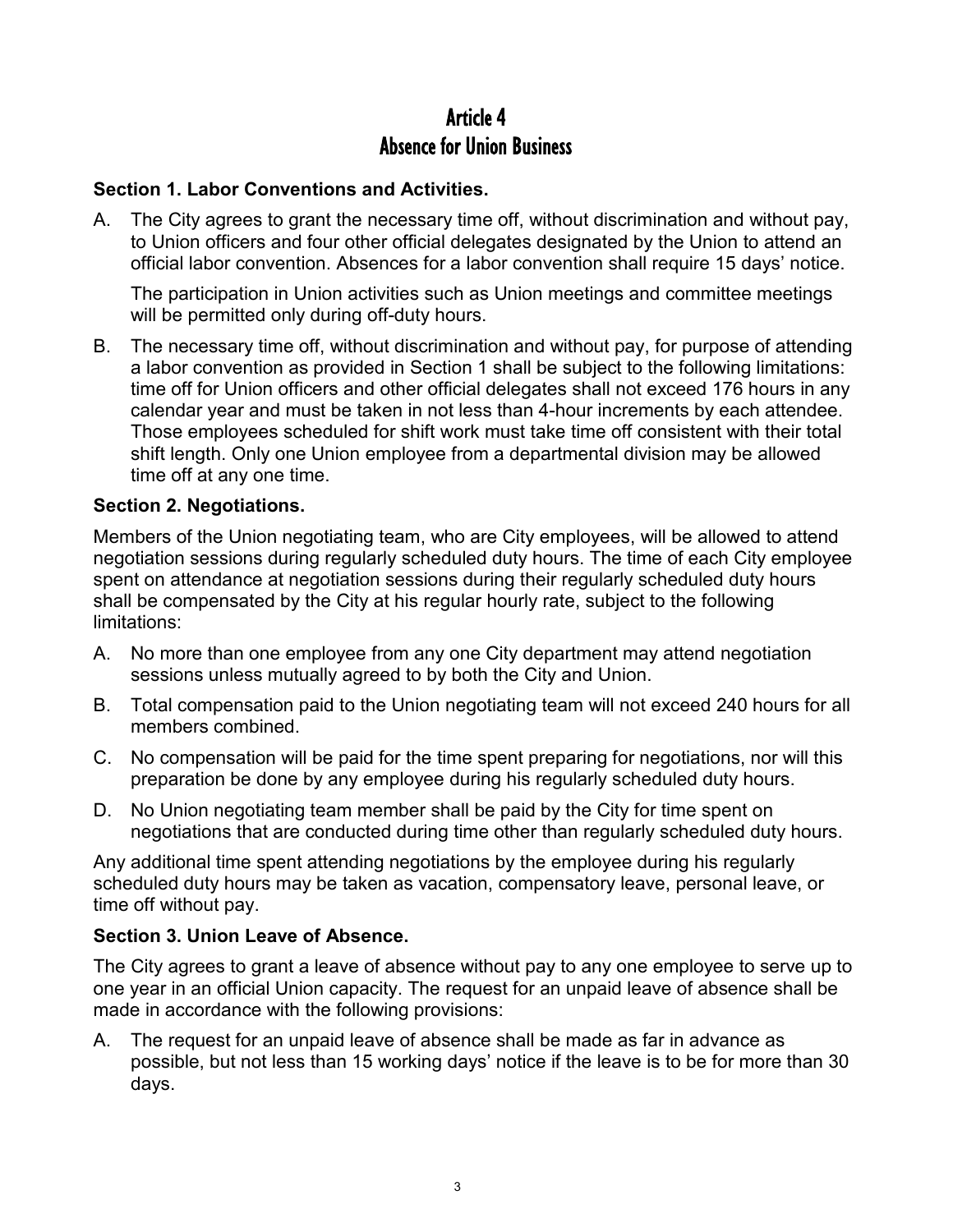- B. The employee, upon returning from the excused unpaid leave of absence, shall be reinstated to a job equal or higher in pay to that which they were last engaged prior to the absence.
- C. The employee shall, upon return, be placed on the payroll at the pay grade and step when the absence began, adjusted for any general changes in the wage rate made during the leave of absence.
- D. The employee will retain all seniority rights during the leave of absence and will accumulate seniority during the unpaid leave of absence if the leave is for 30 days or less.
- E. During the unpaid leave of absence, the employee shall pay all the premiums for the Health/Dental/Life Benefit Plan.

## Article 5 Conduct of Union Affairs

### **Section 1. Department Visits for Union Business.**

The council or international representative of the American Federation of State, County, and Municipal Employees Union shall be allowed to visit the various departments in the City at reasonable hours, provided that they shall first notify the department head/or their designee. The President, Vice President, Secretary, Treasurer, and Chief Steward of the local shall be allowed to visit the various departments in the City at reasonable hours as determined by the City for the purpose of investigation, processing, or presentation of grievances, provided that they shall first notify the department head or their designee. Union representatives shall not interfere with the conduct of the operations in the department or with the employees.

### **Section 2. Noninterference by City or Union.**

The City will not interfere with the rights of its employees to become members of the Union.

The parties each agree that neither shall engage in practices intended to harass, coerce, or intimidate any employee regarding Union membership or nonmembership. Each will assume full responsibility of all materials published on behalf of each party.

#### **Section 3. Department Stewards.**

- A. All department stewards referred to in this Contract shall be regular civil service employees of the City.
- B. Whenever in this Contract it is written "department steward," this will also mean the Chief Steward.

### **Section 4. Stewards Leaving Work Station.**

Each department steward shall report to their immediate supervisor or their designated representative prior to leaving their work to perform steward duties subject to investigation rights as defined by Section 8 of this Article and shall also report upon returning to work.

### **Section 5. Stewards Entering Other Work Areas.**

When a steward must enter a work area other than their own for the purpose of conducting Union business, they must notify the supervisor of that area of their presence.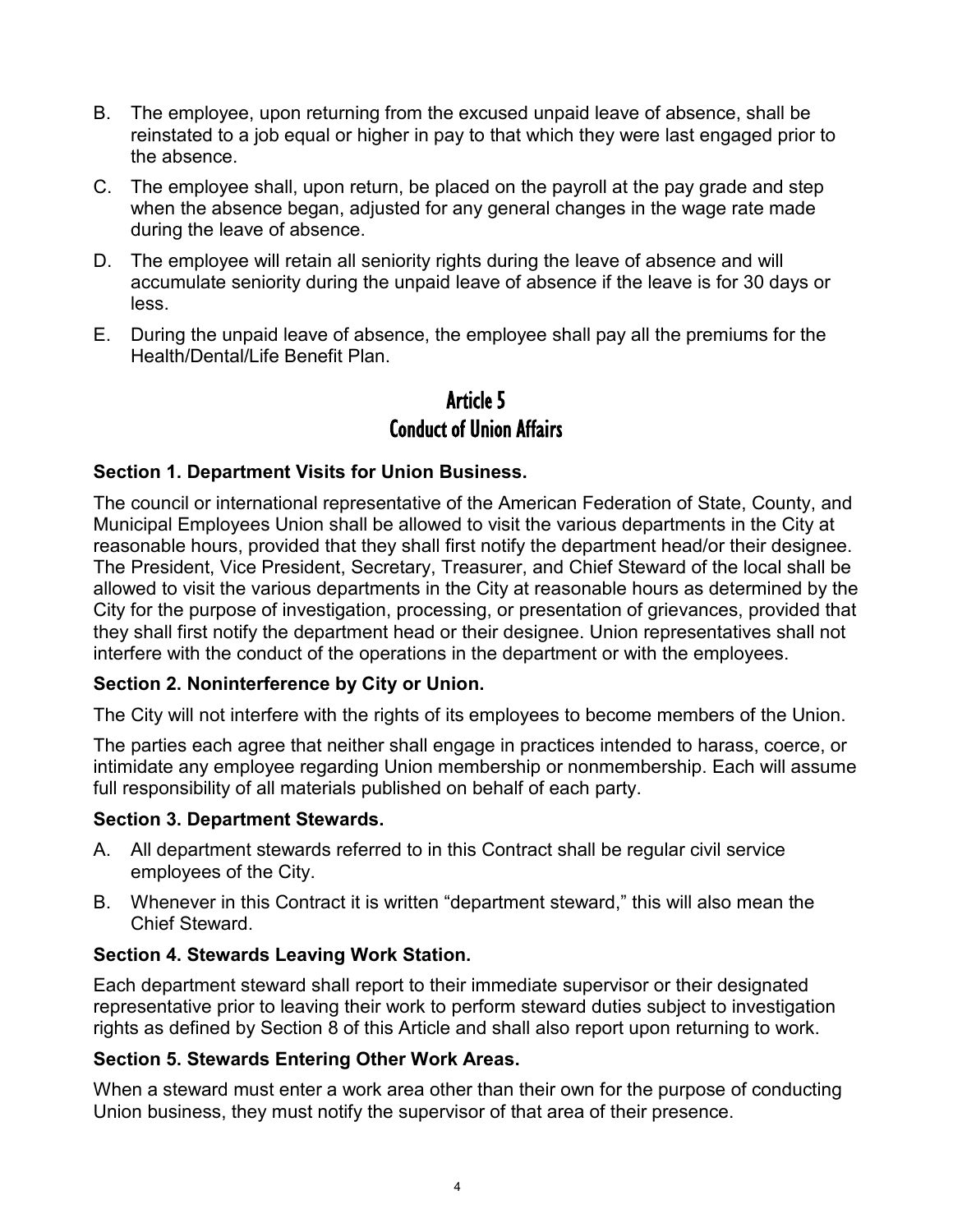### **Section 6. Steward Selection and List.**

Department stewards shall be selected by the Union and shall function on behalf of the employees in the bargaining unit. One Chief Steward shall be selected by the Union and shall function on behalf of all department stewards. The Union shall furnish the list of the names of those selected. The Union shall designate one steward and one alternate steward to replace any regular steward unable to perform their duties as per Exhibit C.

A current list of stewards, alternates, and elected Union officers shall be furnished to the Human Resources department on or about June 30 of each year of this Contract. The Union will notify the Human Resources department of any changes in this list as they occur.

#### **Section 7. Steward Rights.**

A department steward, upon request to their immediate supervisor or designated representative, shall have a privilege, without unnecessary delay, to devote time during their normal working hours, without loss of pay, for reasonable periods:

- A. To investigate any grievance or dispute so that it may be properly presented to the supervisor or the designated representative.
- B. To present to a supervisor a grievance or dispute which has been requested by an employee or a group of employees.
- C. To attend meetings with supervisors or other City representatives when these meetings are necessary. All meetings will be held without unnecessary delay.
- D. To confer with a duly accredited officer of the Union and/or employee on City premises at such time as may be authorized by their supervisor.
- E. To confer with duly accredited Union field representatives on employer premises.

### **Section 8. Investigation Rights.**

Prior to any proposed investigation of grievances, the department steward shall obtain permission from their own supervisor and the grievant's supervisor, which will be granted unless the steward or grievant is working on something that requires their immediate attention. If permission cannot be immediately granted, the City will arrange to allow investigation of the grievance within three (3) days. Supervisory permission shall be given verbally to department stewards provided that verbal authorization ensures adequate controls; otherwise, written permission will be required. If it becomes necessary for a department steward to receive written permission, the City will provide a form which will be used for this purpose.

Through the course of conducting an investigation, should it become necessary for the Union to obtain video/audio/digital data in order to determine whether a grievance may be properly presented under this Article, the Union shall submit a written request specifying dates and times of the data requested and the relevance of the request in relation to a specific grievance. Where such data would assist the Union in determining whether a grievance may be properly presented, the City will coordinate a time and place for the Union to review available data in a timely manner within the grievance process. If a request is denied, the City shall submit a written response and rationale for denying the request within five (5) days of receiving the Union's request.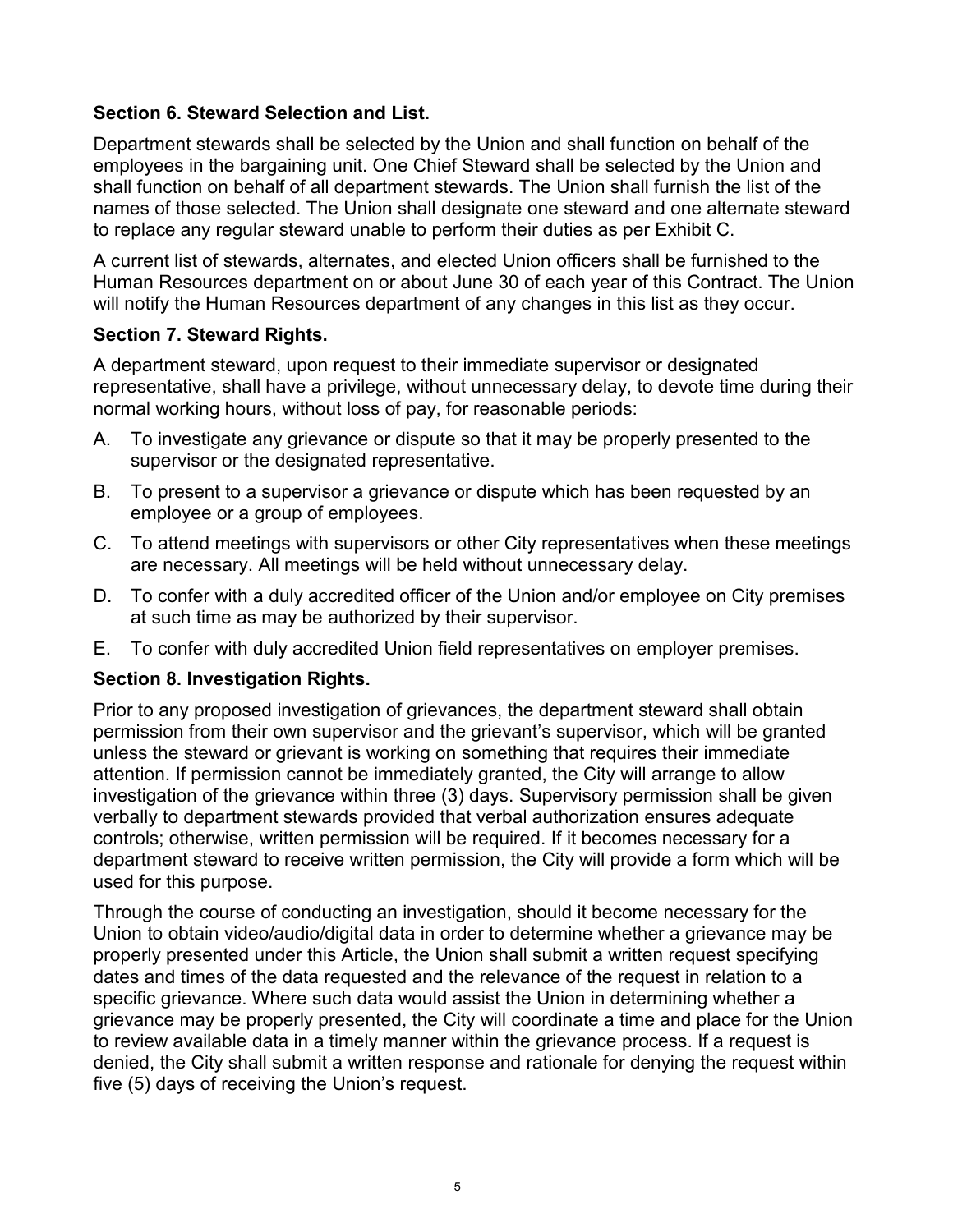#### **Section 9. Union Representation at Disciplinary Action.**

A. At any meeting between a representative of the City and an employee in which discipline (including warnings which are to be recorded in the personnel file, suspensions, demotions, or discharge) is to be announced, the employee may select any Union representative to be present if the employee so requests.

Pay for Union representation under this section shall be at the employee's basic hourly rate and only for actual time spent within his normal daily work schedule.

B. The City shall not hold a conference or interview with an employee in connection with the imposition of discipline or the issuance of a warning which is to be entered in the employee's personnel file, unless the City allows the employee to be represented at the conference by the department steward or alternate, and shall afford the employee, at the employee's or the Union steward's request, the opportunity to consult privately with the steward before the commencement of the meeting.

#### **Section 10. Posting of Union Notices.**

Union notices may be posted on the City's bulletin boards in a space reserved for Union notices and on the City's intranet site (InSite) under "Support Services, Human Resources, Labor Contracts."

Copies of such notices for bulletin boards shall first be submitted to management for approval and must be signed by the Union official responsible for its posting. Unsigned notices may not be posted. The following bulletins, however, do not require prior approval by management:

- A. Notices of Union recreational or social affairs.
- B. Notices of Union elections.
- C. Notices of Union appointments and results of Union elections.
- D. Notices of Union meetings.
- E. Union newsletter.
- F. Union recruitment flyer.

The City shall provide the Union, upon request, a current list of lunch room and announcement bulletin boards across the City.

Materials intended for posting on InSite shall be provided to Human Resources by the Union for review and approval and shall include beginning and end dates of the materials. The City shall respond within two business days with an approval or denial of the materials. Upon approval, the City will post the materials to InSite within five business days of original receipt. Human Resources shall remove any outdated materials from InSite.

The Union or its duly authorized representative shall have the responsibility for removal of notices from the bulletin boards after they have become outdated. The material may be removed by management if anyone defaces, adds to, or writes over any general notice or bulletin or posts unofficial bulletins or any notices that are offensive.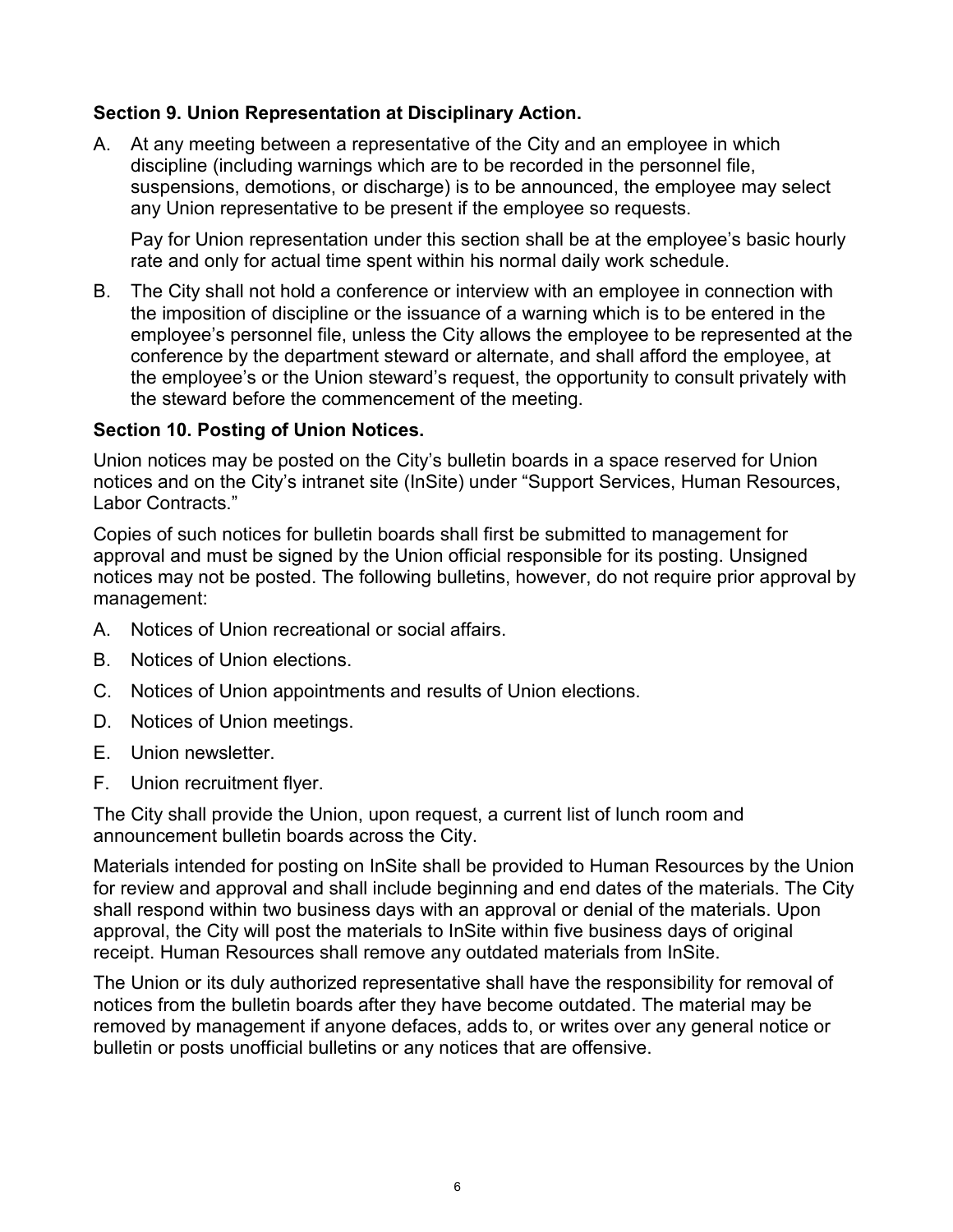### **Section 11. Hours Allowed for Grievance Processing.**

Regardless of any of the foregoing, the Union shall be permitted a period of time not to exceed a total of 312 hours per year to investigate, present, and process grievances during working hours without loss of time or pay. No steward or officer of the Union shall be permitted to accumulate more than 52 hours a year for this purpose, except that the Chief Steward will be permitted to accumulate up to 65 hours per year. Each absence for this purpose shall be reported in advance to the appropriate level of management as designated by the department director in charge.

### **Section 12. Pension Board Meetings.**

The Union President or their designee, upon request to their immediate management representative, shall have a privilege to devote time during their normal working hours, without loss of pay, to attend regularly scheduled Pension Board meetings. Such time attending any Pension Board meeting shall be included in the calculation of computing the maximum hours allowable for grievance processing under Section 11 of this Article. The Union President/designee must inform management of the anticipated amount of time associated with attending these meetings.

## Article 6 Grievance Procedure

### **Section 1. Purpose.**

The purpose of this grievance procedure is to provide a just and equitable method for the resolution of grievances without discrimination, coercion, restraint, or reprisal against any employee who may submit to or be involved in a grievance.

### **Section 2. Definition of Grievance.**

A grievance is a complaint by an employee concerning the interpretation or application of the provisions of this Contract, or of rules or regulations governing terms or conditions of employment, and the complaint has not been resolved satisfactorily in an informal manner between the employee and their immediate supervisor or department head. Issues cognizable under the civil service procedure cannot be determined by this grievance procedure unless otherwise specifically provided for in this Article. Grievances submitted under this Article will be submitted utilizing Exhibit F.

### **Section 3. Employees' Right to Present Grievances.**

Individual employees shall have the right to present grievances in person or through the formal representative, provided that any settlement reached is not inconsistent with the provisions of this Contract, the formal representative is given an opportunity to be present, and the grievances have been properly filed and adjusted according to the established procedure set forth in this Article. Both the City and the Union agree to encourage informal resolution of complaints between an employee and their immediate supervisor or department head.

#### **Section 4. Right to Review Personnel Record.**

No written incident reports or records of disciplinary action shall be entered in an employee's personnel file unless the City first advises the employee of its intent to enter such writings in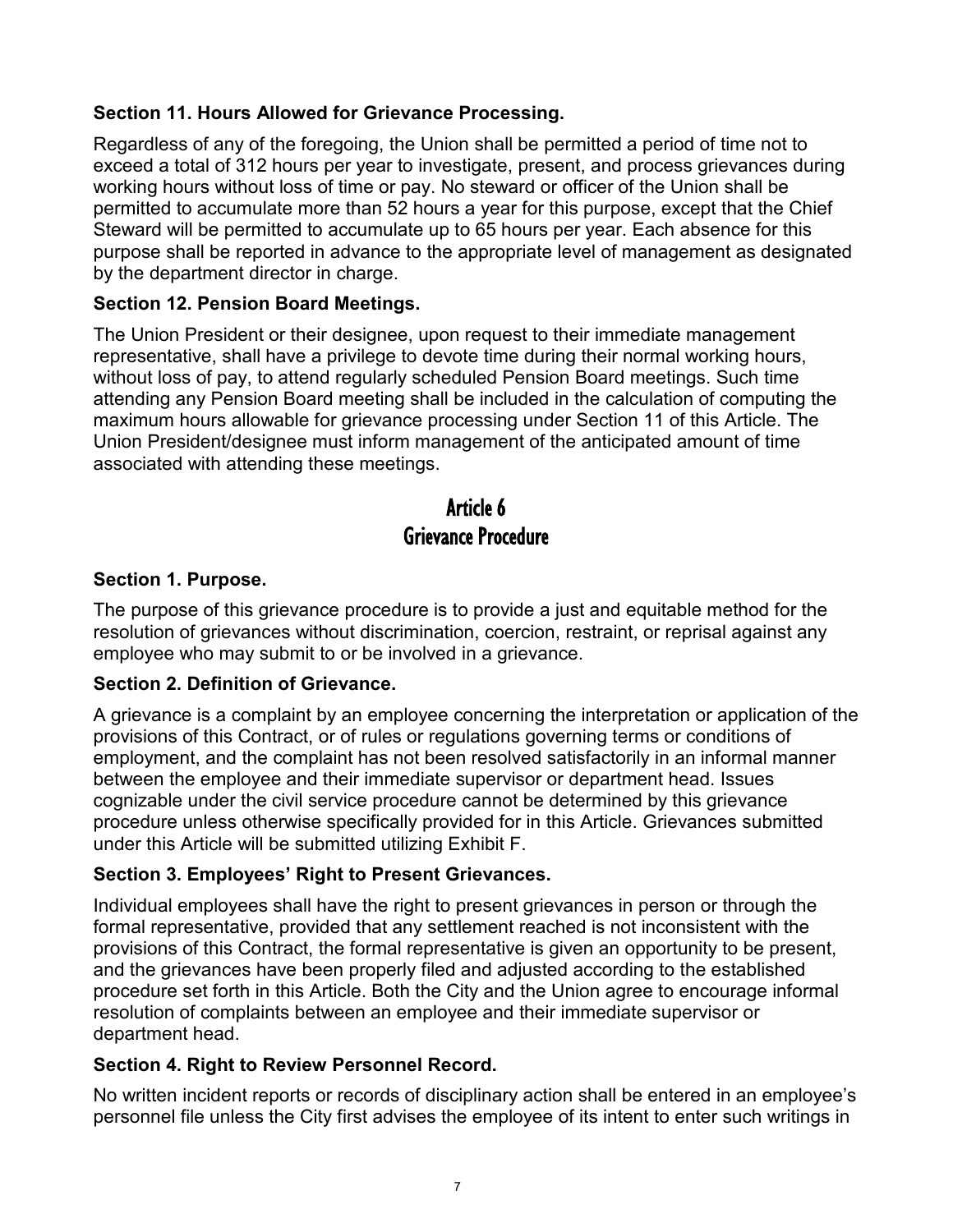the file and affords him an opportunity to read such material. An employee may read and obtain copies of any material in their personnel file.

The City will make available to the Union, for review at a place and time designated by the City, an employee's personnel file only upon the express written consent of the employee.

For each page copied and furnished by the City to an employee or Union representative, the Union or employee shall pay the City ten (10) cents per page.

### **Section 5. Procedures.**

**Step 1.** Within 14 days after the employee had knowledge or should have had knowledge of the alleged grievance, the employee and/or their representative shall submit to their immediate supervisor or their designee a written grievance. This 14-day time period shall begin the first day following the time the employee had knowledge or should have had knowledge of the alleged grievance. If a grievance is not presented within this time period, it shall be considered "waived."

The written grievance shall contain a statement of the facts, the provision or provisions of the Contract or the specific rule or regulation governing terms or conditions of employment which the City is alleged to have violated, and the relief requested. The grievance shall be signed by the aggrieved employee. If the aggrieved employee is unable because of sickness to file a grievance, the 14-day period will begin when the employee returns to duty.

Within seven (7) days of receipt of the grievance, the immediate supervisor or their designee shall meet with the employee and their representative. This seven- (7-) day time period shall begin the first day following the receipt of the grievance. Within seven (7) days of the meeting, the immediate supervisor or their designee shall submit a written decision to the employee. If the immediate supervisor is unable to render a decision because of sickness or absence, the seven- (7-) day period will begin when they return to their office.

**Step 2.** If the employee disagrees with the decision of the immediate supervisor, they shall forward a copy of the original grievance within ten (10) days of the notice of the decision to the department head. The ten- (10-) day time for appeal, or any extension granted in place of this time period, must be specifically followed or the appeal will be considered withdrawn.

Within seven (7) days of the receipt of the grievance, the department head or their designee will meet with the employee, who may be accompanied by their representative, to discuss the grievance. This seven- (7-) day time period shall begin the first day following the receipt of the grievance. Within seven (7) days of this meeting, a written decision will be submitted to the employee by the department head.

**Step 3.** If the employee disagrees with the decision of the department head, they shall forward a copy of the original grievance and any other documentation the employee deems appropriate within ten days of the notice of the decision to the Mayor.

The ten- (10-) day time for appeal, or any extension granted in place of this time period, must be specifically followed or the appeal will be considered withdrawn.

Within seven (7) days of receipt of the grievance, a written decision will be submitted to the employee by the Mayor. This seven- (7-) day time period shall begin the first day following the receipt of the grievance.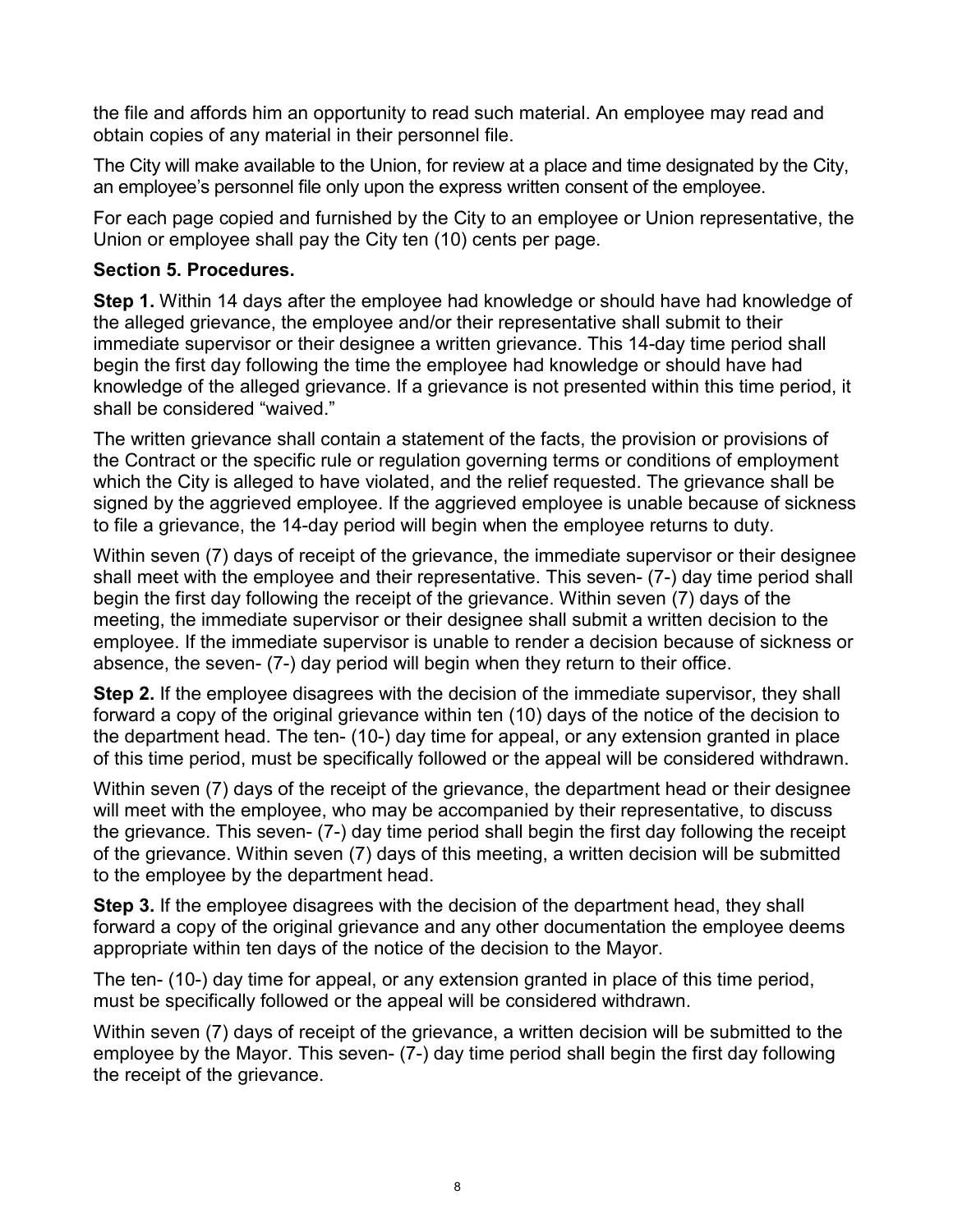**Step 4.** If the employee disagrees with this decision, the employee and their representative may, within 30 days, initiate an appeal to the Department of Labor under the provisions of SDCL 3-18. Any decision of the Department of Labor may be appealable to circuit court.

### **Section 6. Working Days.**

All references to days shall be working days.

### **Section 7. Group Grievance.**

Grievances raised by a group of employees, by the formal representative or the City, which are of general concern in regard to the application or interpretation of this Contract, shall be initiated at Step 2 of the grievance procedure. This shall not be used to resurrect an individual grievance.

### **Section 8. Extension of Time Limitations.**

It is agreed that all time limitations in this Article may be extended up to a maximum of 60 days by mutual agreement of all parties involved. Extensions must be granted in writing.

### **Section 9. Civil Service Appeals.**

Grievances cognizable under the civil service procedure are limited to discharge, suspension, demotion, or alleged violation of civil service rules and regulations. Procedural rules for these grievances are provided only by City ordinance or civil service rules.

**Step 1.** Upon written notice of a discharge, suspension, or demotion, the employee, if said employee wishes to appeal, MUST file the appeal within ten (10) days of the issuance of the Employee Incident Report to the Civil Service Board.

**Step 2**. If the employee or the City is not satisfied with the action of the Civil Service Board, the decision may be appealed to the appropriate court within 30 days of the decision.

## **Section 10. Disciplinary Time Off.**

Any time off imposed as part of a disciplinary action, if more than one day in length, must be served consecutively. Disciplinary time off must commence within five (5) days of the date that employee is given notice of the disciplinary action.

## Article 7 Wages

## **Section 1. Classification and Pay Scales.**

The pay grades for classifications in this bargaining unit for the year 2021 (as set forth in Exhibit E) shall be adjusted based upon cost of living adjustment (COLA) and market-based considerations according to the following table:

| Year | <b>COLA</b>                     | <b>Market</b> | <b>Total</b> |
|------|---------------------------------|---------------|--------------|
| 2021 | .0%،<br>$\overline{\mathbf{A}}$ | 0.0%          | 1.0%         |

The pay grades for classifications in this bargaining unit for the year 2022 are set forth in Exhibit E and shall be 2.5 percent higher than the pay grades for the year 2021 and shall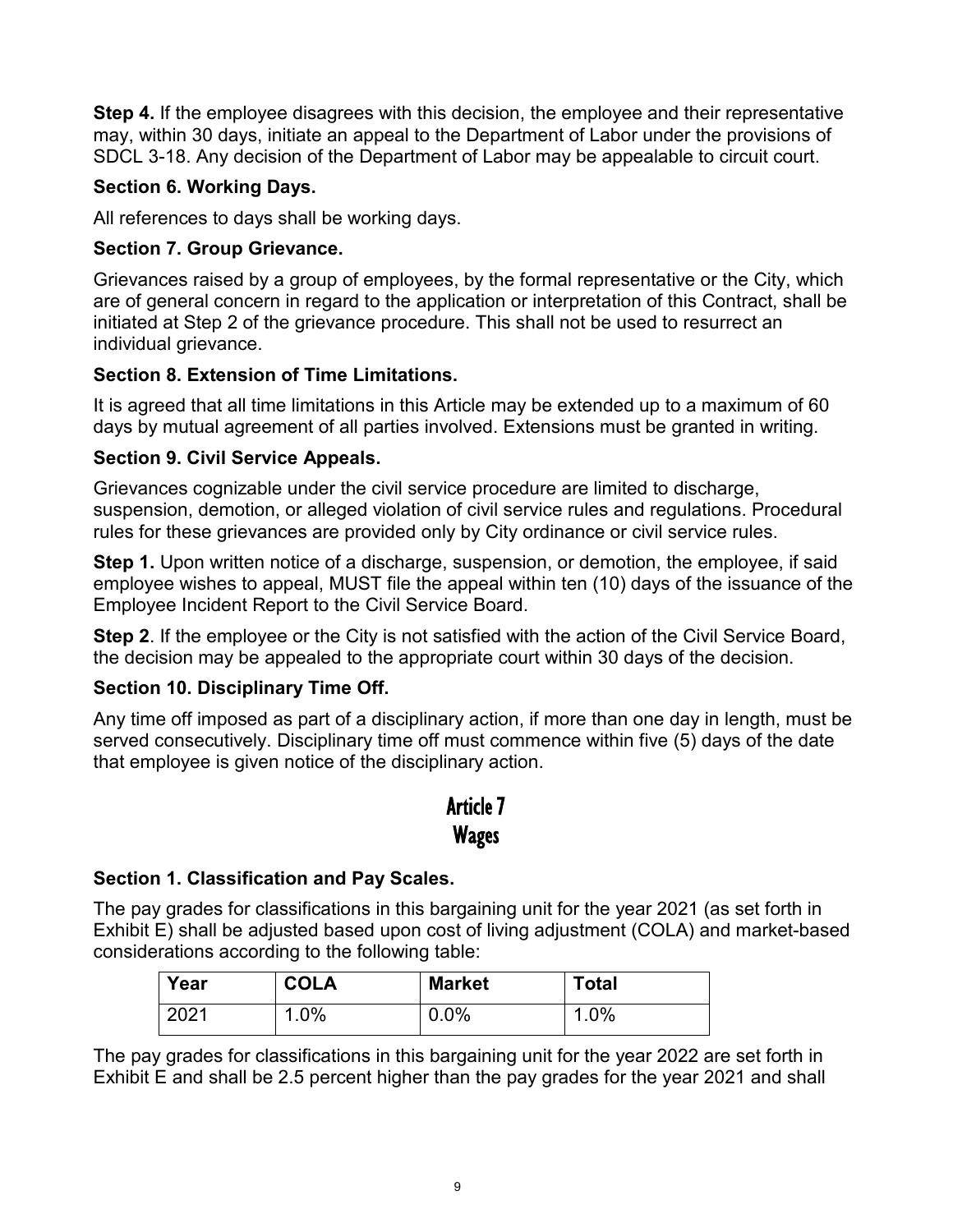become effective on January 10, 2022, in conjunction with the first day of the first complete pay period beginning in the new calendar year.

The pay grades for classifications in this bargaining unit for the year 2023 are set forth in Exhibit E and shall be 3.0 percent higher than the pay grades for the year 2022 and shall become effective on January 9, 2023, in conjunction with the first day of the first complete pay period beginning in the new calendar year.

#### **Section 2. Step Advancement.**

An employee's step anniversary date for purposes of step advancement eligibility is the day and month established when an employee is placed into a new pay grade as the result of hire, promotion, demotion, or transfer to another classification with a different pay grade. An employee's step anniversary date may be adjusted, except in cases of military leave, if the employee's service is interrupted by unpaid leave of 30 or more calendar days, if an employee's step advancement is delayed without retroactivity on the basis of performance, or if the date is adjusted as the result of the terms of this Contract. If cause is shown on the basis of performance and a step increase is delayed, the month and day when the step is eventually granted will become the employee's new step anniversary date. The year of the step anniversary date changes as the employee moves step to step.

Employee progression through step advancement will be allowed pursuant to the following table (with the exception of employees in the 342 2 C pay grade):

| <b>From Step</b> | <b>To Step</b> | <b>Waiting Period</b><br><b>In Months</b> |
|------------------|----------------|-------------------------------------------|
| 1                | 2              | 12                                        |
| 2                | 3              | 12                                        |
| 3                | 4              | 12                                        |
| 4                | 5              | 12                                        |
| 5                | 6              | 24                                        |
| 6                |                | 24                                        |
|                  | 8              | 24                                        |
| 8                | 9              | 24                                        |

An employee must complete the required waiting period within a particular step prior to advancement to the next step. If cause is shown by the supervisor or department head, advancement to the next higher step will be denied.

Employees in the 342 2 C pay grade have only four (4) steps and progression through step advancement will have a 24-month waiting period.

### **Section 3. Step Denial.**

Any employee denied a step advancement at the time of his eligibility may be granted the step advancement any time thereafter.

### **Section 4. Step Anniversary Date and Effective Date of Wage Change.**

The effective date of any wage change will be computed from the beginning of a payroll period if the personnel action is up to seven days past the beginning of the payroll period. If the personnel action is on or after the eighth day following the beginning of the payroll period, the wage change will be computed from the beginning of the next payroll period.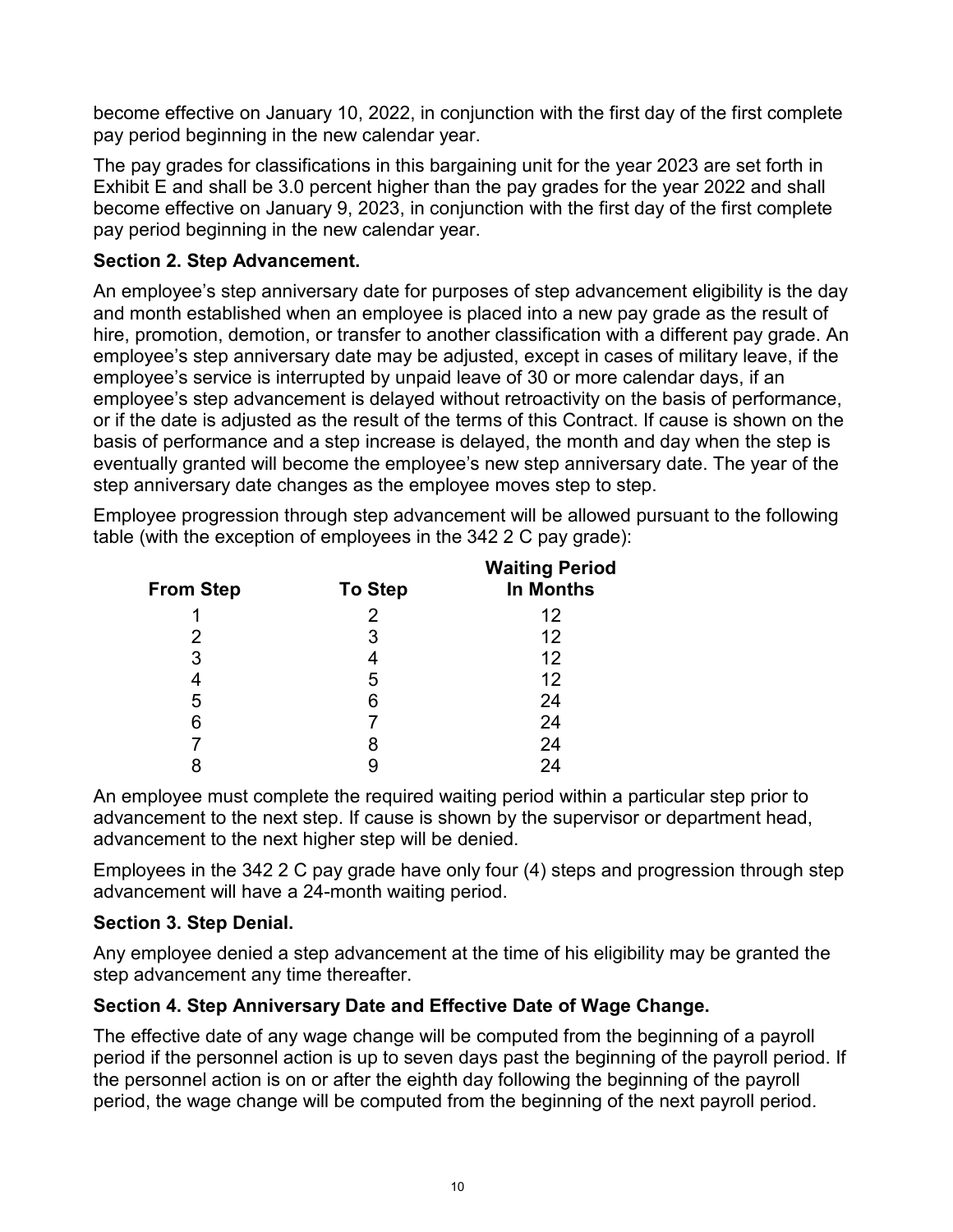If the personnel action is a step advancement, the effective date of the wage change will be as described in this section, but the month and day of the employee's step anniversary date will remain unchanged unless the employee's service was interrupted by unpaid leave of 30 or more calendar days, the step advancement was delayed without retroactivity on the basis of performance, or if the date was adjusted as the result of the terms of this Contract.

### **Section 5. Shift Differential.**

Employees designated as "Shift Workers" (as specifically defined in this agreement) whose regularly scheduled work hours occur between 6 p.m. and 6 a.m. shall be paid a shift differential of \$0.50 per hour in addition to their regular base hourly rate of pay for all hours actually worked between the hours of 6 p.m. and 6 a.m. This shift differential shall not apply to any hours worked while on standby or on emergency call-in for which the employee is guaranteed overtime pay at the rate of 1 1/2 times their regular base hourly rate of pay as specified in this agreement in Article 11, "Emergency Call-In Pay," and Article 12, "Standby."

### **Section 6. Regular Part-Time.**

Employees hired for regular part-time work shall be paid the hourly equivalent of the assigned pay grade. A regular part-time employee must serve hours comparable to a regular full-time position in order to be eligible to advance through the pay steps.

## Article 8 Hours of Work

### **Section 1. Department Schedules.**

- A. Each department shall establish the scheduled hours of work for employees within that department. The hours of work shall, as far as practicable, be uniform for employees in the same unit assigned to perform the same duties.
- B. Work schedules shall be established by the City. Daily and weekly work schedules, having regular starting and quitting times, may be permanently or temporarily changed by the City to suit varying business conditions and will be posted at least five working days in advance, unless doing so is not feasible due to exigent circumstances. "Exigent circumstances" is defined as situations that demand unusual or immediate action.

### **Section 2. Workweek.**

- A. The present workweek of 40 hours in each 7-day period shall continue to be the standard used for purposes of overtime computation.
- B. A regular workweek shall consist of either five consecutive 8-hour days, or a combination of four 9-hour days and one 4-hour day in a consecutive five-day period, or four consecutive 10-hour days, except upon mutual consent of the employee and employer. This does not restrict management from implementing temporary modifications to the regular workweek to meet emergency or urgent business needs except that an "emergency call-in" as defined in Article 11, Section 2 of this Contract, shall be governed by that Article and section. Except for weather-related needs, a shift change pursuant to this section may only be accomplished upon 24 hours' notice.
- C. The regular workweek for a shift worker shall consist of no more than five workdays in a workweek.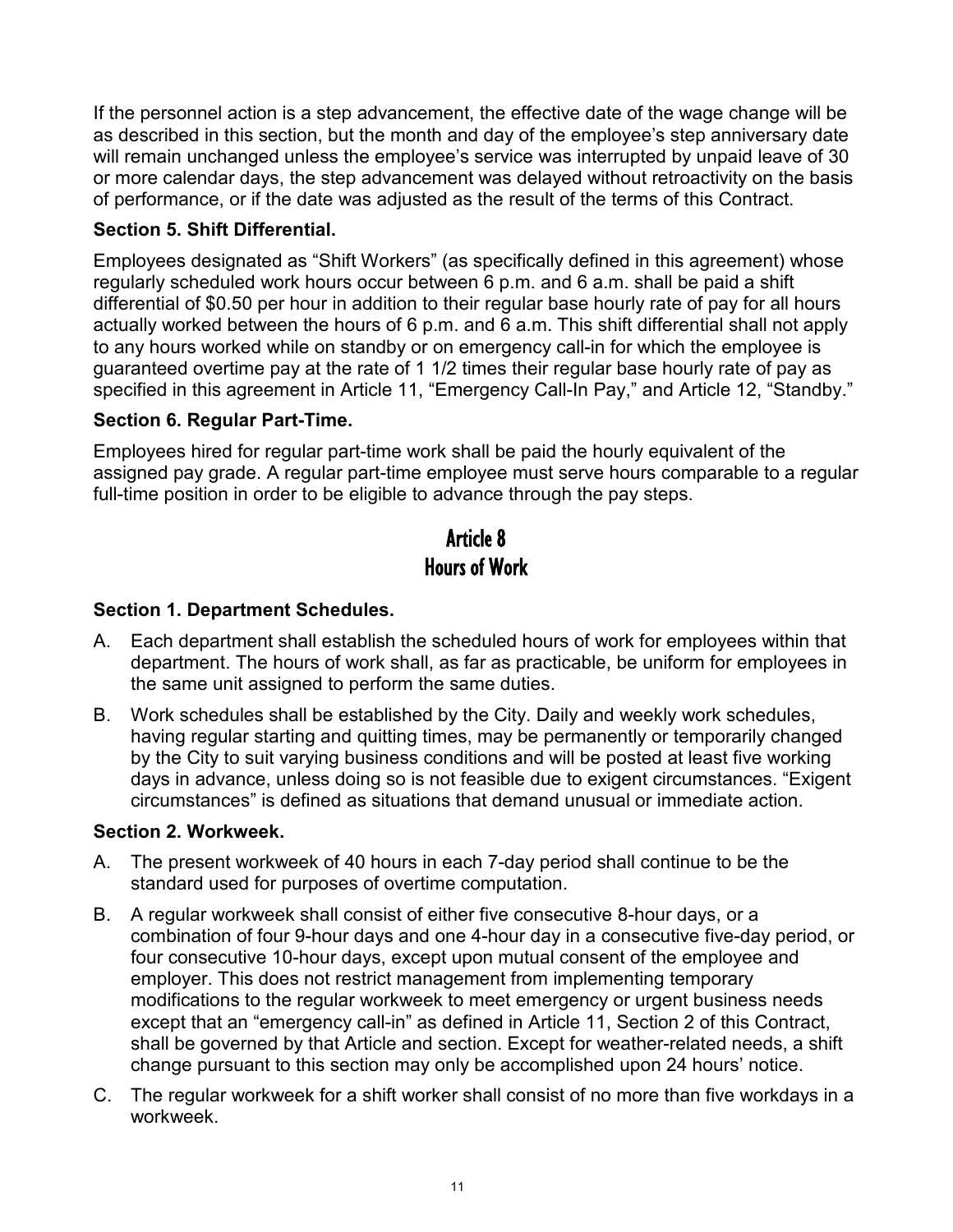- D. The workweek shall begin at 12:01 a.m., Monday, and end at 12 midnight, Sunday.
- E. This section shall not apply to regular part-time employees.

### **Section 3. Workday.**

- A. The regular workday shall consist of 8 hours of work within 9 consecutive hours or 9 hours of work within 10 consecutive hours, or 4 hours of work within 4 consecutive hours, or 10 hours of work within 11 consecutive hours. This does not restrict management from implementing temporary modifications to the regular workday to meet emergency or urgent business needs.
- B. The regular workday for shift workers shall consist of no less than 8 hours within 8 1/2 consecutive hours and no more than 12 hours of work within 13 consecutive hours.
- C. No employee will be required to work more than 12 consecutive hours within 13 consecutive hours except by mutual consent of the employee and employer.
- D. No employee will be permitted to exceed a regular workday beyond the established regular number of daily work hours through the use of vacation, personal leave, compensatory leave, sick leave, or other paid time-off benefits.
- E. An employee scheduled to report to work outside his regular shift shall be guaranteed a minimum of one hour's pay. This excludes standby calls which are paid in accordance with Article 12 and does not apply to a requirement that an employee work changed or extended hours.
- F. This section shall not apply to regular part-time employees.

### **Section 4. Flextime Scheduling.**

Flextime schedules may be implemented where feasible upon approval of management contingent on the following:

- A. Does not impair service to the public.
- B. Does not result in the need for additional personnel.
- C. Does not create overtime.
- D. Starting and quitting times may vary as long as the employee works the number of hours regularly scheduled for the week.

### **Section 5. Rest Periods.**

Employees are allowed one 15-minute rest period during each 4 hours of an 8-hour shift. Employees working less than an 8-hour shift are allowed one 15-minute rest period during each 4 hours worked. Rest periods shall be taken near the middle of each 4-hour period whenever feasible. For work beyond an 8-hour day, rest periods will be allowed in the same intervals as provided in this section. Rest periods are not cumulative and so may not be accumulated to be used during periods other than those specified.

Under no circumstances will employees be permitted to take rest periods at establishments where on-sale alcoholic beverages are served.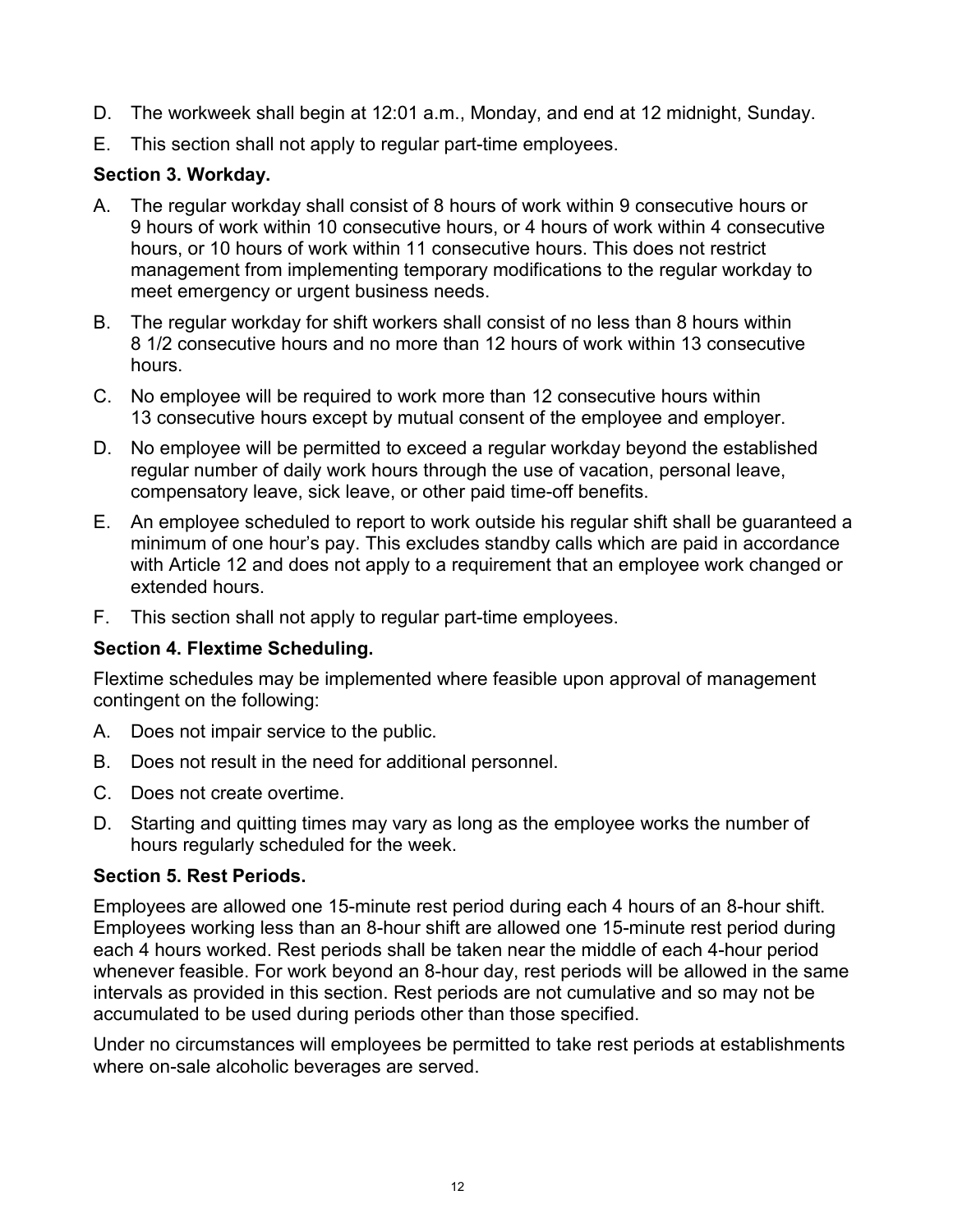### **Section 6. Shift Exchange.**

Employees may exchange work shifts within the same department or work unit with the approval of management personnel in charge of the shifts affected. The change must not interfere with the normal operation of the department and must not create overtime.

### **Section 7. Travel Time.**

When employees are required to travel for City-related business, all time spent traveling shall be counted as hours actually worked. This provision applies irrespective of whether an employee is driving or riding as a passenger or whether travel occurs outside the employee's regular work schedule.

**Section 8.** Nothing in this Article or anywhere else in this Contract shall be construed as a guarantee of a specific number of hours of work per week for any employee covered by this Contract.

## Article 9 Overtime

#### **Section 1. Overtime Rate.**

Employees covered by this Contract shall be paid overtime at the rate of 1 1/2 times the employee's regular base hourly rate of pay for all authorized hours actually worked in excess of 40 hours per 7-day workweek.

To earn overtime either as pay or compensatory time, an employee must actually be on duty for the overtime hours. Employees will not be permitted to use paid leave benefits to accumulate hours worked in excess of 40 hours in a workweek or in excess of the regularly scheduled number of hours in a workday. For purposes of counting hours worked up to 40 in a week for computing overtime pay, hours actually worked shall include holidays, vacation, personal leave, and sick leave. However, when a City-designated holiday occurs in a week after an employee has already accumulated 40 or more hours actually worked, those holiday hours shall be used for computing overtime pay.

Hours worked on Emergency Call-in or Standby as provided in this Contract, or hours scheduled and taken as compensatory leave, or any other hours not specified in this Contract as hours actually worked for purposes of computing overtime, shall not be considered hours actually worked for purposes of computing overtime.

#### **Section 2. Compensatory Time.**

Compensatory time may be awarded at time and one-half in lieu of overtime pay and may be accumulated up to a maximum balance of 40 hours. No more than 40 hours may be carried over annually. When an employee requests compensatory leave, it shall be scheduled by the supervisors in the same manner as vacation or personal leave. If an employee has requested compensatory time in lieu of pay, it cannot be converted to pay at a later time, except upon termination of employment.

Compensatory time-off balances must be exhausted prior to promotion into a management position.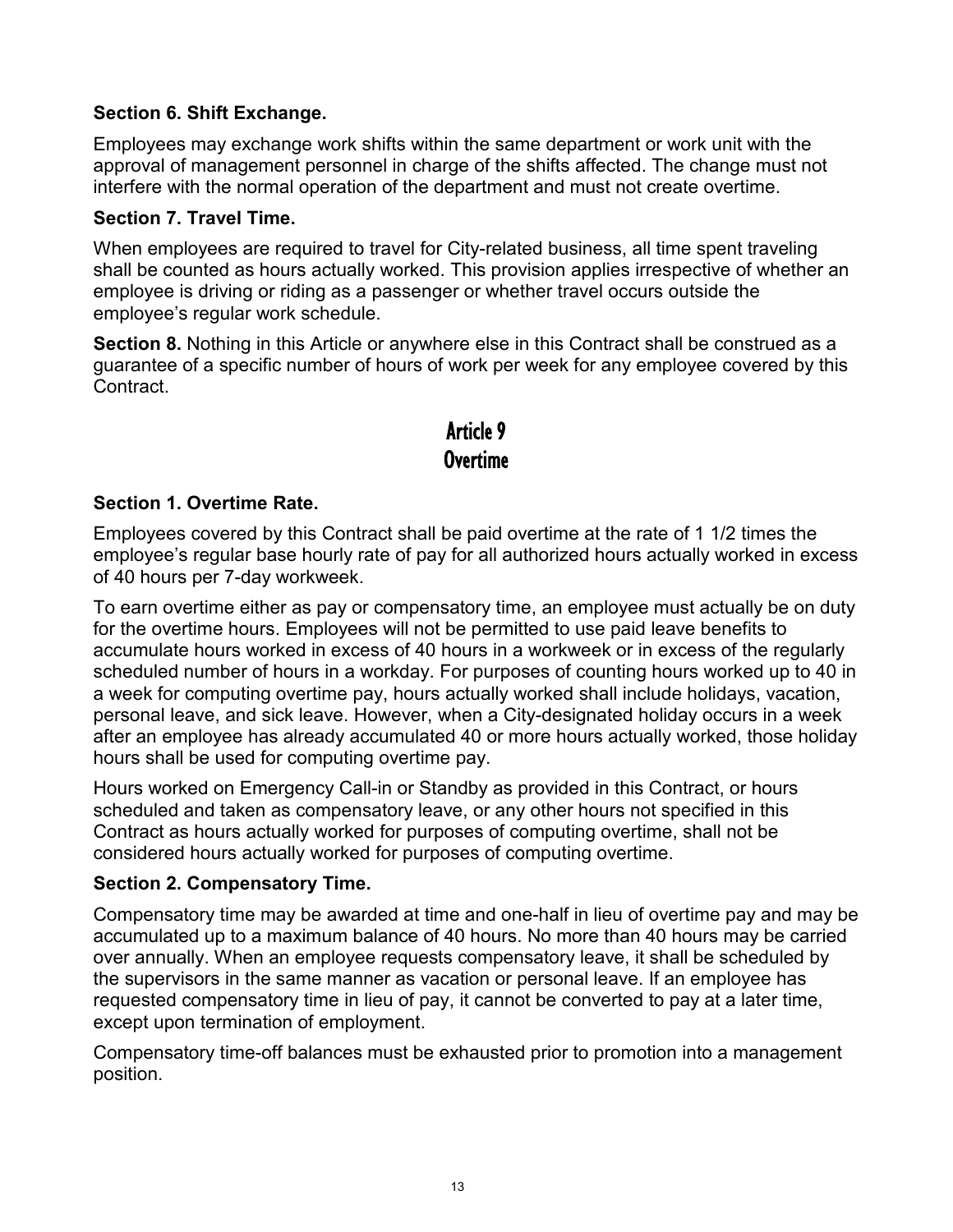#### **Section 3. Overtime Requirements.**

The City retains the right to require an employee to work overtime after making a reasonable effort to obtain a qualified volunteer(s). No employee shall be required to work more than 12 consecutive hours of work in a 13-hour period.

#### **Section 4. Shift Workers.**

- A. **Unscheduled "Call-in":** A shift worker shall be guaranteed overtime to be paid at the rate of 1 1/2 times the employee's regular base hourly rate of pay when called in to work on short notice on a scheduled day off. This provision shall not apply to shift workers who are designated as a relief operator during the week in which the call-in occurs or to shift workers who volunteer for and are called in to assist with snow removal.
- B. **Scheduled "Double-Back":** Shift workers will be allowed a minimum of 11 1/2 hours off between the ending of one work shift and the beginning of the next work shift. Shift workers shall be guaranteed overtime to be paid at the rate of 1 1/2 times the employee's regular base hourly rate of pay for any scheduled hours worked before the completion of an 11 1/2-hour break period, except those hours worked on snow removal duty.
- C. A requirement to work an adjusted schedule or additional hours, with the exception of schedule call-back hours as specified above, shall be counted as hours worked for the purpose of computing overtime, but shall not be considered unscheduled call-in or scheduled double-back hours and shall not result in guaranteed overtime.
- D. The number of hours worked on unscheduled call-in or a scheduled double-back, which are paid as guaranteed overtime, shall not be counted as hours actually worked for purposes of computing additional regular overtime.

### **Section 5. Nonduplication of Overtime Pay.**

Under no circumstances will a duplication or pyramiding of overtime hours be permitted in the determination of hours actually worked for purposes of computing overtime pay.

## Article 10 Working in a Higher Classification

When an employee is temporarily assigned to perform duties by the City which are not contemplated within the scope or function of the employee's own classification, and are the duties of an established City classification with a higher maximum rate of pay than that of the employee's regular assigned pay grade, the employee will be paid an acting pay differential of \$1 per hour, in addition to their regular base hourly rate of pay, for all hours actually worked in the acting capacity. This temporary assignment period and associated acting pay differential shall not exceed six months.

The acting pay differential will not be applied to the use of paid time-off benefits or any other type of leave during the acting period.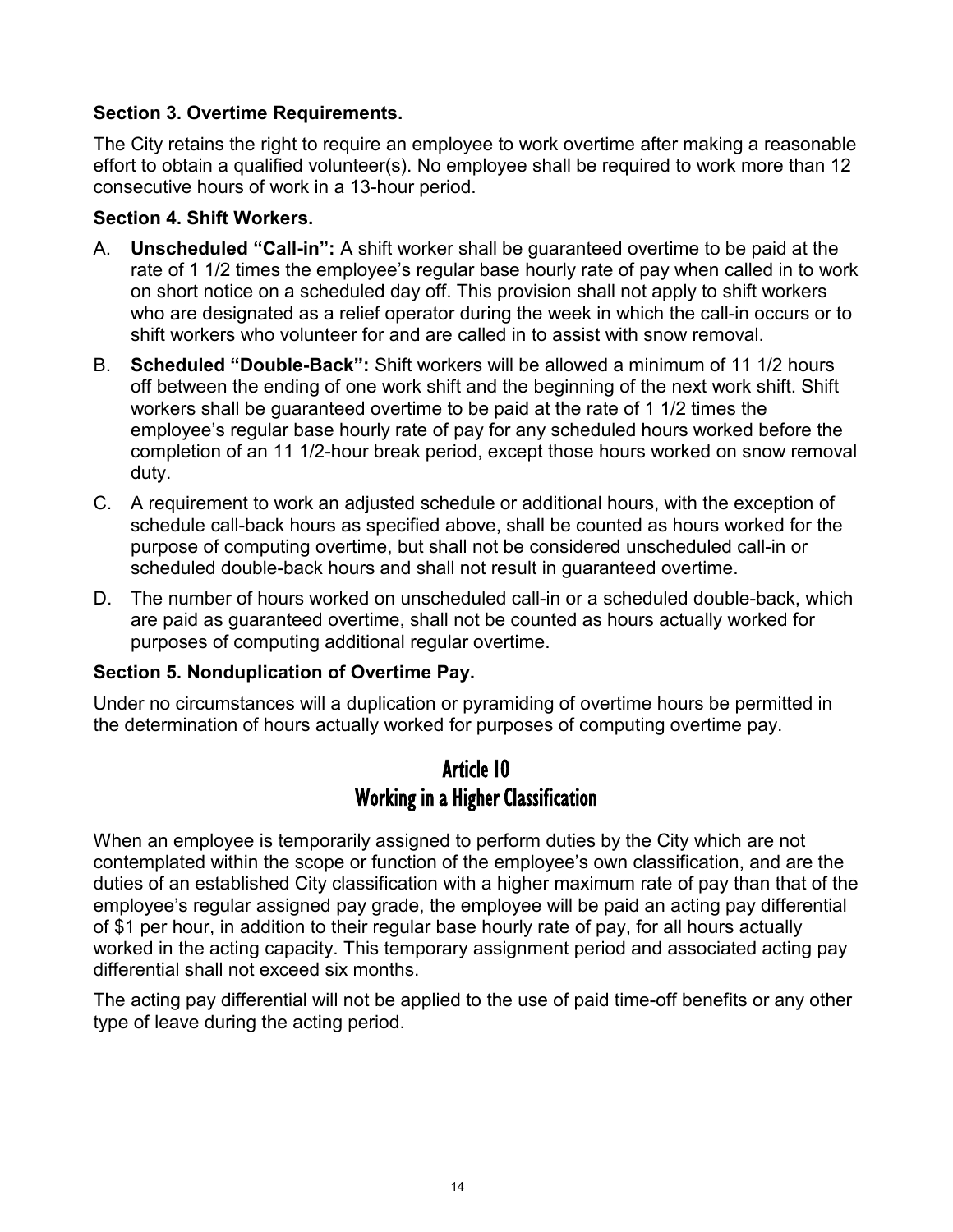## Article 11 Emergency Call-In Pay

### **Section 1. Minimum Pay and Duty.**

- A. An employee who has been called in for emergency duty to work outside of his regular shift schedule shall be guaranteed overtime pay at the rate of 1 1/2 times his regular base hourly rate for all hours worked outside of their scheduled tour. The minimum pay for this emergency duty shall not be less than 2 hours paid at 1 1/2 times the employee's regular base hourly rate of pay. During Thanksgiving and Christmas holidays, the minimum pay for this emergency duty shall not be less than 2 hours paid at two times the employee's regular base rate of pay.
- B. Emergency duty begins when the employee reports to the assigned work site ready for work and ends when the employee is released from duty or his schedule duty hours begin, whichever is the earlier. If emergency duty begins less than 2 hours prior to the beginning of the scheduled duty hours, the employee will receive the minimum 2 hours of guaranteed pay at 1 1/2 times the employee's regular base hourly rate of pay in addition to working any regular schedule duty hours.
- C. Temporary modifications to the regular workday to meet emergency or urgent business needs does not constitute an emergency call-in, provided that the employee whose regular workday is modified has already arrived at the workplace, or has not left the workplace to return home, when the modification occurs.
- D. When an employee is called in for emergency duty to work outside of his regular shift, the person making the call shall inform the employee specifically that the duty constitutes an "Emergency Call-In" situation.
- E. When an employee is called in for emergency duty that subsequently transitions into a standby assignment (as per the provisions of Article 12, Standby), the employee using a personal vehicle will be required to submit a log of miles driven home for mileage reimbursement from the City.

### **Section 2. Definition.**

An "emergency call-in" is a requirement to report to work on a nonscheduled day or during nonscheduled hours to work an unspecified period of time, provided the employee is requested to report to work as soon as possible after receiving the request.

A requirement that an employee work changed or additional hours, or work in excess of their normal scheduled hours, shall not be treated as an emergency call-in.

#### **Section 3. Eligibility.**

The employee must report to work within 1 hour of receiving an emergency call-in request in order to receive the 2-hour minimum pay as provided in Section 1.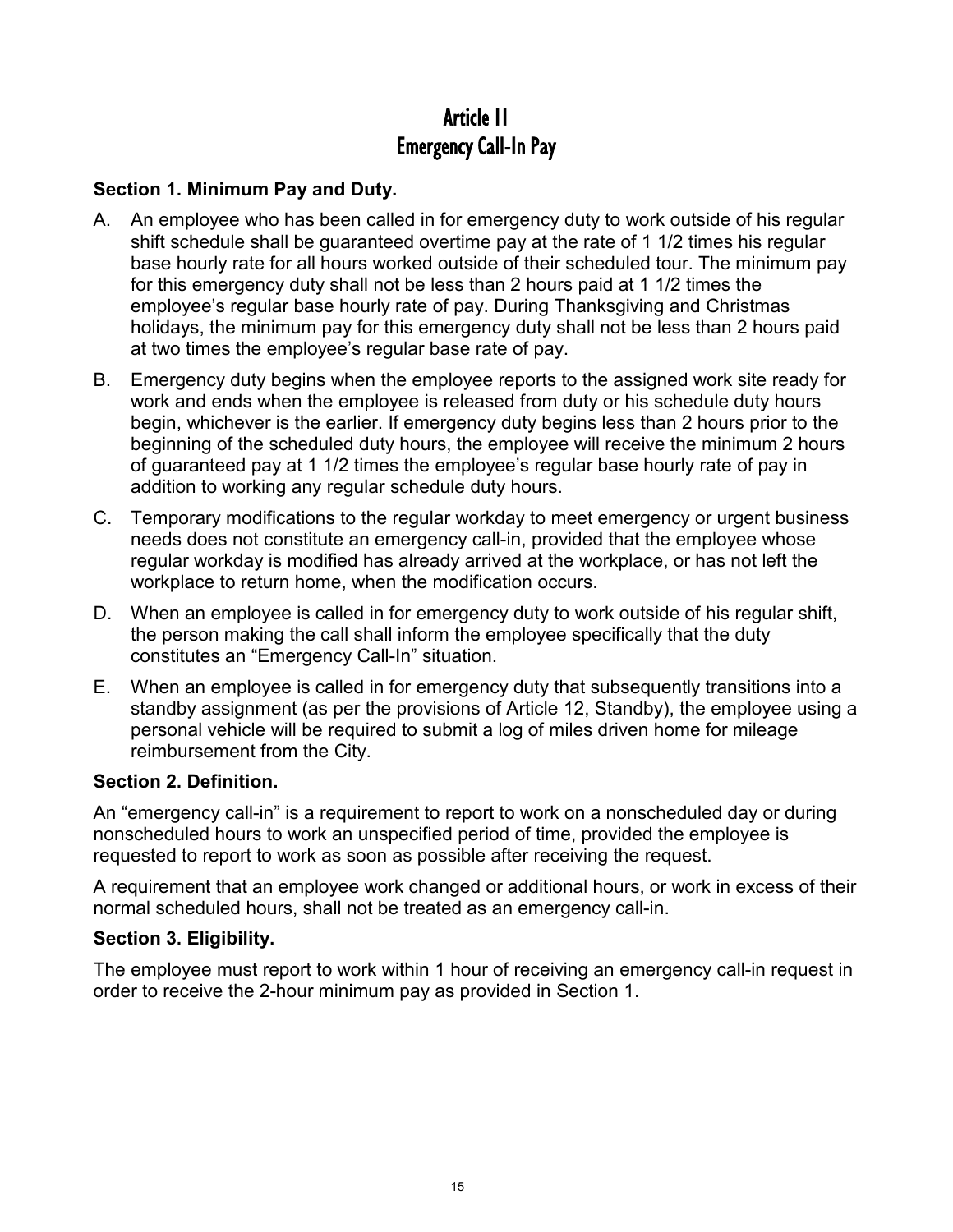## Article 12 **Standby**

#### **Section 1. Rate.**

When an employee is designated to be on call or standby for a period of one week, he shall receive in addition to his regular base hourly rate, \$220 for a full week, plus pay at the guaranteed overtime rate of 1 1/2 times the employee's regular base hourly rate for the number of standby hours worked outside of his scheduled work hours, while on standby during 2021.

When an employee is designated to be on call or standby for a period of one week, he shall receive in addition to his regular base hourly rate, \$250 for a full week, plus pay at the guaranteed overtime rate of 1 1/2 times the employee's regular base hourly rate for the number of standby hours worked outside of his scheduled work hours, while on standby during 2022.

When an employee is designated to be on call or standby for a period of one week, he shall receive in addition to his regular base hourly rate, \$280 for a full week, plus pay at the guaranteed overtime rate of 1 1/2 times the employee's regular base hourly rate for the number of standby hours worked outside of his scheduled work hours, while on standby during 2023.

An employee designated to be on call or standby cannot receive standby pay for any hours taken as vacation, sick leave, personal leave, or comp time during the designated period.

#### **Section 2. Standby Hours Worked.**

- A. Standby hours worked begin when the employee is en route to the work site in a City vehicle and will end when the standby employee vacates the City vehicle upon returning to his ending destination from standby duty or when scheduled duty hours begin, whichever is earlier. If a City vehicle is unavailable for use while on standby duty, requiring the standby employee to drive their personal vehicle, the beginning and ending of standby hours worked shall be administered in the same manner as if the standby employee was driving a City vehicle. While using a personal vehicle, the standby employee will be required to submit a log of miles driven while on standby duty for mileage reimbursement from the City. Standby employees, who choose not to drive an available City vehicle home while on standby, shall have standby hours worked begin when they enter the City vehicle to proceed to the work site and end when the employee returns to the location where the City vehicle was acquired.
- B. Standby phone calls received at home while on standby duty, not requiring the employee to leave home or report to a specific location, shall be documented as standby hours worked. In order to receive standby pay for phone calls, employees must submit a phone log to their supervisor with the employee's time sheet.
- C. A requirement to work an extended schedule or additional hours while designated standby shall be considered standby hours worked.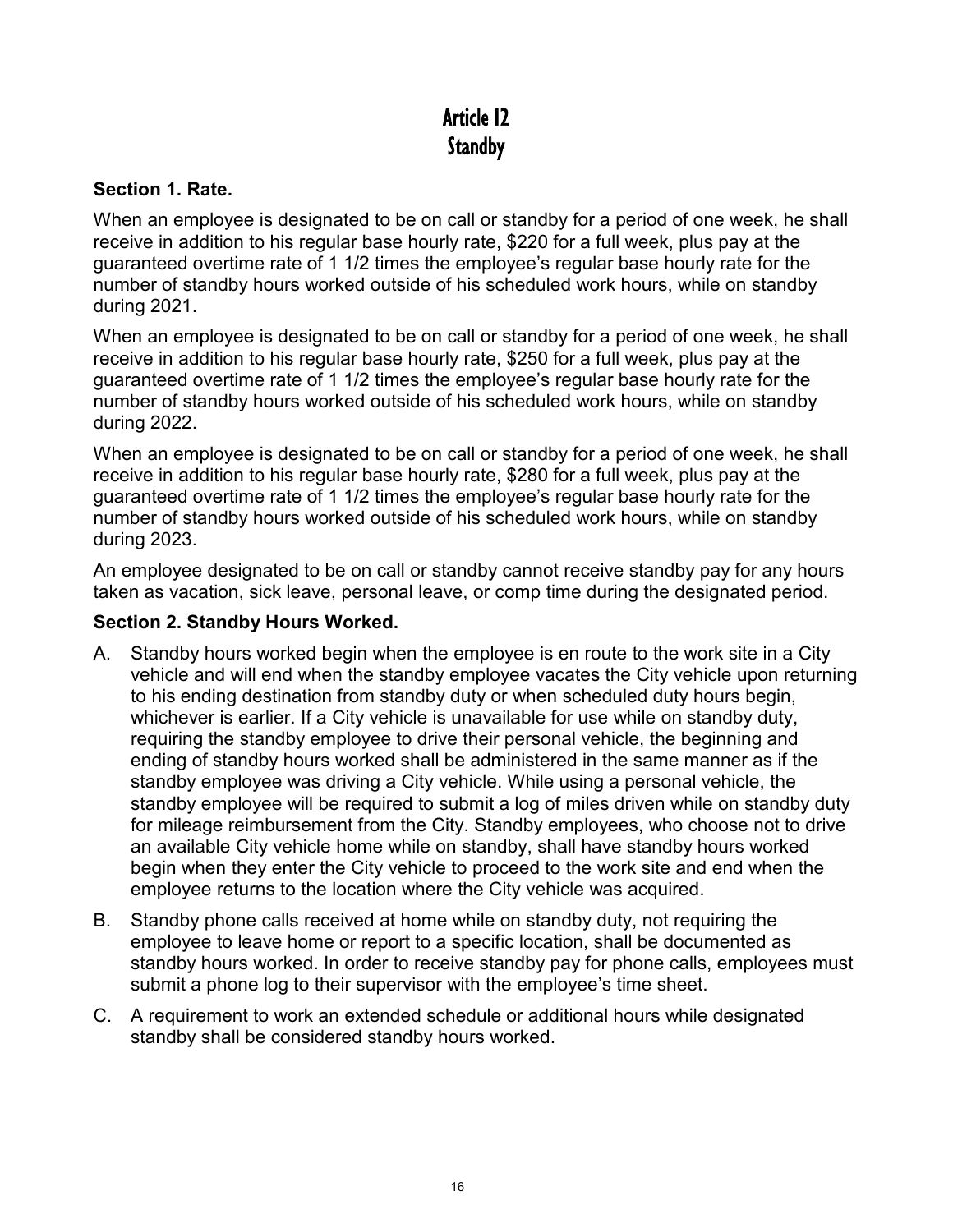### **Section 3. Rotation.**

Employees shall be scheduled for standby on a rotation basis, unless the employees work under another arrangement, acceptable to the department director and the employee.

### **Section 4. Holiday Standby.**

If standby service shall fall on a regularly authorized holiday, the employee shall receive 8 hours holiday pay for that day in addition to the standby pay for the period, plus pay at the guaranteed overtime rate of 1 1/2 times his regular base hourly rate for all hours worked while working standby except for the holidays of Thanksgiving and Christmas. If standby service shall fall on either the actual holiday of Thanksgiving or Christmas, the employee shall be guaranteed overtime rate of two times his regular base hourly rate for all hours worked while working standby.

### **Section 5. Alert Standby Status.**

Employees may be placed on alert standby status for periods of less than one full week when imminent and significant circumstances are anticipated, which may require the prompt mobilization of numbers of employees. Such alert standby status shall be designated for a period of not less than 24 consecutive hours per assignment. When an employee is designated to be on alert standby status in 2021, he shall receive, in addition to his base hourly rate, \$25 for each 24-hour assignment.

When an employee is designated to be on alert standby status in 2022, he shall receive, in addition to his base hourly rate, \$35 for each 24-hour assignment.

When an employee is designated to be on alert standby status in 2023, he shall receive, in addition to his base hourly rate, \$40 for each 24-hour assignment.

Employees will be notified of being placed on alert standby status by the end of their last regularly scheduled shift. Employees placed on alert standby status shall be compensated for the number of hours on such status according to this Article.

## Article 13 **Promotion**

### **Section 1. Definition.**

Promotion as used in this Contract shall apply to an actual vacancy resulting in the movement of an employee from his present job classification to another job classification within the bargaining unit having a higher maximum regular base hourly rate of pay.

### **Section 2. Probation.**

A. A promotion shall not be deemed complete until a period of probation not to exceed six months has elapsed. The length of service necessary to qualify an employee for additional promotions/transfers shall not be less than six months in the new position, except that the Mayor shall have the authority to waive the length of service based on individual circumstances. Should a probationary employee be absent from the job for more than 30 days, the probationary period will be extended for a period of time equal to the absence in order to enable the employee to complete his full probationary period.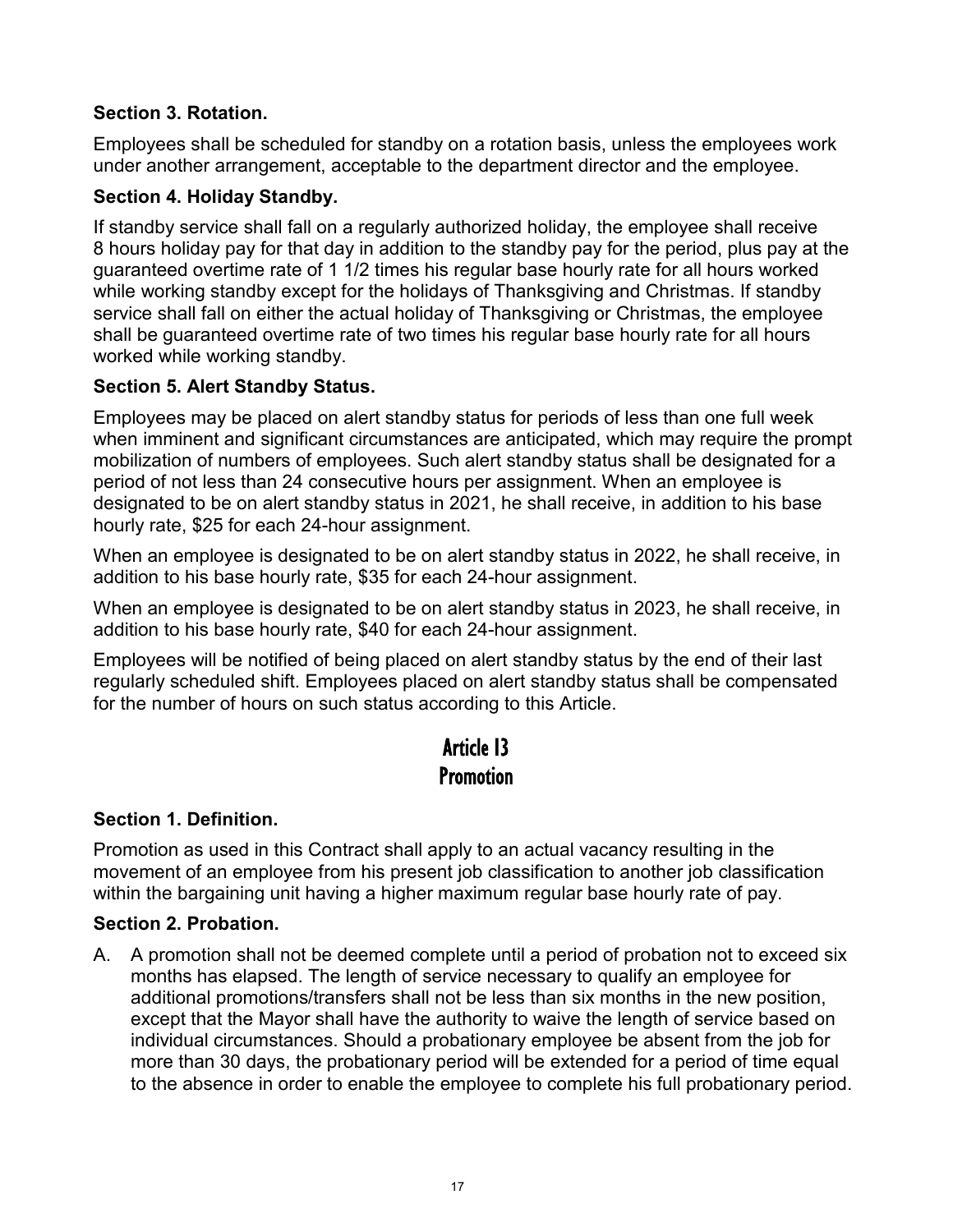- B. If, at any time during the probation period, a promotional employee is appraised less than satisfactory in performance, the employee shall be returned to the position from which he was appointed. The action of returning a promoted employee to their former position is not appealable under civil service procedures.
- C. Should a probationary employee decide within 30 calendar days of promotion to return to his former position, the employee shall make the request to the current department head and shall be returned to their former position within ten calendar days of the request. Should a probationary employee request to return to their former position after the 30-calendar day requirement, the request shall be decided based on the vacancy status of the position.

### **Section 3. Step Placement.**

When an employee is promoted to fill a position, the employee shall be placed into the pay step of the new position which is at least, and closest to, 5 percent higher than the pay step received prior to the promotion. However, if pay step 9 of the new position is less than 5 percent higher than the pay step received prior to the promotion, the employee will be placed at step 9 with the lower percentage increase. The employee will not be eligible for a step increase upon completion of probation, but will be eligible for step progression in the normal prescribed intervals and procedures as defined in Article 7, Wages.

#### **Section 4. Anniversary Date.**

The step anniversary date for future step increase eligibility shall be the effective date of the promotion.

#### **Section 5. Promotion Posting.**

A circular of information concerning the qualifications or limitations, definition of duties, deadline for applying, and such other data as may be desirable shall be prepared and posted in advance of promotion examinations.

## Article 14 **Transfer**

### **Section 1. Definition.**

A transfer is an employee-initiated request, as the result of a posted vacancy, to either:

- A. Move from one department to another department without a change in job classification; or
- B. Move from one job classification to another job classification having an equal or lower maximum regular base hourly rate of pay.

#### **Section 2. Probation.**

A. A transfer shall not be deemed complete until a period of probation not to exceed six months has elapsed. The length of service necessary to qualify an employee for additional promotions/transfers shall not be less than six months in the transferred position, except that the Mayor shall have the authority to waive this length of service based on individual circumstances. Should a probationary employee be absent from the job for more than 30 days, the probationary period will be extended for a period of time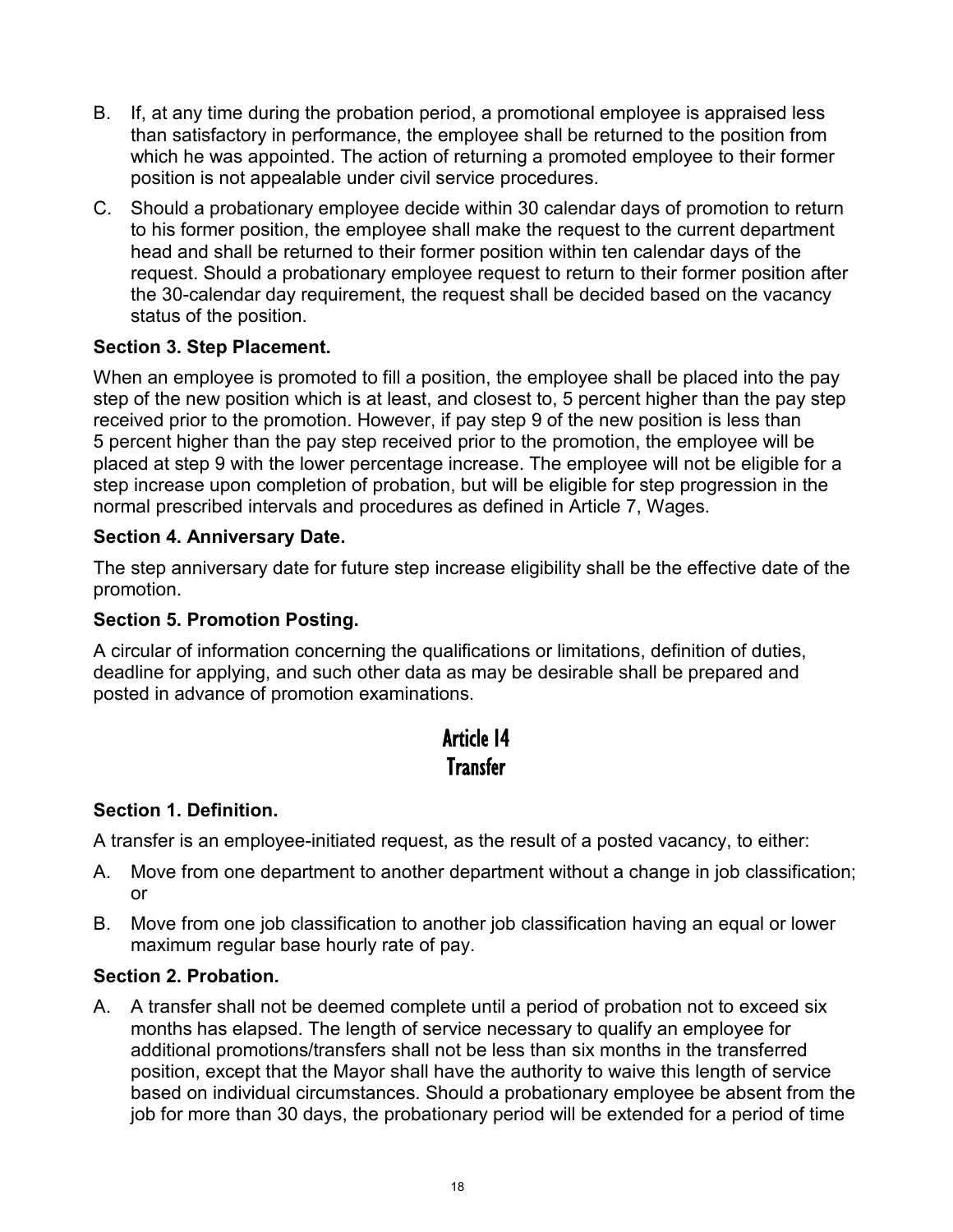equal to the absence in order to enable the employee to complete the full probationary period.

- B. Should a probationary employee decide within 30 calendar days of transfer to return to his former position, the employee shall make the request to his current department head and may be returned to his former position within 10 calendar days, if that former position has not yet been filled or eliminated. Should a probationary employee request to return to their former position after the 30-calendar day requirement, the request shall be decided based on the vacancy status of the position.
- C. If at any time during the probation period a transferred employee is appraised less than satisfactory in performance, the employee may be discharged or reduced upon the recommendation of the department head. The department head shall notify the board at the end of the probation period as to acceptance or rejection of the probationer.

#### **Section 3. Step Placement.**

- A. When an employee transfers from one department to another department without a change in job classification, the salary step shall remain the same. The employee will not be eligible for a step increase upon completion of probation, but will progress in steps in the normal prescribed intervals based on the effective date of their last increase.
- B. When an employee transfers from one job classification to another job classification with the same or lower maximum regular base hourly rate of pay, the employee must have completed a minimum of one year of experience in the same field at the same level of difficulty for each step granted above step 1 in the new pay scale. The salary step placement will be made at the discretion of the appropriate department head.

After successful completion of a six-month probation period, the transferred employee may be eligible to advance to the next step. An employee shall only be eligible for such step increase in the event that their regular base hourly rate of pay was reduced at the time of transfer.

#### **Section 4. Anniversary Date.**

The employee's step anniversary date for future step increase eligibility will not be adjusted unless there is a change in the employee's regular base hourly rate of pay.

In the event that such employee's regular base hourly rate of pay is changed, the step anniversary date for future step increases shall become the effective date of the transfer.

#### **Section 5. Transfer Posting.**

A circular of information concerning the qualifications or limitations, definition of duties, deadline for applying, and such other data as may be desirable shall be prepared and posted in advance of transfer examinations.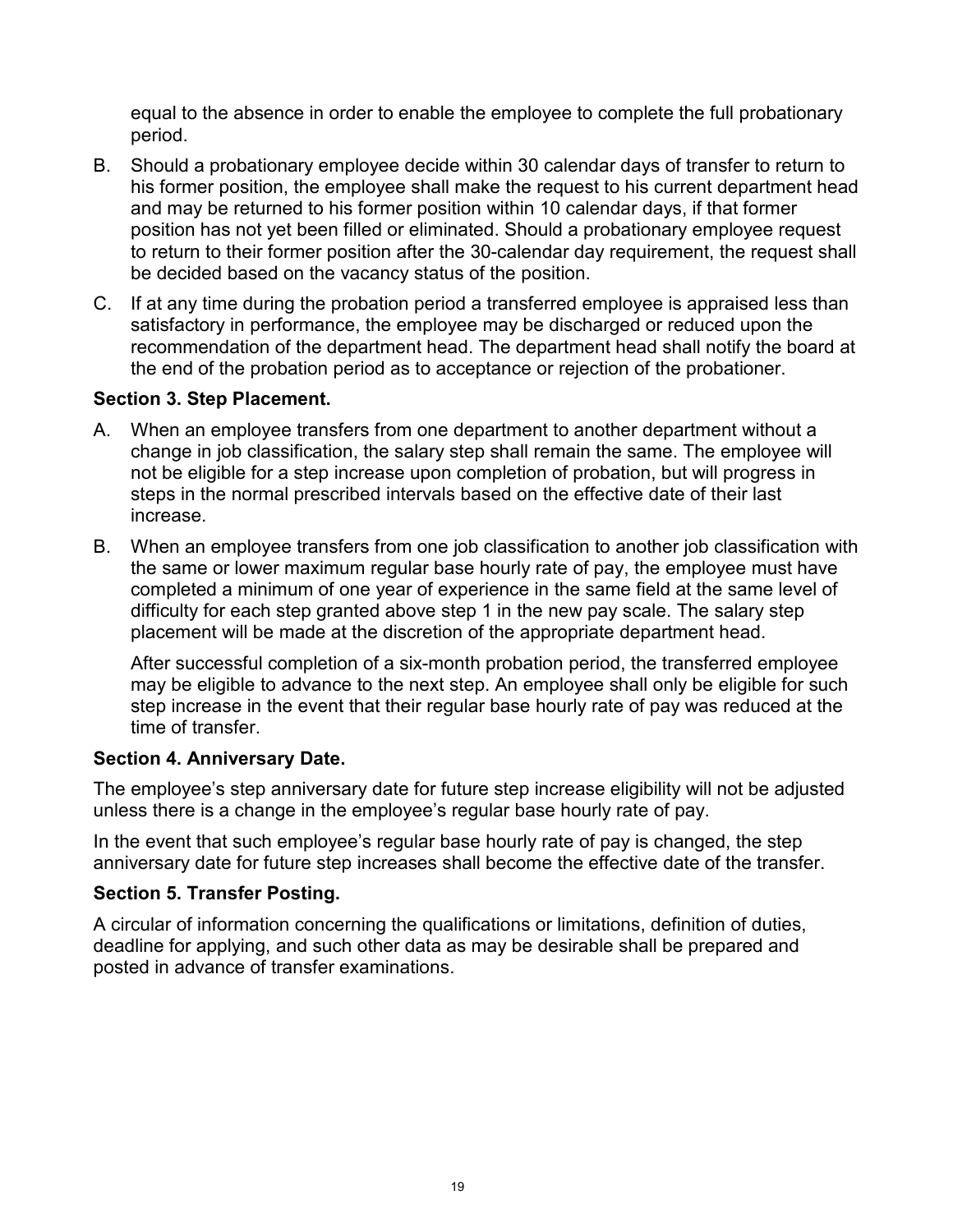## Article 15 **Reclassification**

### **Section 1. Definition.**

Reclassification shall apply to personnel action where no actual vacancy exists, but an employee's job classification and/or pay grade is changed. This personnel action will result from a management-initiated job audit or reorganization. Reclassification could also occur when an employee in a position obtains required certification for which there is a different classification and pay scale.

Any reclassification action is subject to review and approval by the Director of Human Resources.

#### **Section 2. Probation.**

A reclassification shall not require the completion of a probation period. The employee will progress in the normal prescribed intervals based on the effective date of their last increase.

#### **Section 3. Step Placement.**

When a reclassification action occurs, the justification for the action taken shall be provided in writing to the affected employee or employees.

When an employee is reclassified to a position having a higher maximum regular base hourly rate, the employee's pay shall be increased to the pay step amount which is at least, and closest to, 3 percent higher than the pay they received prior to the reclassification.

When an employee is reclassified to a position having the same maximum regular base hourly rate, the employee's pay step amount shall remain the same.

When an employee is reclassified to a position having a lower maximum regular base hourly rate, the employee's pay shall be decreased to the pay step amount closest to their present regular base hourly rate. However, when the employee's regular base hourly rate of pay, prior to the reclassification, is greater than step 9 of the newly assigned pay grade, the employee's regular base hourly rate of pay shall be frozen as of the date of the reclassification. The employee's regular base hourly rate shall remain frozen until such time as step 9 of the pay grade assigned to the employee's classification is equal to or greater than the employee's frozen rate of pay. When that occurs, the employee shall be placed into step 9 of the new pay grade assigned to the employee's classification.

When a reclassification occurs in a multi-incumbent classification and incumbents compete for the classification, the salary placement shall be administered in the same manner as a promotion in Article 13, Section 3.

### **Section 4. Anniversary Date.**

When an employee is reclassified to a position having a higher maximum regular base hourly rate, the anniversary date for future step increases shall become the effective date of reclassification. When an employee is reclassified to a position having a lower regular base hourly rate, the employee's anniversary date will not be adjusted.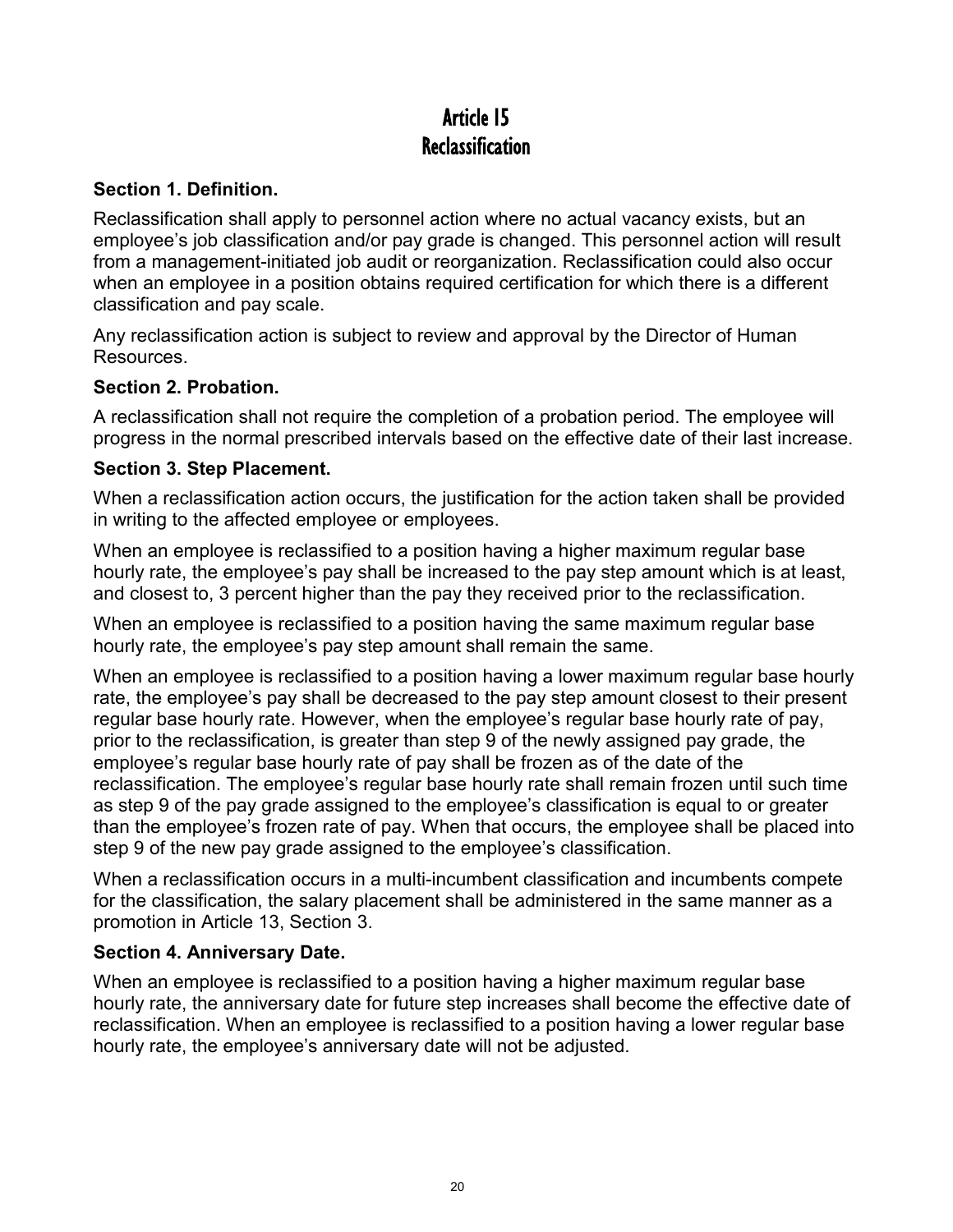# Article 16 **Seniority**

### **Section 1. Definition.**

There will be two types of seniority for regular employees covered by this bargaining Contract: City seniority and department seniority.

- A. City seniority shall constitute the time an employee has served continuously as a regular civil service employee starting from the date of hire.
- B. Department seniority shall constitute the time the employee has served in the department starting from the date of hire in that department.

### **Section 2. Regular Part-Time.**

Seniority for regular part-time employees shall be accrued on the basis of hours paid in a calendar year. One year of seniority shall equal 2,080 hours excluding overtime hours.

### **Section 3. Seniority Date.**

Upon satisfactory completion of the entrance probationary period, the employee will have his seniority dated back to the beginning of his employment.

### **Section 4. Retention of Departmental Seniority.**

The employee will retain previous departmental seniorities when transferring; however, previous departmental seniorities will not be combined for purposes of bumping in the layoff provisions.

### **Section 5. Promotion Out of the Unit.**

Bargaining unit employees who are promoted to supervisory positions out of the bargaining unit shall retain, but not accrue, bargaining unit seniority while occupying their supervisory positions. These supervisory employees may exercise that seniority in the event a return to the bargaining unit is required and may return to their previously held bargaining unit classification.

### **Section 6. Loss of Seniority Rights.**

An employee will lose all seniority rights for any one or more of the following reasons:

- A. Voluntary resignation.
- B. Discharge for just cause.
- C. Layoffs for a continuous period of more than two years.
- D. Failure to report to work within ten working days from the date the City sends notification of callback by certified mail to the employee's last known address. To protect his seniority, it is the employee's responsibility to keep the Human Resources department informed of his current address and telephone number.
- E. Retirement from City service.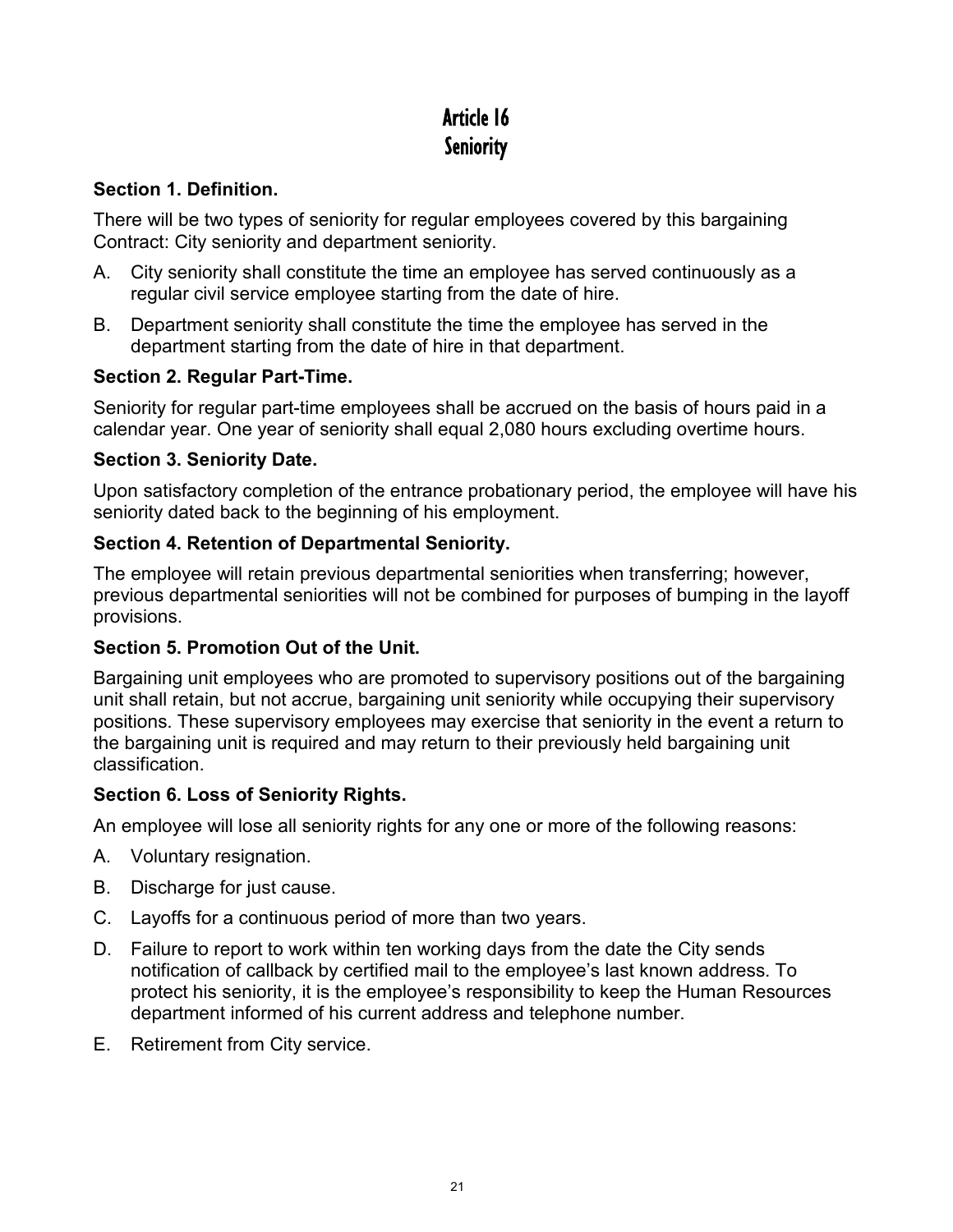### **Section 7. Seniority and New Hire Lists.**

On or about the first day of January, April, July, and October, the City will furnish the president of MEA/AFSCME Local 519 an updated seniority list of all covered employees and a list of covered employees hired in the preceding quarter. The City will provide a list of new covered employees on a monthly basis.

The seniority listing is to include employee hire date, name, and home address. The new hire listing is to include employee name, job classification, department, hire date, and home address.

## Article 17 Layoff, Rehiring after Layoff

### **Section 1. Determination of Force Adjustment.**

Whenever, in the judgment of the City, there exists an occasion to adjust the workforce, the City shall determine the extent of the adjustment required, the effective dates, and the department and the job classifications affected within the department.

#### **Section 2. Procedures.**

#### **Step 1.**

- A. Thirty working days prior to the effective date of the force adjustment, the City shall give notice to the Union and the affected employees of the intention to adjust the workforce and of any job vacancies which it determines are available to the affected job classifications or work group(s). The City shall offer to the employee(s) in the affected job classification their choice of available vacancies (except those vacancies in those job classifications with a higher maximum regular base hourly rate of pay) in seniority order, subject to the City's determination of the employee's ability to meet the job requirements and to perform satisfactorily. The employee shall have a maximum of five calendar days to indicate the choice of available vacancies. The employee will be required to meet a six-month probationary period if the job offer is accepted. An employee who declines a job offer as provided in this section shall not lose his right to claim a job per the provisions of Section 6 of this Article.
- B. If the employee is placed as provided in Section 2, step 1A, and fails to perform satisfactorily, it shall result in his being placed on layoff status with the right to recall only to his regular job or a job he is capable of performing as determined by the City.

**Step 2.** If, after making job offers as provided in Section 2, step 1, of this Article, there remains a need for further reductions, the City will lay off regular employees in the affected job classifications or work group(s) provided that the employees shall be laid off in the inverse order of their seniority.

#### **Step 3.**

A. An employee who is notified by the City that they are to be laid off and who has at least one year of City seniority shall have the right to claim a job with the same job title in any department or a job in an equal or lower classification in their department which the City determines they are qualified for and is able to perform satisfactorily after a reasonable training period. When an employee exercises bumping rights within their department,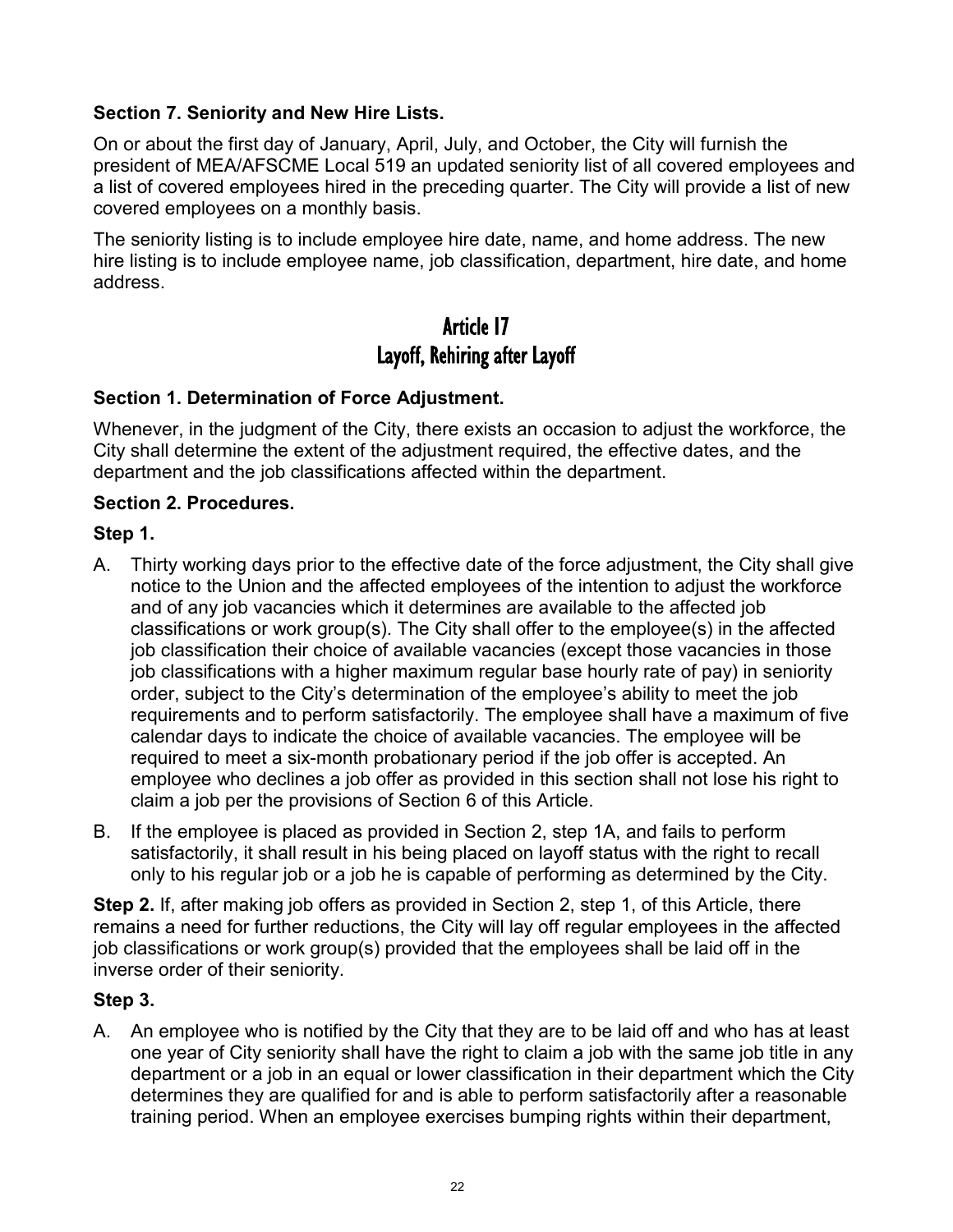the employee whose job is claimed must have less departmental seniority. The least senior employee in the department who is bumped may elect to bump any job in the City held by an employee with less than five years of service and for which the City determines the employee is qualified. An employee may use previous departmental seniorities to claim a job previously held in another department. When an employee exercises bumping rights to another department, the employee whose job is claimed must have less City seniority than the employee who claims it and be the least senior of all employees in that job title.

- B. An employee who displaces another employee will have ten working days in which to demonstrate his ability to satisfactorily perform the work.
- C. If the employee who exercised bumping rights as provided in Section 2, step 3A, of this Article fails to perform satisfactorily, it shall result in their being placed on layoff status with the right to recall only to their regular job or a job they are capable of performing as determined by the City.
- D. Supervisors who are promoted out of the bargaining unit and remain in civil service with the City shall retain, but not accrue, bargaining unit seniority and may exercise that seniority in the event a return to the bargaining unit is required. The supervisor will be entitled to return to their previously held bargaining unit classification.
- E. Employees of the Minnehaha Library system who enter the employment of the City of Sioux Falls, as the result of the merger of the County and City Library systems in 1995, shall retain their county employment seniority as City seniority for purposes of layoff and reinstatement.

#### **Section 3. Reinstatement.**

- A. The employee who is actually laid off shall be placed on a reinstatement eligibility list for two years. The laid-off employee may bump temporary or seasonal employees performing duties for which the laid-off employee may qualify.
- B. When openings arise that are equal to or lower than the position from which the employee was laid off, the laid-off employee will be called back to work in order of City seniority under the following conditions:
	- 1. The laid-off employee had one or more years of service at the time of the layoff.
	- 2. The period of time elapsing since the layoff has not exceeded two years.
	- 3. The opening is within the laid-off employee's classification at the time of the layoff or a job they are capable of performing as determined by the City.
	- 4. The laid-off employee shall accept and be available for reemployment within seven calendar days after the offer of reemployment. No probationary period will be required.

#### **Section 4. Vacancy Notification.**

- A. Laid-off employees will be notified of any vacancies that are not filled by callback and allowed to apply for those positions.
- B. The City agrees not to hire any temporary, seasonal, or emergency employees until qualified laid-off employee(s) have been notified and offered these positions. Laid-off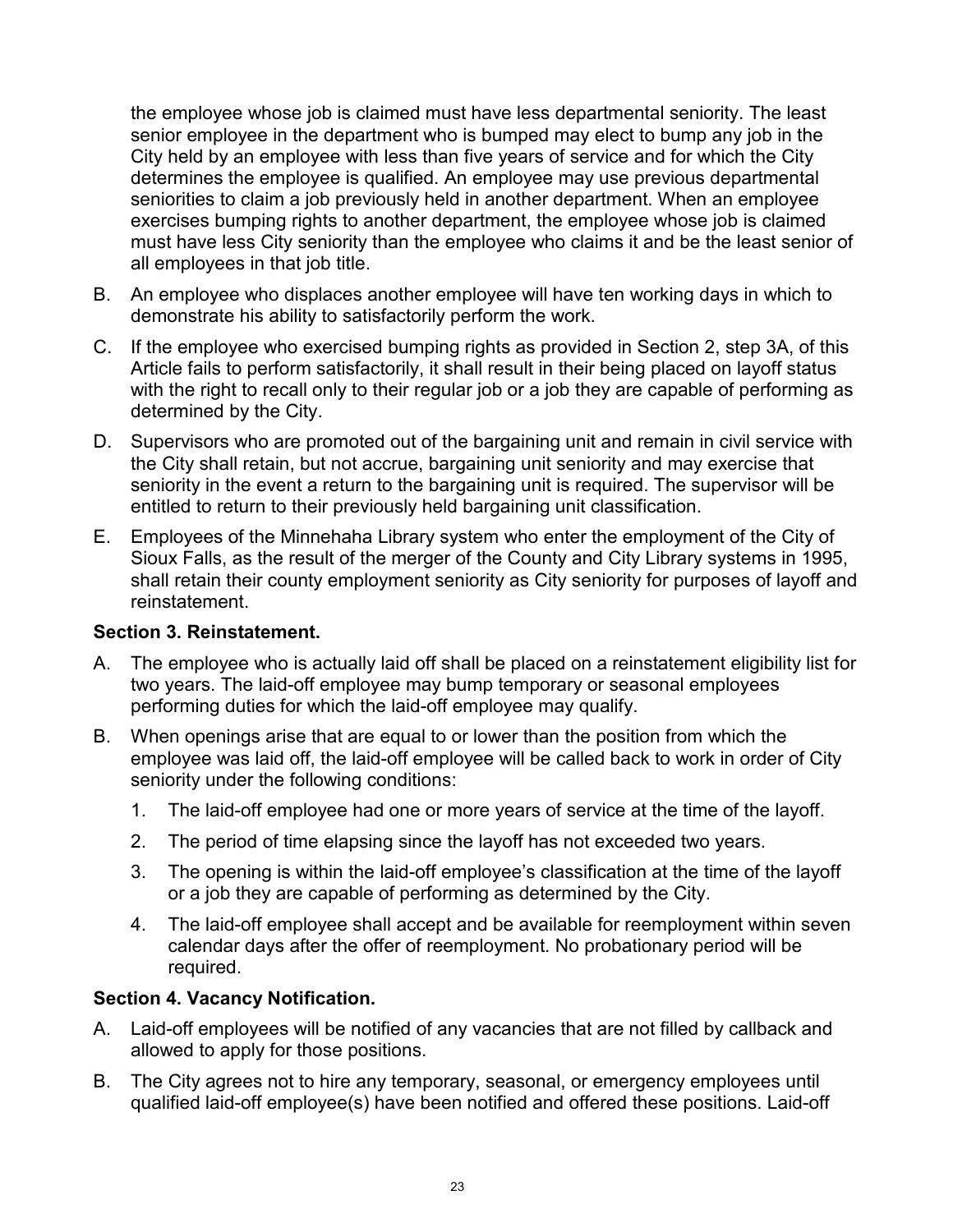employees shall have a maximum of three working days to accept or reject these noncivil service positions.

### **Section 5. Obligation of Employee and City.**

It shall be the obligation of the laid-off employee to keep the City advised of their home address. The City shall be deemed to have complied with the provisions of this Article upon mailing the offer of reemployment to the last known address of the laid-off employee by registered or certified mail, return receipt requested.

### **Section 6. Limitation of Laid-off Status.**

Whenever this Article refers to reinstatement of laid-off employees, only those employees that have been laid off for less than two years will be considered or affected. Employees laid off for two years or more shall not be considered "laid-off employees" nor will they be considered for reinstatement.

#### **Section 7. Benefits.**

- A. Any employee that is laid off and later reemployed by the City must apply for and qualify for health insurance coverage as a new employee unless reemployed within 18 months of layoff, provided the employee retains and pays for said coverage during the 18-month period of layoff.
- B. Pension benefits may be reinstated in accordance with Chapter 39 of the City Code of Ordinances.
- C. Laid-off employees who are reemployed by the City within two years since their layoff will have their sick leave accrual reinstated and the employee will earn sick leave at the present accrual rate.
- D. When an employee is laid off from the City's service, they will be paid in full for vacation hours earned to date. If an employee is reemployed with the City before two years have elapsed since the layoff, that employee will begin to accrue vacation leave at the same rate as when that employee was laid off.

#### **Section 8. Seniority.**

All seniority rights will be retained, but not accumulated during layoff, and reinstated upon reemployment within two years from the date of layoff.

### **Section 9. Step Placement on Recall.**

Employees called back to their former positions will receive their former regular base hourly rate of pay and all increases in pay which were applied during the period of layoff. Employees called back to work in a different job title with the same or lower maximum rate of pay shall be placed as specified in the Transfer Article, Article 14, Section 3B.

## Article 18 Leaves of Absence

### **Section 1. Approval and Length.**

The department director shall have authority to approve, up to a maximum of 14 consecutive calendar days, an unpaid leave of absence. Requests for unpaid leaves of absence for a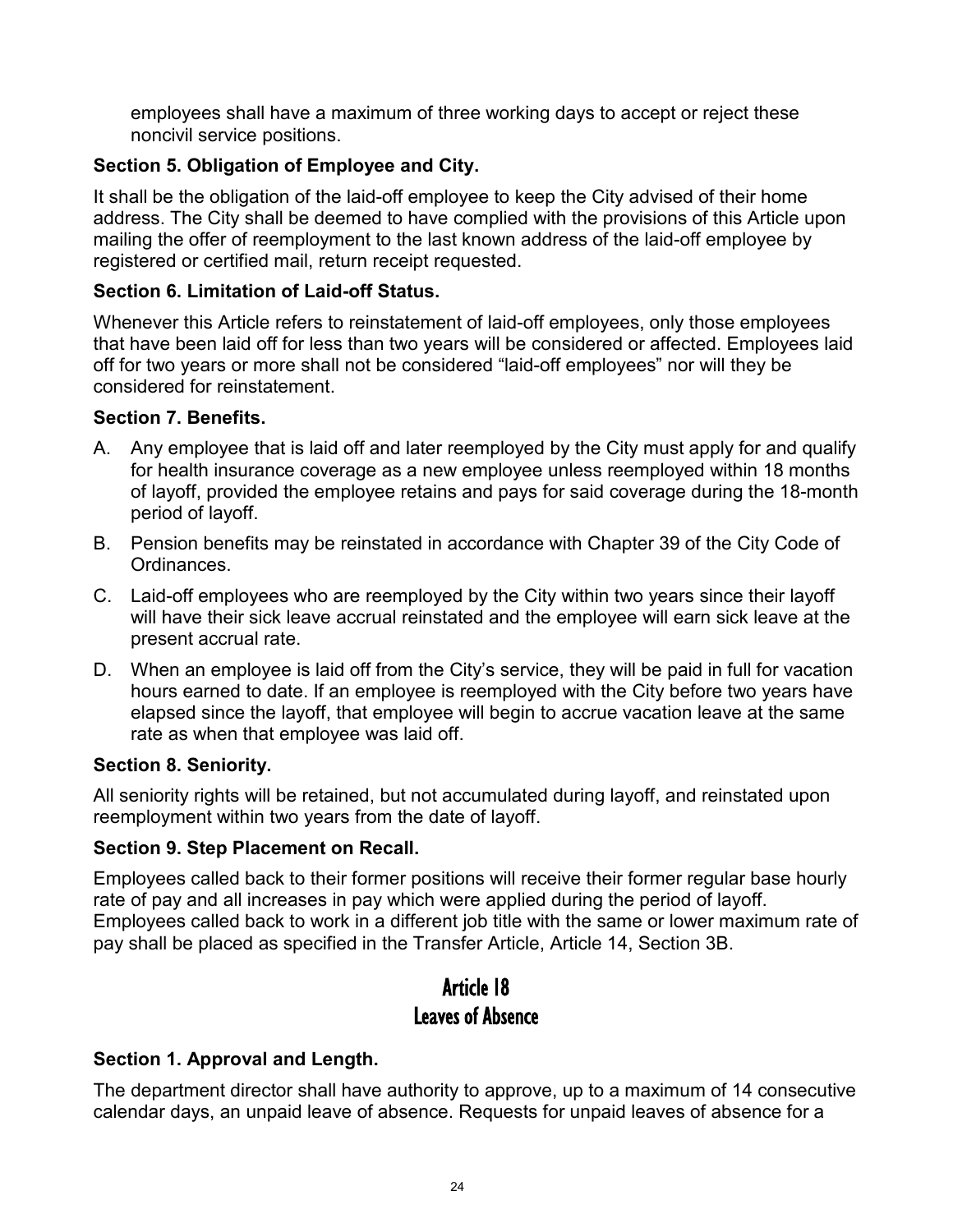duration longer than 14 calendar days shall also require the approval of the Director of Human Resources. No leave of absence, whether granted, extended, or continued, shall exceed one year, except as otherwise provided in this Article. Requests for unpaid leave will only be considered in the event that the employee has used all available paid leave time; i.e., vacation, personal leave, compensatory leave, etc. Time off without pay, without requiring the employee to first use all available paid leave time, will be permitted only where specifically noted in this Contract.

An employee on an authorized unpaid leave of absence is not guaranteed reemployment at the termination of the leave except as specifically otherwise provided in this Contract or by state or federal law.

#### **Section 2. National Emergency.**

In time of national emergency, an employee of the City, at the discretion of the Mayor, may be granted a leave of absence to permit them to engage in work for the United States which may reasonably and fairly be defined as aiding in the national defense of the United States. This leave of absence, if granted by the Mayor, shall be for a period of time as may be necessary to permit the employee to complete the service for the United States government, together with any additional time, not exceeding 90 days, as may be reasonably necessary to enable the employee to resume his duties with the City; but the leave of absence may only be granted upon written request of the government of the United States or any of its authorized agencies. (See Article 20, Military Service Leave.)

#### **Section 3. Benefit Accruals.**

An employee on an approved unpaid leave of absence annually exceeding 30 calendar days shall continue to accrue seniority through the 30th day of leave and shall retain his seniority as of that day. Seniority shall not be accumulated following the 30th day of unpaid leave annually except as specifically provided by state or federal law.

Sick leave or vacation leave time shall not be accumulated during an authorized unpaid leave of absence of one or more hours or while receiving pay subsidy through the City's Sick Leave Assistance Program.

When an employee is suspended without pay for just cause, or absent without authorization, all accruals of vacation and sick leave will be suspended as well for the entire period of unpaid absence.

#### **Section 4. Extension of Probation.**

Should any probationary employee be absent from the job for an approved leave without pay, the probationary period will be extended to enable the employee to complete their full probationary period.

#### **Section 5. Unapproved Absence.**

Absence from duty without leave or failure to report after leave has expired or has been disapproved, revoked, or canceled shall be grounds for suspension, reduction, or discharge.

#### **Section 6. Medical Benefits.**

Except as otherwise provided in this Contract or by state or federal law, health/dental insurance coverage may be continued during an authorized leave of absence without pay,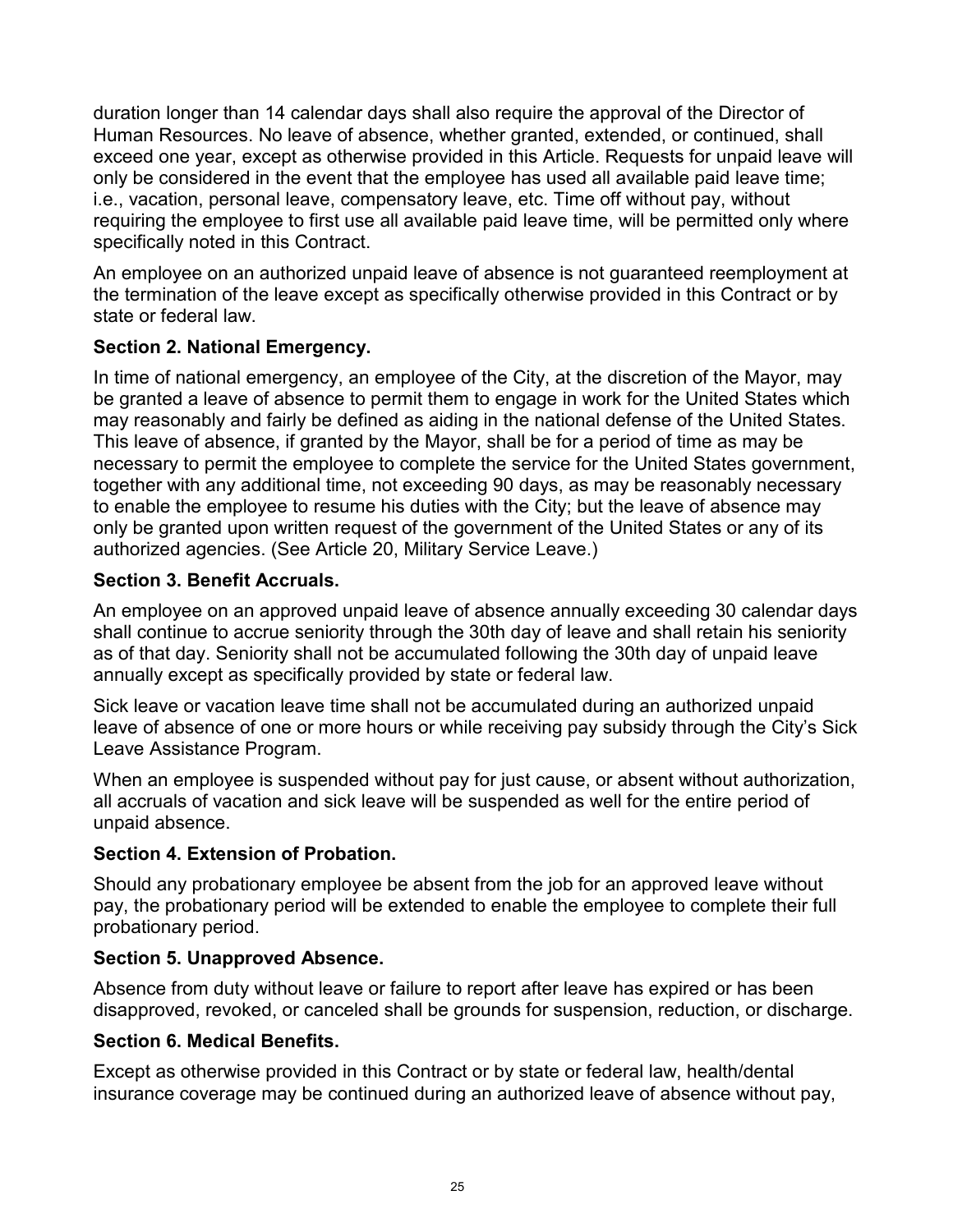so long as the employee continues to pay 100 percent of the premium for that coverage at the City group insurance rates one month in advance of coverage.

### **Section 7. Legislative Leave.**

As provided in SDCL 2-4-1.1, the City shall grant a temporary leave of absence without loss of job status or seniority resulting therefrom to any employee who is a member of the state legislature in order that the employee may perform any official duty as a member of the legislature. This temporary leave of absence may be taken without pay or the employee may use available paid time-off benefits.

## Article 19 Family/Medical Leave

### **Section 1. Eligibility.**

The Family and Medical Leave Act (FMLA) requires the City to provide up to 12 weeks of unpaid, job-protected leave to eligible employees for certain family and medical reasons during a 12-month period. Employees are eligible for FMLA leave if they have worked for the City for at least one year and worked 1,250 hours over the previous 12 months.

### **Section 2. Use of Paid Leave Benefits—Concurrent With FMLA.**

The City requires employees to use paid leave benefits before unpaid leave may be granted. FMLA regulations require that an eligible employee be granted FMLA leave at the time a qualifying family or medical event occurs, whether the employee has paid leave available to him or not.

If an employee has available paid leave benefits at the time family/medical leave is required, the family/medical leave will run concurrently with the use of those paid leave benefits until they are exhausted or until the available 12-week FMLA leave period ends, whichever comes first. Use of eligible paid leave benefits for FMLA events as detailed in this Article must comply with the City's policies/definitions for use of paid time-off benefits. If an employee's available paid leave benefits are exhausted prior to the end of the 12-week FMLA period, the remainder of the period shall be granted as unpaid leave.

### **Section 3. Reasons for Taking FMLA Leave—Family, Medical, and Military.**

The following conditions represent qualified FMLA leave:

### **Family Leave:**

- A. For birth of a son or daughter and to care for the newborn child.
- B. For placement of a son or daughter for adoption or foster care.

#### **Medical Leave:**

- A. To care for the employee's spouse, son or daughter, or parent who has a serious health condition.
- B. Because of a serious health condition that makes the employee unable to perform the employee's job.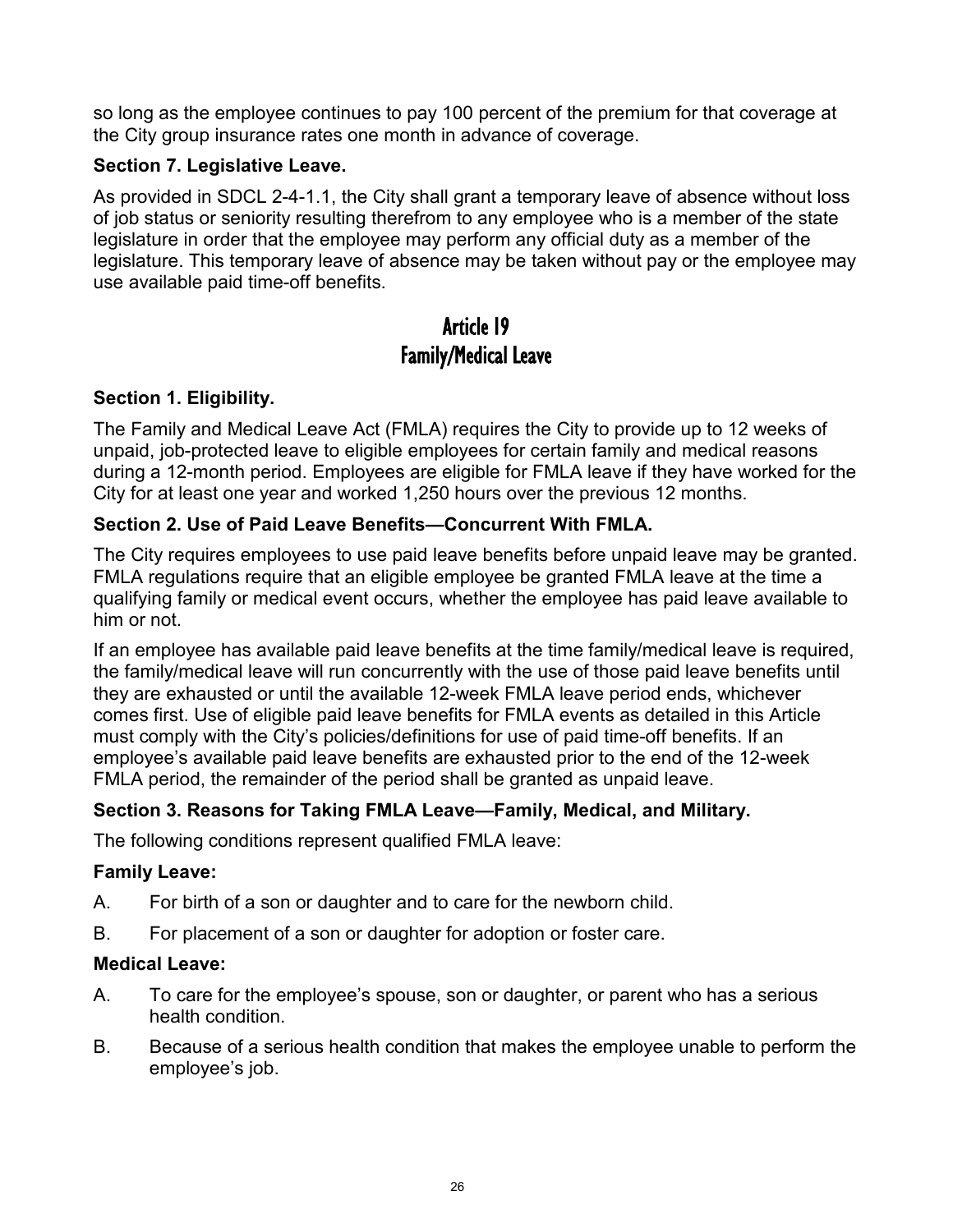#### **Military Leave:**

- A. Because of any "qualifying exigency" arising out of the fact that the spouse, son, daughter, or parent of the employee is on active duty, or has been notified of an impending call to active duty status, in support of a contingency operation; or
- B. An eligible employee who is the spouse, son, daughter, parent, or next of kin of a covered service member who is recovering from a serious injury sustained in the line of duty on active duty is entitled up to 26 weeks of leave in a single 12-month period to care for a service member.

### **Section 4. Use of City Leave Benefits.**

If an employee has available paid leave benefits at the time family medical leave is required, the family medical leave will run **concurrently** with the eligible use of those paid leave benefits until they are exhausted or until the available 12-week FMLA leave period ends, whichever comes first. Use of leave during the FMLA period can be taken incrementally or consecutively. If an employee's available paid leave benefits are exhausted prior to the end of the 12-week FMLA period, the remainder of the period shall be granted as unpaid leave. Usage of City leave benefits per qualified FMLA event is detailed below:

- To care for an employee's newborn, adopted, or foster child. (Maternity/Paternity Leave)
	- $\triangleright$  Eligible paid time-off benefits include vacation leave, personal leave, comp time, and up to a maximum of eight consecutive weeks of sick leave. Any leave beyond the eight consecutive weeks will require the use of other paid time-off benefits, such as vacation, personal leave, or comp time. If an employee chooses to take less than eight consecutive weeks of sick leave, any leave outside their consecutive leave period will require the use of other paid time-off benefits. This leave can be taken any time within one year of the child's birth or placement.
- To care for the employee's spouse, son, daughter, or parent with a *serious health condition*. (Medical Leave)
	- $\triangleright$  Eligible paid time-off benefits include sick leave, vacation leave, personal leave, and comp time.
- Because of a *serious health condition* that makes the employee unable to perform the functions of the employee's job. (Medical Leave)
	- $\triangleright$  Eligible paid time-off benefits include sick leave, vacation leave, personal leave, and comp time.
- Because of any "qualifying exigency" arising out of the fact that the spouse, son, daughter, or parent of the employee is on active duty, or has been notified of an impending call to active duty status, in support of a contingency operation. (Family Leave)
	- $\triangleright$  Eligible paid time-off benefits include vacation leave, personal leave, and comp time.
- An eligible employee who is the spouse, son, daughter, parent, or next of kin of a covered service member who is recovering from a serious injury or illness incurred in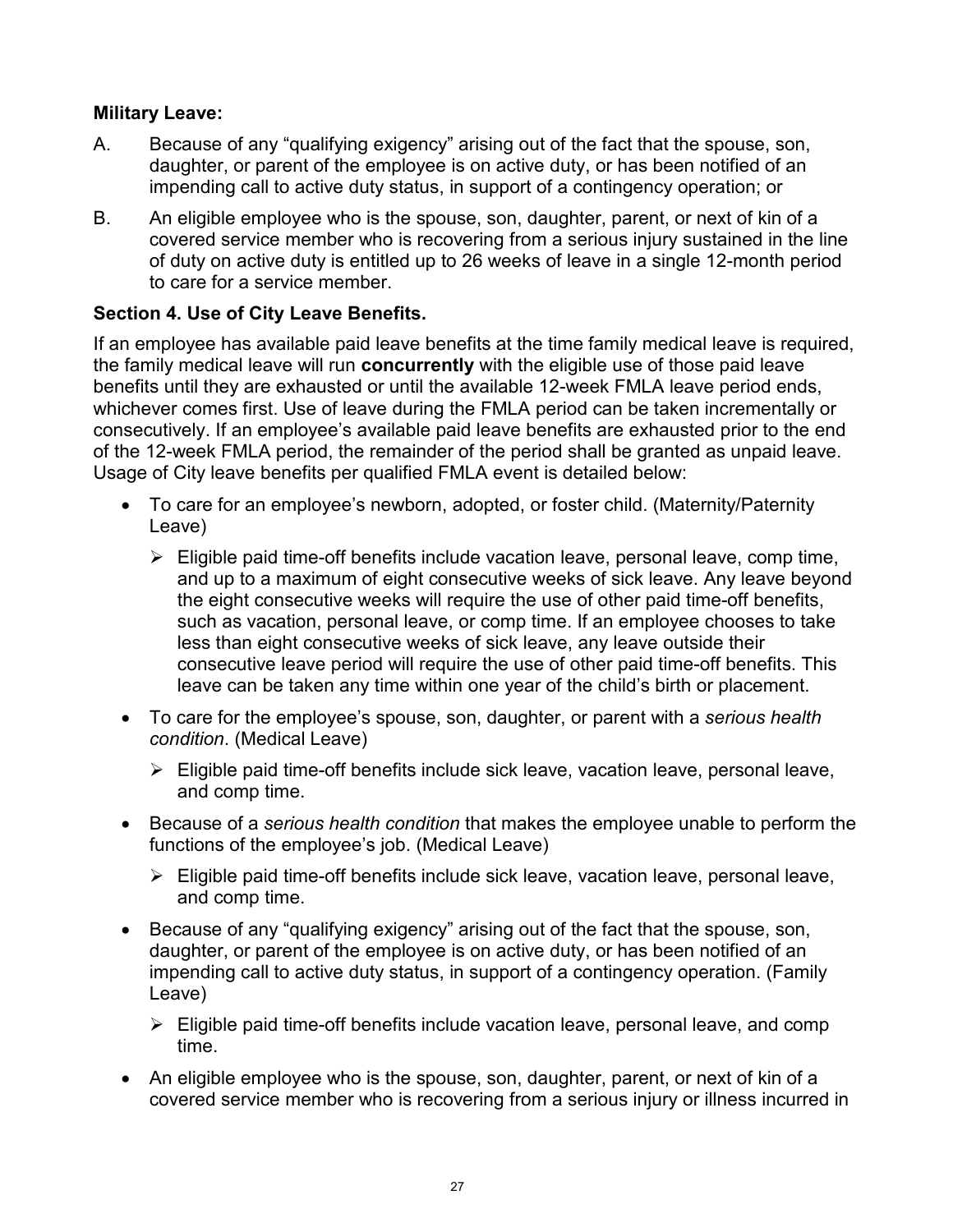the line of duty on active duty is entitled up to 26 weeks of leave in a single 12-month period to care for a service member. (Medical Leave)

 $\triangleright$  Eligible paid time-off benefits include sick leave, vacation leave, personal leave, and comp time.

### **Section 5. Requesting Leave and Notice Requirements.**

- A. In the case of FMLA family leave taken for the care of a healthy newborn child, newly adopted child, or newly placed foster child, the leave may be taken in a single period, or intermittently not to exceed 12 weeks, which must commence within 12 months after the date of the child's birth or placement for adoption or foster care. The employee is required to submit to the City, prior to the commencement of the FMLA family leave, a signed statement that he intends to return to his position upon expiration of the leave. In addition, the employee must provide at least two weeks' advance notice of the date he intends to return to work. Circumstances may require that FMLA family leave for the birth of a child, or for placement for adoption or foster care, begin prior to the actual birth or placement.
- B. An employee requesting FMLA medical leave for the serious illness of a child, spouse, or parent or for his own personal serious health condition will be permitted to take the 12 weeks of FMLA leave either consecutively or intermittently. Each time FMLA leave is requested on this basis, the employee must request the FMLA leave, except where leave is not foreseeable, at least two weeks prior to the date the leave is to begin. The employee may be required to provide written certification from a medical physician describing the nature of the health condition and its probable duration. The employee must also provide the employer with two weeks' notice prior to return to work date, whenever practicable.

### **Section 6. Medical Certification and Recertification.**

The employee may be required to provide advance leave notice and medical certification. Taking of leave may be denied if requirements are not met. The City may require medical certification to support a request for leave because of a serious health condition and may require second or third opinions (at the City's expense) and a fitness for duty report prior to returning to work.

The City may require recertification no more frequently than every 30 days unless (a) employee requests extension; (b) circumstances change significantly; and (c) employer doubts validity of the certification or the employee's stated reason for the absence. Certification and recertification when required will be at the employee's expense. No second or third opinion on recertification can be required.

### **Section 7. Health Plan Benefits—Returning From Leave.**

Health/dental insurance benefits will be maintained for the employee during the family/medical leave period provided that the employee continues to pay the employee portion of the premium for that insurance at least one month in advance of the coverage. If the employee chooses not to return to work for reasons other than a continued serious health condition, or other circumstances beyond the employee's control, the employee will be required to reimburse to the City the amount paid for the employee's health insurance premium during the leave period.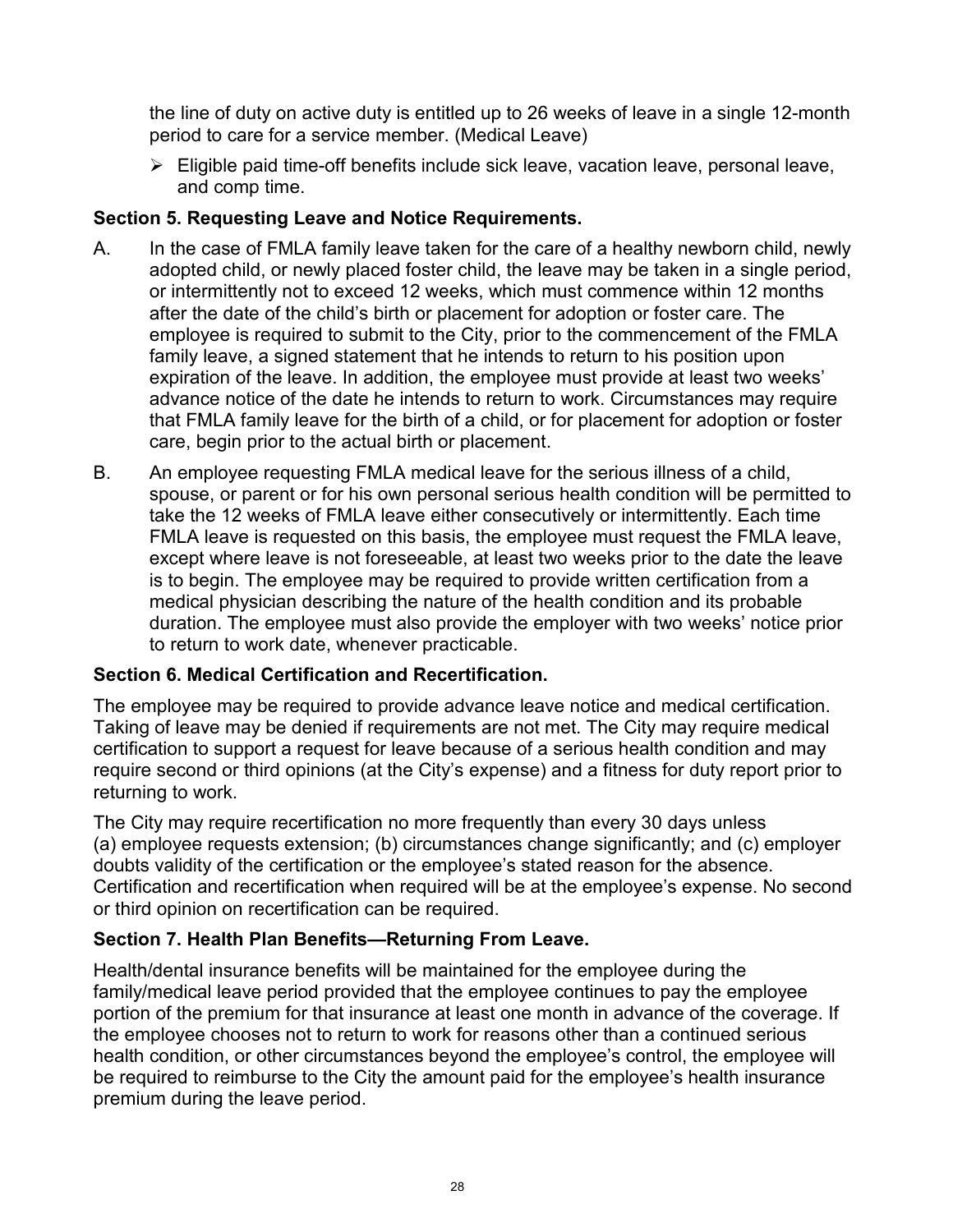Employees returning from family/medical leave shall be returned to their previous position, or a similar position, with the same rate of pay as they received prior to the commencement of the unpaid family/medical leave.

#### **Section 8. Administration.**

In all cases, it is the employer's responsibility for determining whether leave qualifies as FMLA. The City may inquire as to the nature of the need for leave in order to assess the application of FMLA. Except as otherwise provided in this Article, all family/medical leave will be administered according to the requirements of the Family and Medical Leave Act and the National Defense Authorization Act.

## Article 20 Military Service Leave

### **Section 1. Request for Military Leave of Absence.**

An employee who wishes to be granted military leave of absence must submit the request and a copy of his official orders or other records from the military service to his immediate supervisor or department head prior to the dates of attendance. If the reservist or National Guard member submits a copy of his official annual training schedule prior to the beginning of the year's military activities, the employee need only submit separate requests and orders for those training duties not included on the annual schedule or when the annual schedule is modified.

#### **Section 2. Active Duty.**

An employee who enlists or is called into active duty for the military service of the United States or who, in time of national emergency, voluntarily enlists for active duty shall be granted military leave for the time necessary to permit completion of the military service.

In order to have reemployment rights, a person leaving active duty in the military service of the United States must apply to the City for reemployment within the allowable time periods established under the Uniformed Services Employment and Reemployment Rights Act (USERRA) of 1994.

#### **Section 3. Reserve or National Guard: Initial Active Duty for Training, Annual Encampment, Weekend Drill, and Other Training Duty.**

An employee who enlists as a reservist or a member of the National Guard shall be granted time off without pay for initial active duty for training, annual training encampment, weekend training drills, and other active and inactive training duty.

The reservist or National Guard member must report back to his civilian job at the beginning of his first regularly scheduled shift on the first day after the completion of initial active duty for training or other training duty plus the necessary travel time to return from the training site to the place of employment. He is also entitled to a reasonable rest time and a reasonable time thereafter if return is delayed by factors beyond his control. If an employee fails to report to his job within this specified time period, he may be subject to the penalties which would be imposed on any employee who is tardy or absent without permission.

If an employee separates his employment with the City in order to enlist in the Reserves or National Guard, he must reapply to the City within 31 days after his separation from initial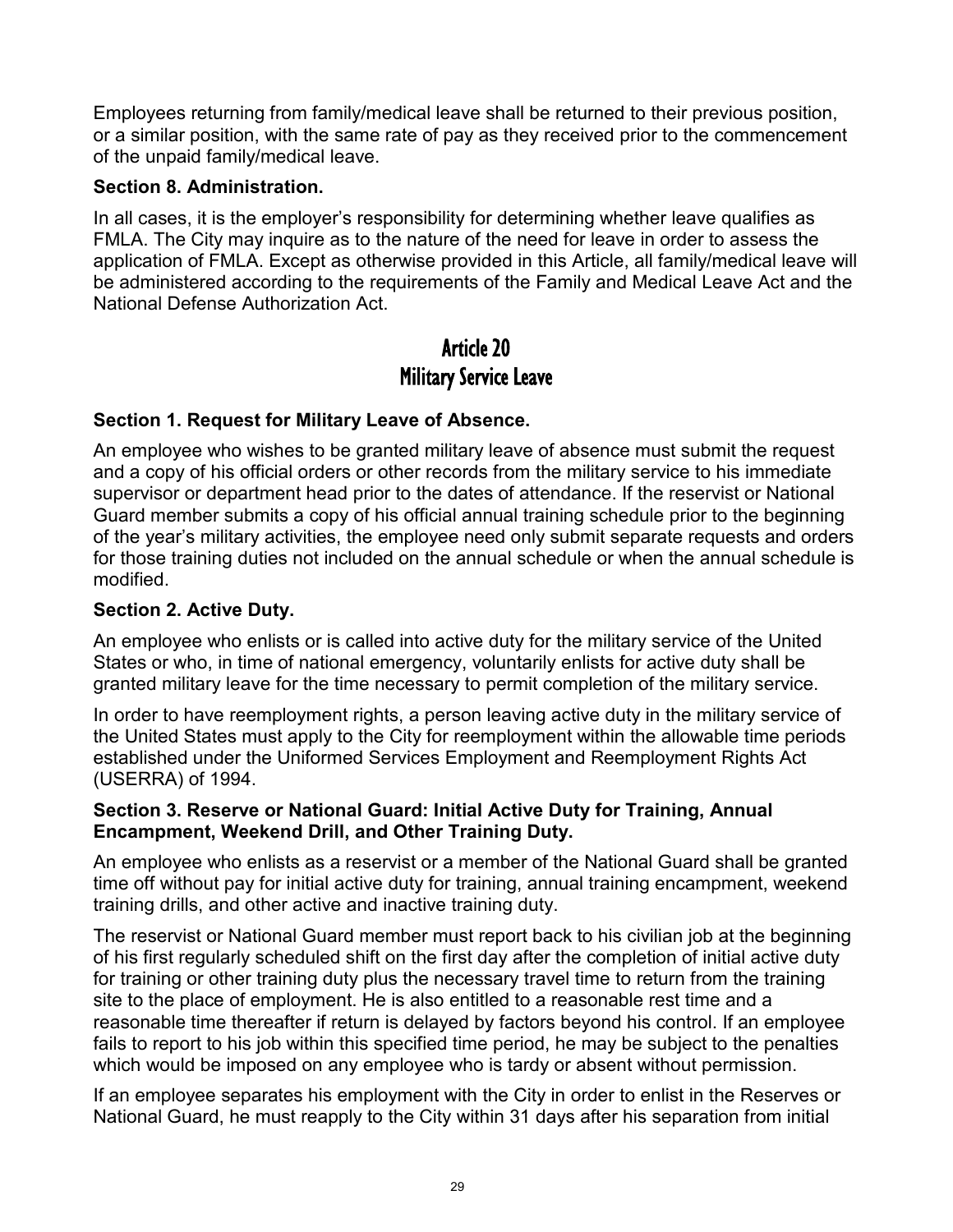active duty for training in the Reserves or National Guard in order to retain reemployment rights.

### **Section 4. Seniority Rights.**

During an unpaid military leave of absence, the seniority of an employee, for purposes of accrual and vesting rights, shall continue and accumulate in the same manner and to the same extent as if said leave of absence had not been granted and the employee had been continuously in the employ of the City. An employee on military leave of absence shall be entitled to all rights and benefits as are defined by applicable federal statutes.

Employees activated to service by the President of the United States because of war or reasons attributed to the war on terrorism may be eligible to receive pay augmentation in such cases where their base military rate of pay is less than the base rate of pay received from the City at the time they went on active duty. When an employee's base military pay is less than the employee's base City pay at the time of activation, the employee may be eligible for payment for the difference under the following provisions and/or guidelines:

- (1) Pay augmentation will be based upon the employee's current base hourly/biweekly rate and their current monthly military base rate as identified in their actual monthly military pay stub.
- (2) Pay augmentation shall begin the first full day following activation.
- (3) Activated employees who use paid time-off benefits in any given month are not eligible for the pay augmentation for that month as described in this subsection.
- (4) Hours actually worked in any full month while activated shall be deducted from any pay augmentation.
- (5) Any COLA adjustments, as agreed to in the current labor Contract between the City and AFSCME Local 519, shall be included when determining eligibility for any monthly pay augmentation.
- (6) Those employees eligible to receive pay augmentation must submit the actual monthly military pay stub to the City. Once the calculations have been computed, the City will provide such payment in the next available scheduled pay period.
- (7) Employees who are eligible and receive pay augmentation, as set forth in this subsection, will have the employee pension contribution temporarily suspended only for purposes of pay augmentation as described in this subsection.
- (8) Employees activated to service pursuant to this section shall be entitled to accrue sick and vacation leave benefits, subject to the limitations in this Contract, as if they had remained in continuous service to the City.

### **Section 5. Probationary Employee.**

An employee who is serving on probation may likewise be granted a military leave of absence under the provisions of the above sections of this Article.

### **Section 6. Applicable Statutes.**

Any employee who participates in any branch of the military service of the United States is covered by and subject to Federal Statute, U.S. Code Title 38, Chapter 43, and all other applicable statutes.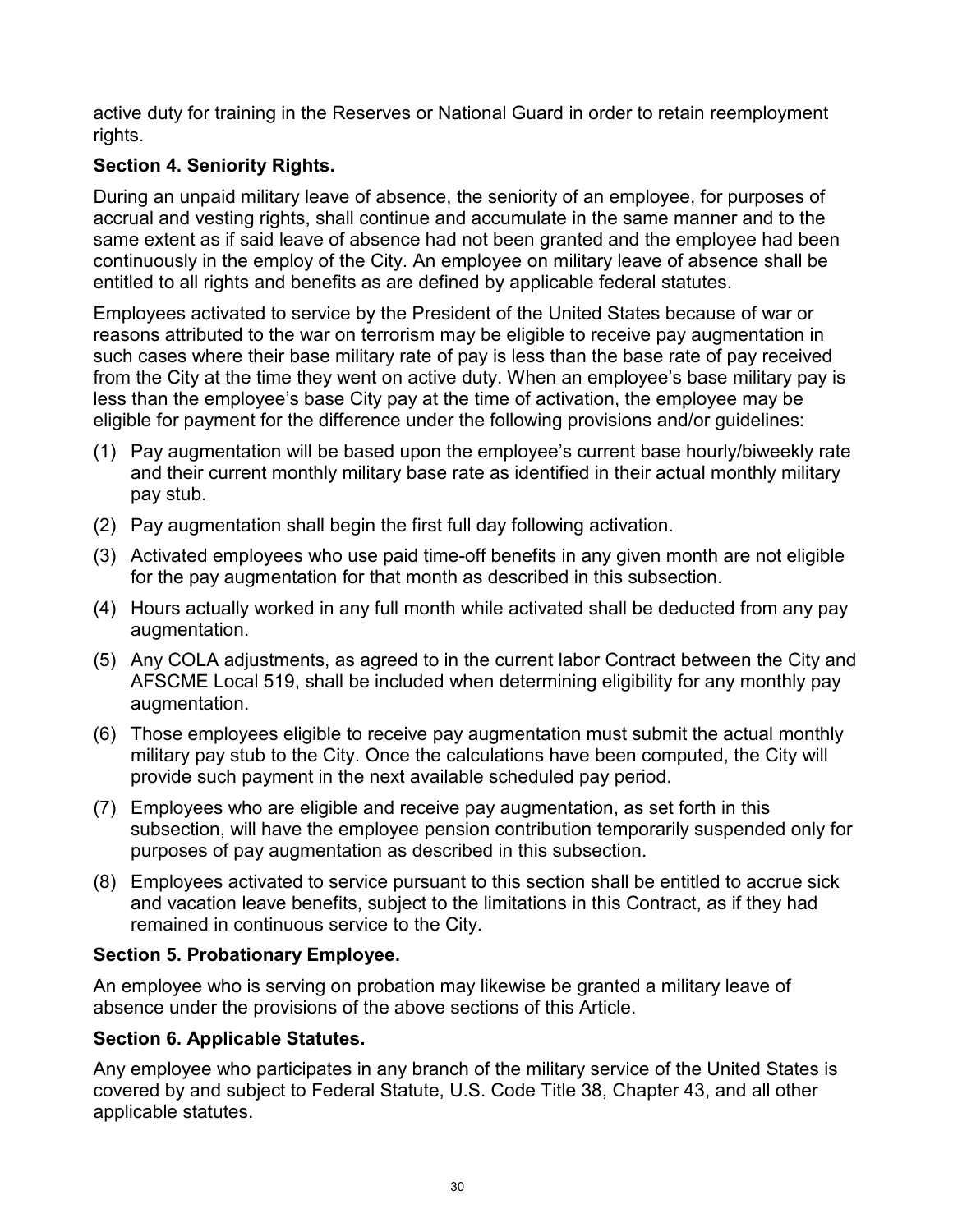## Article 21 Funeral Leave

#### **Section 1. Leave.**

An employee who has to make arrangements for or attend a funeral, or has to attend to estate business following the funeral, during his regularly scheduled work hours shall be permitted to use up to five days of sick leave for that funeral. This five-day limit for a single funeral may be extended at the discretion of the department head. An employee will be allowed to use up to a maximum of ten days of sick leave as funeral leave in one calendar year.

Any additional time required to make arrangements for or to attend a funeral, or to attend to estate business following a funeral, may be taken as vacation, compensatory leave, personal leave, or time off without pay.

#### **Section 2. Notification.**

The employee shall provide notification to his immediate supervisor prior to taking time off for funeral leave.

## Article 22 Personal Leave Days

### **Section 1. Hours Granted.**

A. A regular full-time employee who is on the payroll as of January 1 or hired between January 1 and June 30 shall be granted 16 hours of personal leave.

An employee hired between July 1 and November 30 shall receive 8 hours of personal leave for the year in which he is hired.

An employee hired after December 21, 1981, and before January 1, 2001, is eligible for an additional 8 hours of personal leave per calendar year.

An employee hired on or after December 1 shall not be eligible for personal leave for the year in which he is hired.

B. A regular part-time employee shall receive prorated personal leave based on the number of regular paid hours in the preceding year in comparison to 2,080 regular paid hours for regular full-time employee for the same period. In the first year of part-time status, an employee's personal leave will be prorated based on the number of paid hours in their regular work schedule.

### **Section 2. Hours Taken.**

There shall be no restrictions on use of personal leave, except as specified in this Contract. When an employee requests personal leave, it shall be scheduled by supervisors in the same manner as time off. Personal leave must be taken in increments of 15 minutes or more, unless less than 15 minutes is available, in which case, the employee must take the remaining personal leave in a single increment.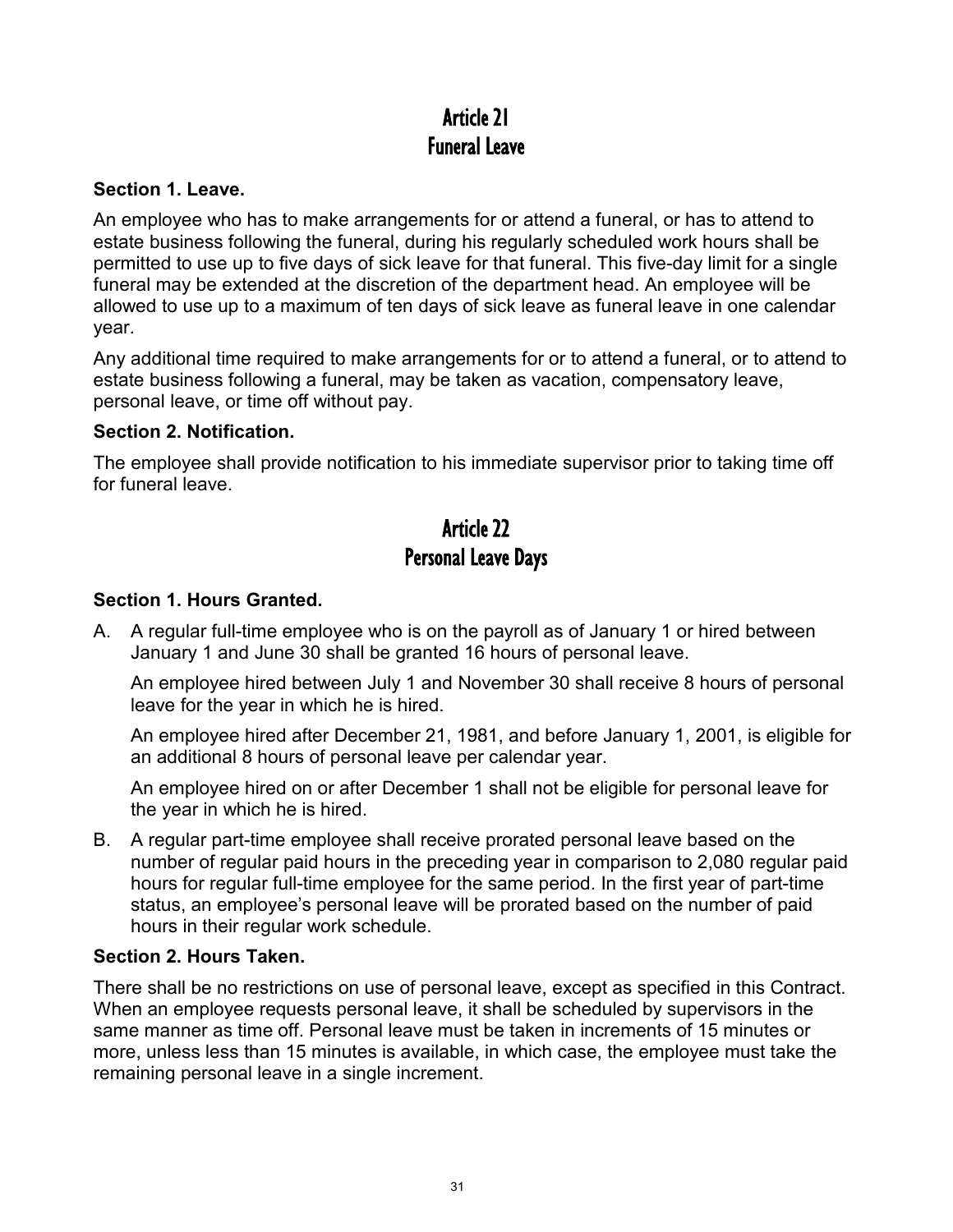Personal leave hours shall not carry forward from one calendar year to the following calendar year.

### **Section 3. Preference.**

An employee hired after December 21, 1981, and before January 1, 2001, who is eligible to receive the additional 8 hours of personal leave may select pay for the day. Payment shall be made at the employee's base hourly rate compensated for in the first payday of December of the eligible year. The personal leave pay will be calculated using 8 hours for regular full-time employees and prorated for regular part-time employees based on the ratio of hours scheduled weekly to 40 hours.

To receive the personal leave pay, the employee must indicate a preference to receive the pay on his time sheet in the last pay period of the year preceding the eligible calendar year. If the employee does not indicate personal leave pay, the day will be a personal leave day off. If an employee elected to receive pay for their personal leave day and the employee then separates employment before the first payday of December, their personal leave pay will be included in their final paycheck.

### **Section 4. Separation.**

Upon discharge, resignation, retirement, or death, personal leave not used shall not be compensated for in cash nor shall the date of separation be extended through the use of unused personal leave.

## Article 23 Volunteer Time Off

The City of Sioux Falls Community Engagement policy is intended to provide broad support for community volunteering or mentoring and is supportive of offering flexible work scheduling, where feasible, to allow its employees the ability to actively volunteer or mentor.

In addition to flexible scheduling, employees may be allowed to use up to 8 hours with pay each calendar year as Volunteer Time Off (VTO) in the city of Sioux Falls. All VTO will be tracked to determine the number of hours City employees are engaged in community volunteering or mentoring annually.

Volunteer requests should be generally aligned with organizations whose mission is aimed at improving the overall health, safety, and/or welfare of those being served.

VTO hours do not accrue, do not carry over, and may not be converted to pay. VTO hours shall not be counted as hours actually worked for purposes of computing overtime. Employees hired after June 30 will not receive VTO until the beginning of the subsequent year.

In all cases, requests for use of flexible scheduling or VTO is subject to prior approval of management. A VTO request form is available on InSite to submit requests.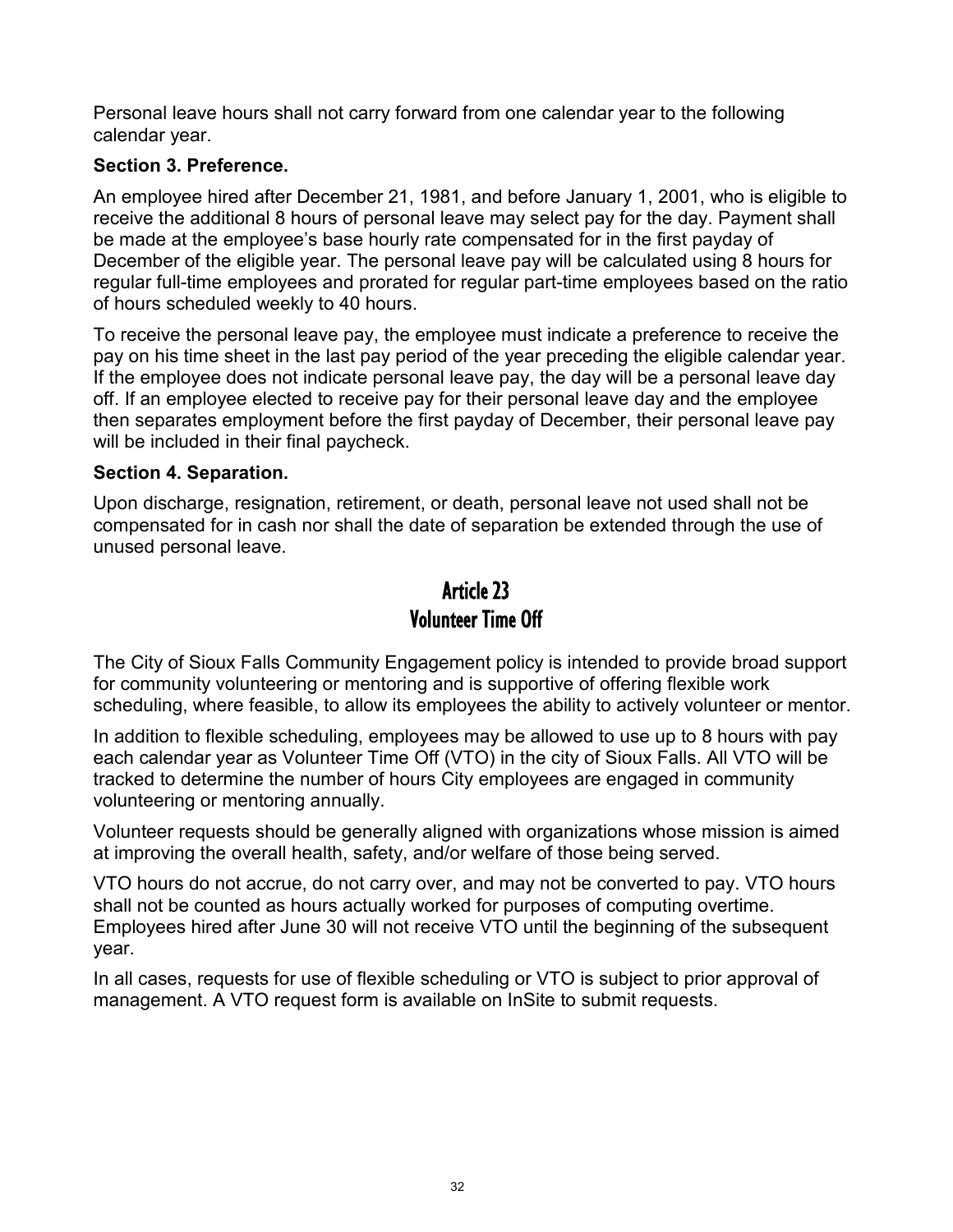## Article 24 **Vacations**

### **Section 1. Eligibility.**

- A. Regular full-time employees of the City shall be granted vacation with pay based on the employee's years of service with the City. Such vacation leave shall accrue on a monthly basis.
- B. Vacation leave accrual shall begin with the employee's first day of regular civil service employment with the City.

### **Section 2. Accrual Schedule.**

A. An employee shall receive a full or prorated vacation benefit with full pay based on the following schedule, and each new level in the schedule shall become effective in the month in which the employee's employment anniversary date occurs, and available for use on the first day of the following month:

| <b>Years of Service</b> | <b>Monthly Accrual Level</b> |
|-------------------------|------------------------------|
| 0 but less than 3       | 6.75 hours                   |
| 3 but less than 4       | 8.00 hours                   |
| 4 but less than 5       | 9.00 hours                   |
| 5 but less than 10      | <b>10.00 hours</b>           |
| 10 but less than 11     | <b>10.75 hours</b>           |
| 11 but less than 12     | <b>11.50 hours</b>           |
| 12 but less than 13     | <b>12.00 hours</b>           |
| 13 but less than 14     | <b>12.75 hours</b>           |
| 14 but less than 15     | <b>13.50 hours</b>           |
| 15 but less than 16     | <b>14.00 hours</b>           |
| 16 but less than 17     | <b>14.75 hours</b>           |
| 17 but less than 18     | <b>15.50 hours</b>           |
| 18 but less than 19     | <b>16.00 hours</b>           |
| 19 years and over       | <b>16.75 hours</b>           |
|                         |                              |

B. The maximum vacation earned in any one month shall not exceed the provisions of the above schedule.

### **Section 3. When Taken.**

- A. Vacation shall be taken at the time the director or his designee shall designate. In designating vacation time, the seniority and preferences of employees shall be followed unless absence of the employee will impede the operation of the department.
- B. Vacation leave must be taken in increments of 15 minutes or more, unless less than 15 minutes of vacation is available in which case the employee must take the remaining vacation in a single increment.
- C. Employees may schedule vacation prior to its anticipated accrual, but may not use vacation until after it has been accrued as specified in this Article.
- D. Vacation time shall not be scheduled or used in any manner for purposes of extending an employee's official date of separation from the City.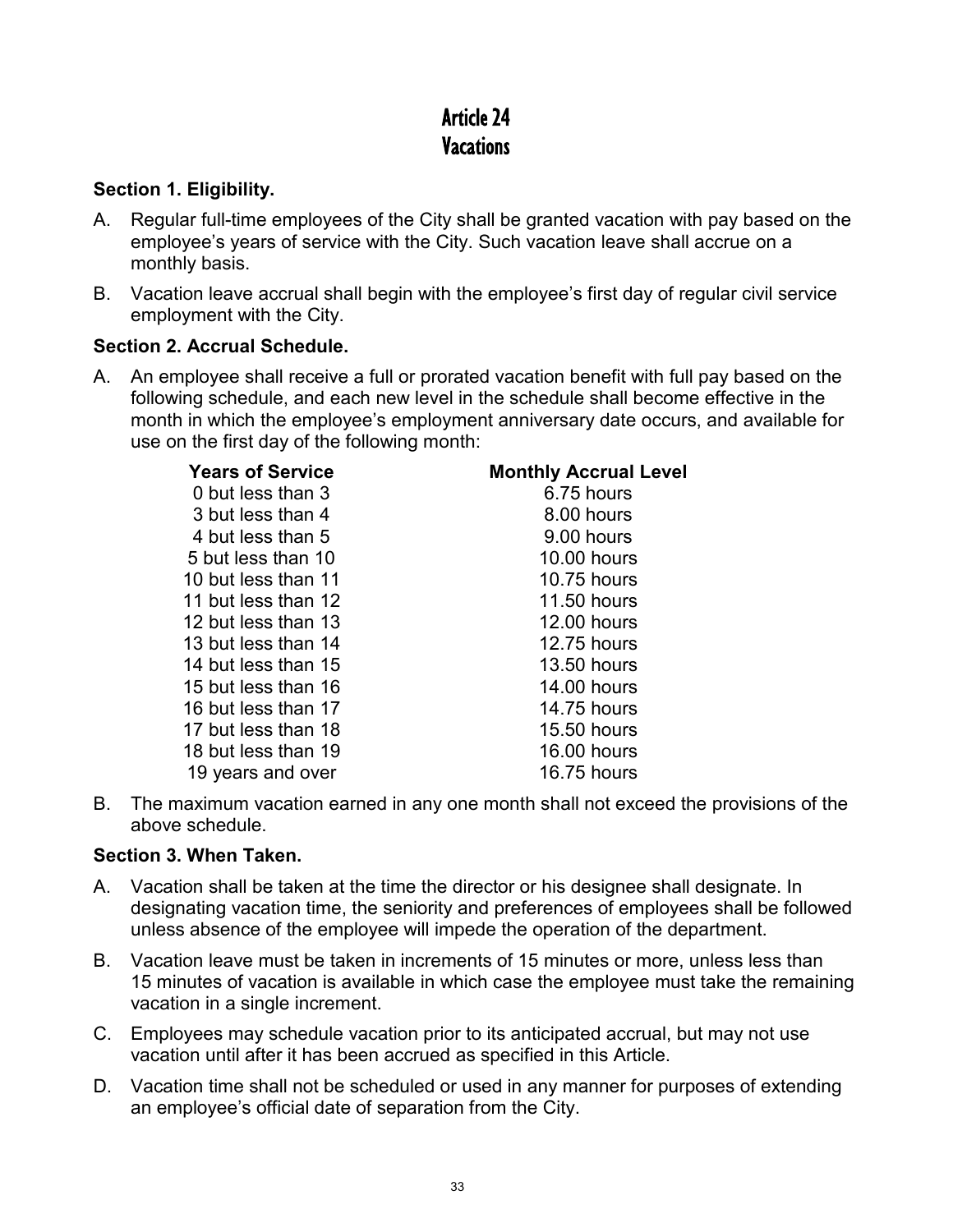#### **Section 4. Regular Part-Time.**

A regular part-time employee shall be entitled to that vacation provided for by this Article prorated according to the number of regular paid hours in the calendar month preceding the most recently completed calendar month, not including any overtime hours.

#### **Section 5. Illness While on Vacation.**

When an employee becomes ill or is injured or quarantined while on vacation, the period of such illness, injury, or quarantine may be charged to sick leave if the employee submits a written certification from a medical doctor or other recognized practitioner confirming his illness, injury, or quarantine as specified in the Sick Leave Article of this Contract.

#### **Section 6. Maximum Balance and Payment.**

- A. Regular full-time employees may accumulate vacation as set forth in Section 2 of this Article without limitation, provided that as of December 31 of each calendar year the employee's maximum balance of unused vacation shall not exceed 240 hours. Any unused vacation hours remaining in an employee's accumulated balance in excess of 240 hours as of 12 midnight on December 31 of each year shall be forfeited, except as specifically set forth in this Article. For employees hired after December 31, 2011, the maximum balance of unused vacation in any circumstance detailed in this Article shall not exceed 201 hours.
- B. In the event of discharge, resignation in good standing, or in the event of death, any vacation time the employee has accumulated and not used before the date of separation from his employment, up to a maximum of 240 hours, shall be paid at the employee's regular base hourly rate as of the date of separation to the employee or to the surviving spouse or if no spouse survives, to their estate. Under no circumstances shall payment be made for accumulated vacation in excess of 240 hours except as specifically provided in this Article.

In the event of death while employed, any vacation balance accrued shall be paid to the employee or their estate at the employee's regular base hourly rate as of the date of death.

C. Except as specifically set forth in this Article, no payment may be made in lieu of vacation.

## Article 25 **Pensions**

Pensions shall be governed by City Ordinance Chapter 39, "Personnel Regulations and Benefits; Retirements and Pensions," and South Dakota Codified Law Chapter 9-16.

## Article 26 **Holidays**

#### **Section 1. Definition.**

Holidays shall mean days in which employees of the City, whose services are not essential on holidays, are permitted to absent themselves from work with pay.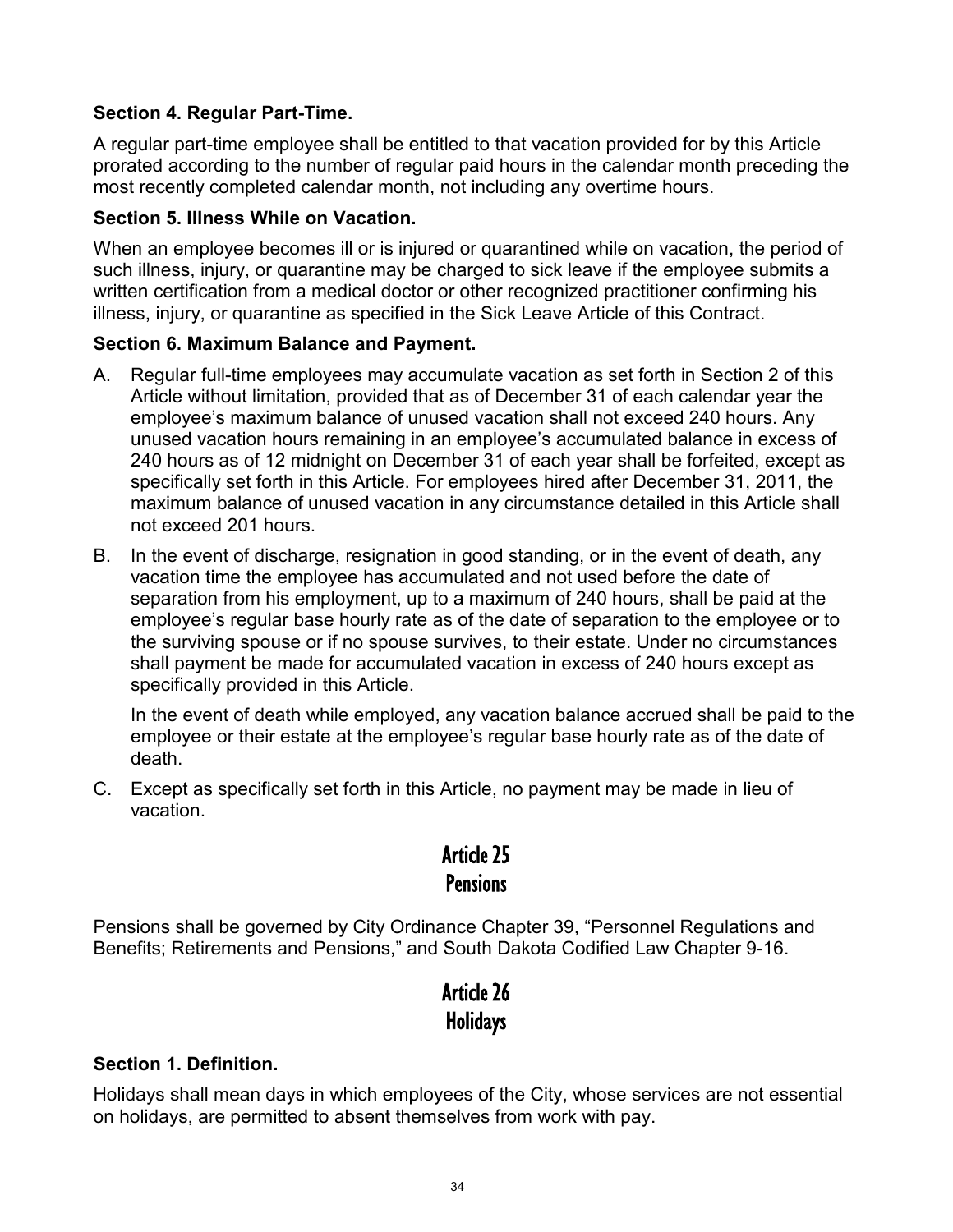### **Section 2. Eligibility.**

Regular part-time and regular full-time employees are eligible for holiday pay from their first day of employment. An employee shall not be paid holiday pay for holidays which occur during an approved unpaid leave of absence. If a holiday immediately precedes or follows the approved unpaid leave of absence, the employee must work or be on authorized paid leave the regularly scheduled workday preceding or following the holiday, whether scheduled to work on the holiday or not, to be paid for that holiday.

An employee on unauthorized leave or suspension without pay the workday before a holiday falls, if not scheduled to work on the holiday, or if on unauthorized leave or suspension on the holiday if scheduled to work on that day, shall not be paid for the holiday.

#### **Section 3. Designated Holidays.**

A. The following days are established as official holidays of the City:

New Year's Day January 1<br>Martin Luther King Day Third Mon Presidents' Day Third Monday in February Memorial Day **Last Monday in May** Independence Day July 4 Veterans Day November 11 Christmas Day December 25

Third Monday in January Labor Day **First Monday** in September Native American Day Second Monday in October Thanksgiving Day Fourth Thursday in November

B. When an official holiday falls on Sunday, the following Monday shall be designated as a substitute holiday and observed as an official holiday.

When an official holiday falls on Saturday, the preceding Friday shall be designated as a substitute holiday and observed as an official holiday.

#### **Section 4. Holiday Pay.**

- A. Regular full-time employees shall receive for the day on which a designated holiday is observed (pursuant to Sections 2 and 3) 8 hours pay at the employee's regular base hourly rate of pay.
- B. Regular part-time employees shall earn holiday pay prorated according to paid regular hours in the preceding year in comparison to regular full-time employee accrual as provided in this Article. In the first year of part-time status, an employee's holiday pay will be prorated based on their regular work schedule.
- C. An employee on paid authorized leave during a period in which a holiday falls shall be considered on holiday leave for that day, except as otherwise provided in this Contract.
- D. Employees who are required to work the actual holiday of Thanksgiving or Christmas shall be paid at the rate of two times his regular base hourly rate for all hours worked on Thanksgiving and Christmas. Since all hours worked on Thanksgiving and Christmas are paid at two times the employee's base hourly rate, these hours shall not be counted as hours actually worked for purposes of computing overtime.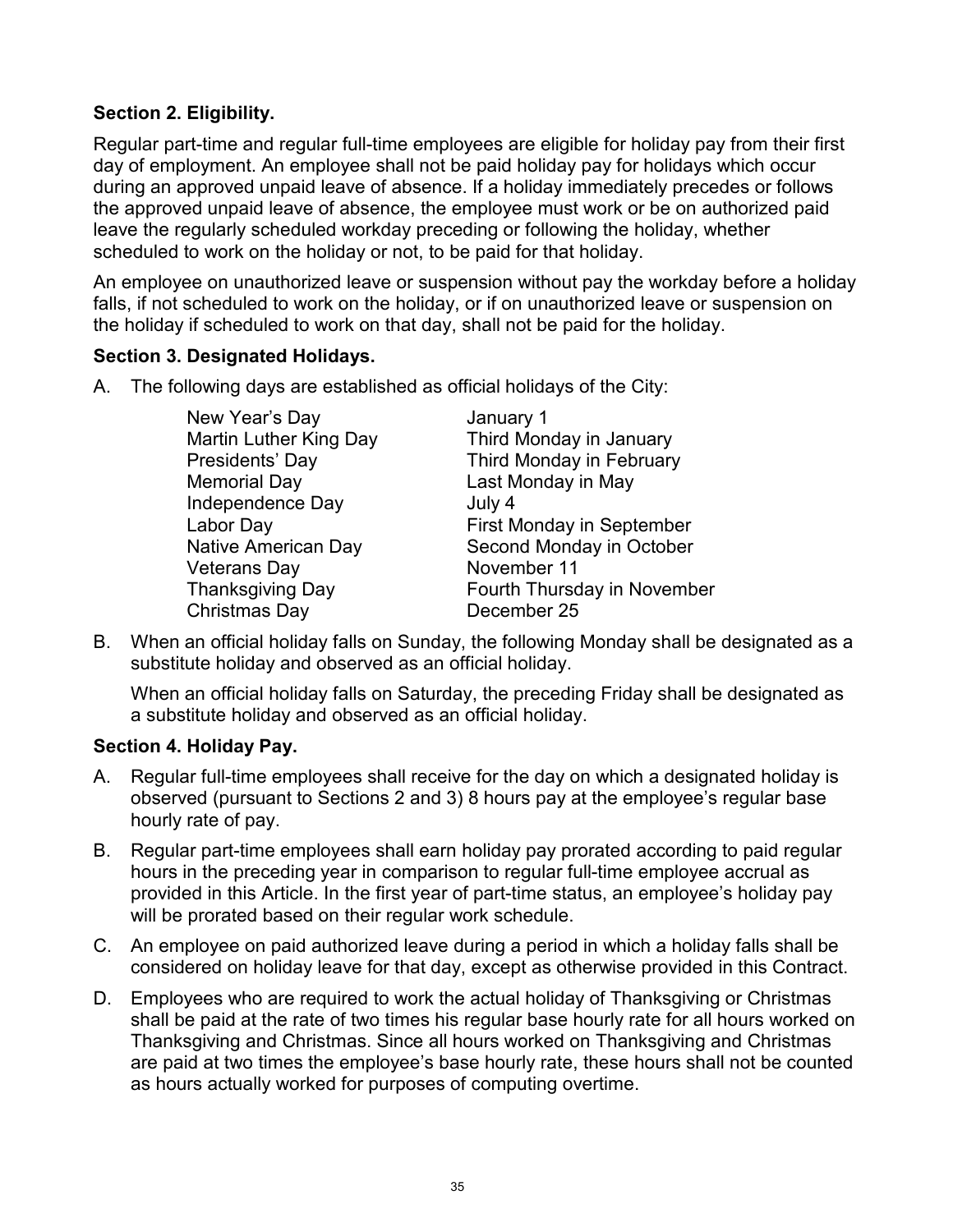#### **Section 5. Shift Workers.**

- A. Shift workers will receive 8 hours of holiday pay at their regular base hourly rate of pay for the day on which a designated holiday is observed pursuant to Sections 1, 2, 3, and 4 above.
- B. In addition to the holiday pay pursuant to Section 4 above, shift workers who are scheduled to work on a designated holiday as provided in Section 3 above shall be guaranteed overtime pay at the rate of 1 1/2 times the employee's regular base hourly rate for the number of hours worked on the designated holiday.
- C. Shift workers who are required to work the actual holiday of Thanksgiving or Christmas shall be paid at the rate of two times his regular base hourly rate for the number of hours worked on the actual holiday. Any hours paid at the rate of two times his regular base hourly rate on either of these holidays shall not be counted as hours actually worked for purposes of computing overtime.
- D. If an employee is unable to work on a designated holiday which had been scheduled as a day of work, he will be paid holiday pay for that day but may not also use sick leave pay, vacation, personal leave, or other paid time-off benefits for the same day.
- E. Relief operators shall observe holidays pursuant to Section 3 above and may be scheduled off work on the day the designated holiday is observed. If the designated holiday is observed on either Friday or Monday pursuant to Section 3B, and the relief operator is scheduled to work on the official holiday as set forth in Section 3A on Saturday or Sunday, he will be scheduled to work a full regular work schedule on days other than the observed designated holiday, provided the employee actually works all hours scheduled in that week and is not absent on paid or unpaid leave.
- F. Other sections of this Article apply to shift workers only as specifically noted.

## Article 27 Sick Leave

### **Section 1. Definition.**

Sick leave is defined to mean the absence of an employee because of illness, injury, or attendance upon a member of immediate family due to illness or injury; provided that no employee, unless officially assigned to special duty, shall be granted sick leave for any injuries or illness resulting from any employment other than that required in the course of his assigned duties.

Employees who are discharged from military duty orders will be allowed to use sick leave for absences due to injury or illness associated with their military duty as long as such member is not otherwise receiving other benefits such as incapacitation pay through the military. If an employee is receiving military benefits or pay during such absences, they may not use sick leave simultaneously.

An employee shall receive full compensation during sick leave provided that in no case shall such pay be in excess of the amount an employee would receive in a scheduled workweek.

If an employee must be absent because of illness, injury, or attendance upon a member of immediate family due to illness or injury as provided in this Article, the employee may not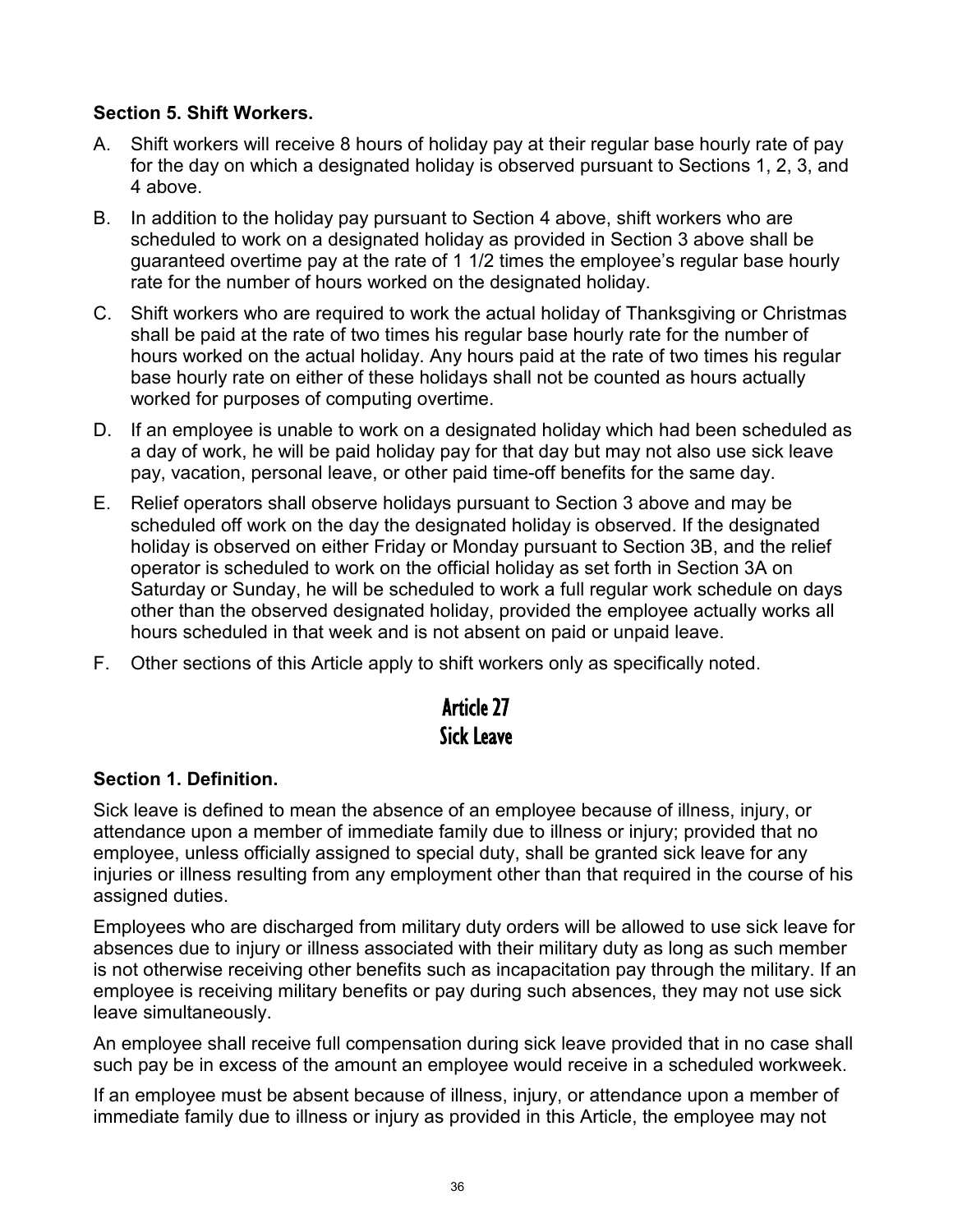substitute vacation, personal leave, compensatory time off, or other paid time-off benefits in lieu of sick leave, unless the use of an alternative paid time-off benefit has been preapproved at least 14 calendar days prior to the beginning of the absence, or unless all available sick leave has first been exhausted in a manner consistent with this Article or as may otherwise be specified in this Contract.

### **Section 2. Definition of Immediate Family.**

For purposes of sick leave usage, immediate family shall mean child, spouse, parent, spouse's parent, or dependent residing in the employee's home, or an employee's grandparent, grandchild, or sibling afflicted with a serious medical condition.

### **Section 3. Investigation.**

Sick leave shall be granted as a privilege and not a right, and the claim of such leave shall be subject to such investigation as the department director deems necessary.

If sick leave appears to be abused or when an employee consistently uses sick leave in conjunction with days off or as it is earned, the employee requesting sick leave may be required to furnish proof of illness as described in Section 7 of this Article. Abuse of sick leave privileges constitutes grounds for disciplinary action.

### **Section 4. Eligibility and Accrual.**

- A. Eligibility for use of sick leave shall begin after appointment and accrual of benefit.
- B. A regular full-time employee shall accrue sick leave at the rate of 3.70 hours for each full two weeks of completed service.
- C. A regular part-time employee shall accrue sick leave prorated according to the number of regular paid hours worked in the two-week pay period in comparison to the number of regular full-time hours in that same two-week pay period.
- D. Each employee shall have deducted from their accumulated sick leave one hour for each hour of absence while on sick leave.
- E. Sick leave shall not be scheduled or used in any manner for purposes of extending an employee's official date of separation from the City. This shall not apply to FMLAqualified events.

### **Section 5. Employee Notification.**

An employee taking sick leave shall immediately report or cause to be reported his absence from work to the department director or immediate supervisor of the department prior to the beginning of the employee's regularly scheduled shift, and upon return to work shall immediately report such fact.

### **Section 6. Outside Employment.**

When an employee reports to the City that they are unable to work due to personal sickness, the employee is prohibited from using sick leave benefits if they engage in outside City employment duties the same day. However, where an employee reports back to the City worksite and finishes working at least 50 percent of their regularly scheduled daily hours, the employee may engage in outside employment duties the same day without jeopardizing use of sick leave benefits. Nothing in this section is intended to restrict or modify any other express sick leave provision in this Contract.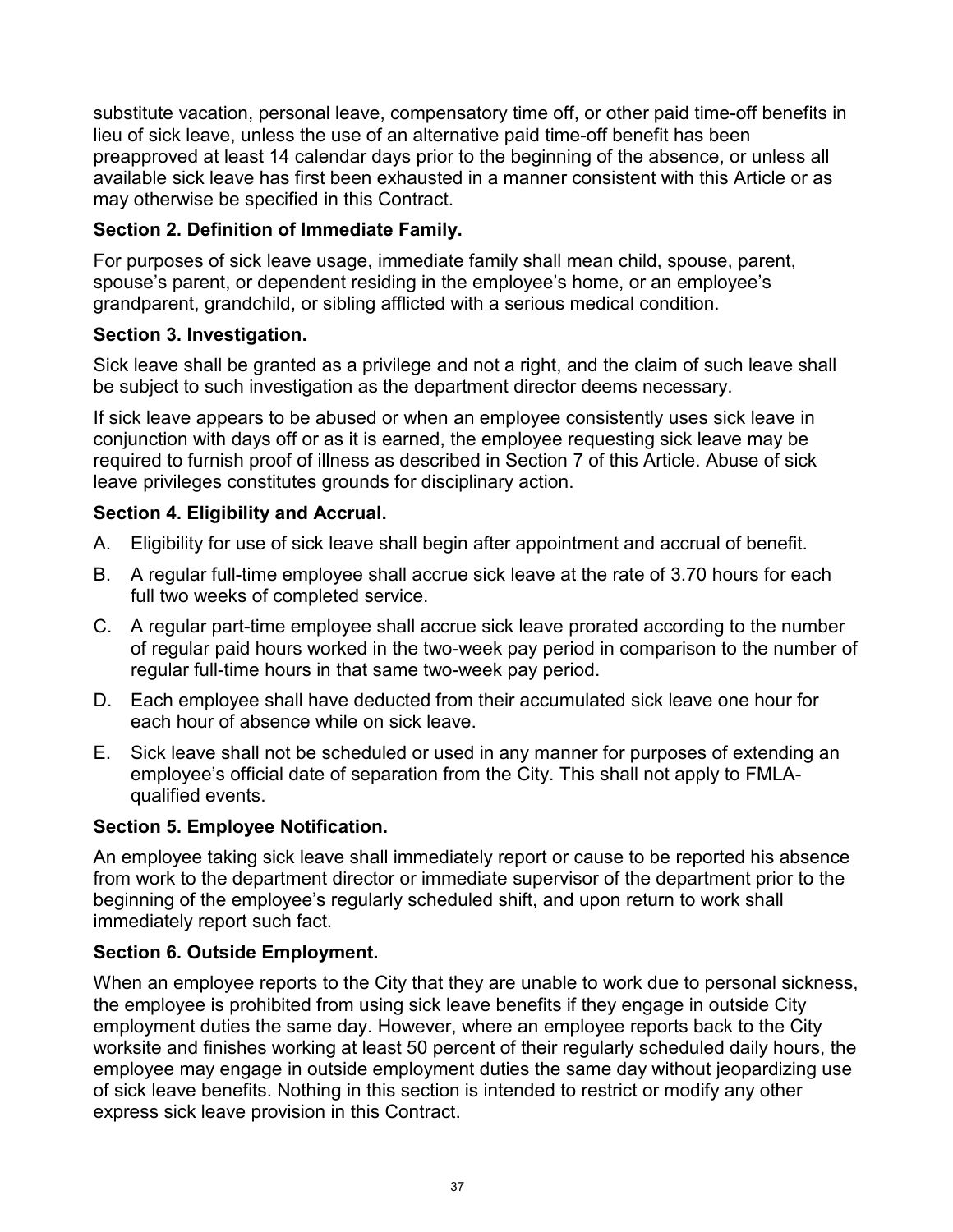### **Section 7. Health Care Provider Certificate.**

The department director or the Director of Human Resources may require that sick leave be granted only by a certificate evidencing the sickness, signed by the employee's attending medical doctor, or the authority may require the employee to report to the City-designated medical doctor for a physical examination.

In any event, no sick leave with pay, for personal illness, or for attendance upon a member of the immediate family requiring the employee's care or attendance shall be granted for a period longer than three consecutive workdays unless a certificate from a duly licensed health care provider is presented to the department director or Director of Human **Resources** 

This certificate must be from the attending health care provider and must include a written statement indicating medical necessity for the employee's absence on the specific date(s) due to personal illness or attendance upon a member of his immediate family.

If the employee is absent due to an FMLA-qualified circumstance, the paid or unpaid sick leave absence will be designated as FMLA leave and treated in accordance with Article 19, Section 4, of this Contract.

At the discretion of the department director or his designee, absence from work because of illness of a person other than those listed in Section 2 of this Article will have to be taken as vacation, personal leave, compensatory leave, and any other paid leave that may be available, or leave without pay as provided for in the Leaves of Absence Article, or as may be otherwise provided in this Contract.

#### **Section 8. Physician/Dental Appointments.**

Sick leave may be used while actually attending either physician or dental appointments, provided the appointment has been scheduled during the employee's regularly scheduled work hours.

### **Section 9. Annual Sick Leave Payout.**

A. An employee hired prior to December 21, 1981, who does not take the full amount of sick leave granted in any one calendar year may accumulate the amount from year to year. When the employee has accumulated a sick leave balance of 1,104 hours, such employee shall be paid for up to 48 hours of his accumulated sick leave in that year and each year thereafter and continues to maintain the minimum sick leave balance of 1,104 hours. To be eligible for the annual sick leave payout, the employee must be employed by the City for the entire calendar year in which the eligibility occurs. In the year in which an employee is eligible for and will receive payment for sick leave payout at retirement as provided in Article 29, Sick Leave Payout at Separation, the employee will not be eligible for the annual sick leave payout as provided in this Article.

This payment of accumulated sick leave will be paid at the employee's regular base hourly rate as of December 31 of the same calendar year in which the payout was earned.

This payout will be made to the employee by no later than the third paycheck paid in the year following the year the payout was earned.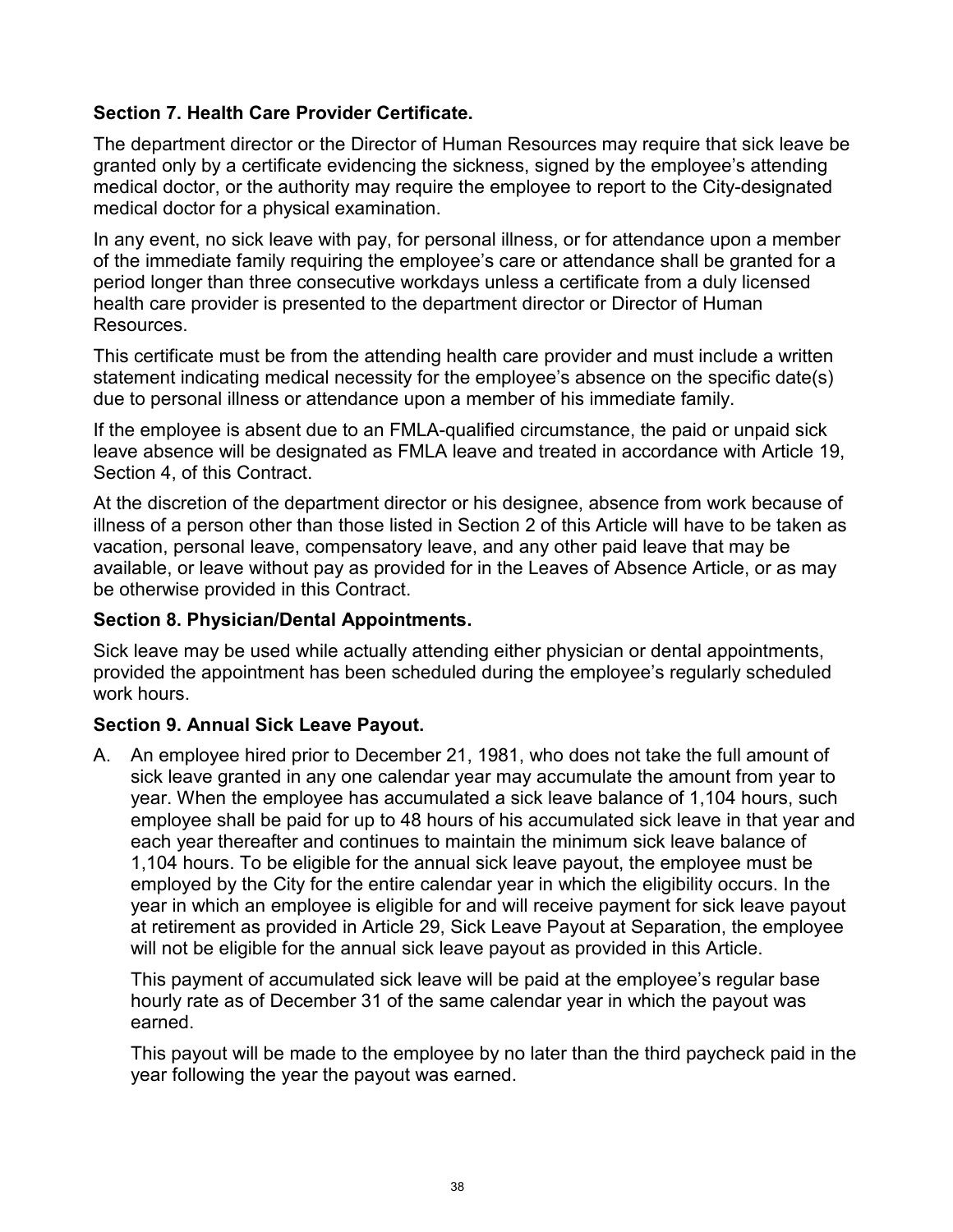B. Any employee originally hired after December 21, 1981, will not be eligible for an annualized sick leave payout, but may accrue sick leave without limitation on maximum accumulation.

## Article 28 Substance Abuse Prevention Policy

**Section 1.** The City of Sioux Falls (the City) is committed to developing an organizational culture of employee well-being and safety. The City's well-being vision is to "Create an organizational culture that inspires employee health, safety, and happiness in everyday decisions."

The City is also committed to providing a safe, healthy, and productive work environment. Therefore, to meet this objective, as well as our obligations under applicable federal and state laws, the City has a Substance Abuse Prevention Policy that provides the City with reasonable measures to ensure the safe and successful operation of City business.

Therefore, all City employees are strictly prohibited from unlawfully using, possessing, manufacturing, distributing, or dispensing any controlled substance or drug paraphernalia at any time on or off the job, or from unlawfully having any detectable level of any controlled substance in the body at any time on or off the job. In accordance with federal law, the City also prohibits any employee from being under the influence of marijuana while on City property or engaging in City business regardless of whether the employee has a medical marijuana card or prescription for medical marijuana use. The City does not allow any employee to use, possess, cultivate, manufacture, distribute, dispense, sell, or store marijuana under any circumstance.

Employees are also strictly prohibited from using, possessing, or having a detectable level of alcohol (defined as .02 or greater) in the body while working, performing job duties while on the City's premises, or while operating City vehicles, machinery, or equipment.

Any illegal drug use or working while under the influence of alcohol is incompatible with employment with the City of Sioux Falls. Any employee found to be in violation of this policy or any of the provisions set forth in this policy will be subject to discipline up to and including termination of employment with the City. This policy does not apply to public safety officers in situations when they are in possession of an illegal controlled substance, drug paraphernalia, or alcohol as legally authorized while acting in the line of duty.

**Section 2.** The City encourages early diagnosis and sound treatment for drug- and alcoholrelated conditions and supports and encourages employees to voluntarily and confidentially seek help.

In an effort to support employees in obtaining treatment, the City offers the services of an Employee Assistance Program (EAP). This service provides assessment, counseling, and referral services for employees with drug- and alcohol-related conditions. EAP provides experienced counselors to help with identification of and support for recovery with drugs or alcohol. Anonymity and confidentiality are assured.

EAP is available to all eligible City employees and their immediate family members. The City has designed EAP services to provide employees and their immediate family members with a limited number of sessions per calendar year at no charge. Services can be accessed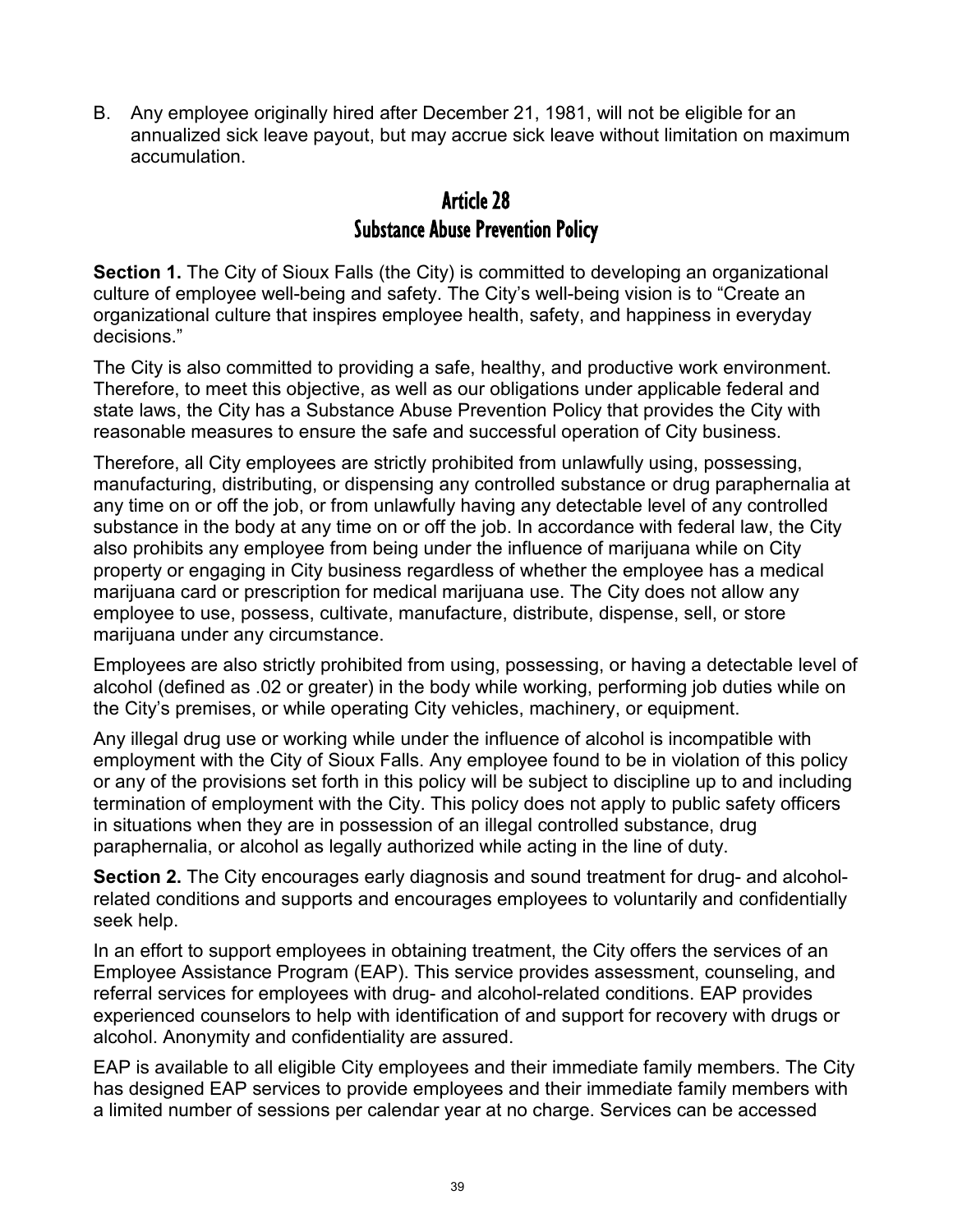directly by the employee or immediate family member and is available 24 hours a day, 365 days per year.

While the City is supportive of those employees who seek help voluntarily, the City is equally firm in identifying and disciplining those who continue to abuse drugs and alcohol and do not seek help. Although the City strongly encourages employees who have drug- or alcoholrelated problems and conditions to voluntarily seek counseling or treatment, employees who seek counseling or treatment only after violating this policy are still subject to disciplinary action for such violations.

**Section 3.** The City's Substance Abuse Prevention Policy does not create a binding employment contract. The City of Sioux Falls reserves the right to interpret, change, or rescind this policy in whole or in part, with or without notice, subject to any state and federal laws and relevant collective bargaining agreements. In addition, changes to applicable federal or state laws or regulations may require the City to modify or supplement this policy. Such changes will be made in accordance with any obligation pursuant to an existing collective bargaining agreement.

**Section 4.** For purposes of the application of the City's Substance Abuse Prevention Policy, employees who are designated as "safety-sensitive employees" will be subject to all drug and alcohol testing requirements applicable to safety-sensitive employees.

Safety-sensitive functions or duties for employees defined as "safety-sensitive employees" for purposes of application of the City's Substance Abuse Prevention Policy shall be from the time an employee begins work or is required to be in readiness to work, until the time they are relieved from duty and all responsibility for performing work for or on behalf of the City.

Only City employees who are assigned duties that include responsibilities related to the Landfill Gas Pipeline are also subject to federal Pipeline and Hazardous Materials Safety Administration (PHMSA) drug and alcohol testing regulations that are administered separately by the Sanitary Landfill.

The City's Substance Abuse Prevention Policy, insofar as it impacts the terms and conditions of employment for employees covered by this Contract, shall not be modified unless negotiated with the Union. The City reserves the right to make modifications as may be required by law.

## Article 29 Sick Leave Payout at Separation

#### **Section 1. Eligibility.**

A. An employee originally hired on or before December 21, 1981, with an accumulated sick leave balance of 528 hours or more upon retirement from the City service shall be paid sick leave as follows: The first 528 earned sick leave hours shall be paid at the rate of one-half the earned value of the employee's accrued sick leave. Earned sick leave in excess of the first 528 hours will be paid at the rate earned up to a maximum of the sum equal to two months (347 hours) current pay. Any additional sick leave balance remaining shall be paid at the rate of one-half the earned value of the employee's accrued sick leave. However, for purposes of this Article, the earned value of sick leave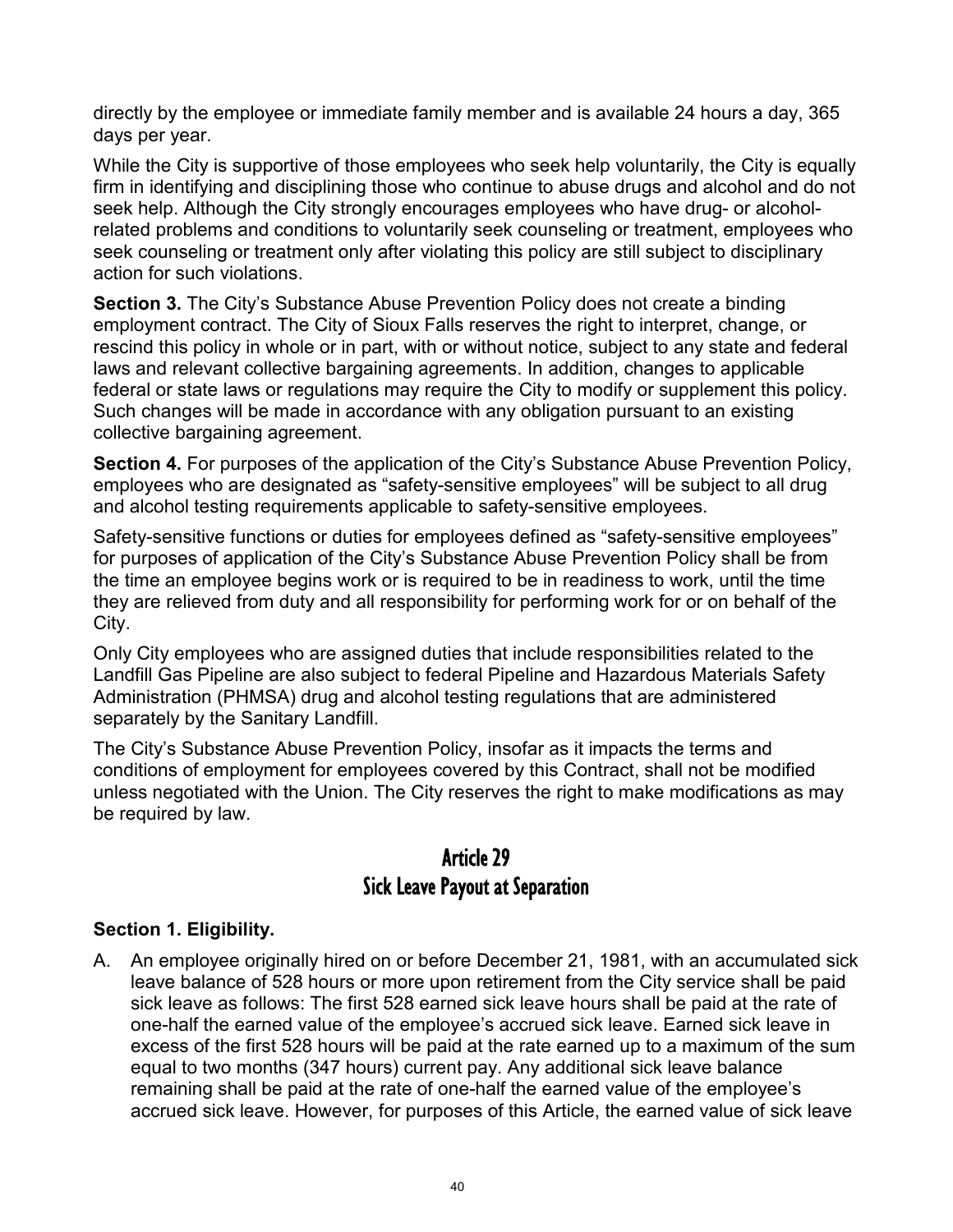accrued on or before December 21, 1981, shall be equal to the employee's highest 1981 regular base hourly rate paid on or before December 21, 1981, and the earned value of sick leave accrued after December 21, 1981, shall be equal to the rate of pay at which the sick leave was accrued. These amounts shall be paid in a lump sum included with the employee's final check for active service. This benefit may not be used to increase length of service for retirement purposes. In case of death while in the service of the City, the employee's beneficiary shall be paid in a valued lump sum for sick leave accumulated, up to the date of death, under the provisions prescribed for retirement.

B. Employees hired by the City after December 21, 1981, who have accumulated a base amount of sick leave equal to or greater than 48 hours times the number of years and portions thereof employed by the City shall upon separation from the City, with at least five (5) years of service, disability retirement, or death while in service to the City, be entitled to receive one-fourth of their accrued banked sick leave hours paid at their regular base hourly rate of pay at date of separation. In case of death while in service to the City, the employee's beneficiary shall be entitled to receive one-fourth of the employee's accrued banked sick leave hours paid at the employee's regular base hourly rate of pay at date of death.

An employee, upon separation from City service with less than five (5) years of service, except for death, disability retirement, or as otherwise specifically set forth in this Contract, shall not receive any payment for accumulated sick leave. The payment of sick leave benefits as defined above shall be considered inclusive of final average pay as defined in City Ordinance Chapter 39.

## Article 30 Insurance and Bonds

### **Section 1. Liability Insurance.**

The employer shall continue in effect the insurance coverage relating to claims against the City and City employees acting in their capacity as employees at no less than existing standards of coverage, unless such coverage becomes unavailable.

#### **Section 2. Health and Dental Insurance.**

- A. Employees desiring coverage for health and dental insurance must apply to the City's Human Resources. The conditions of eligibility for coverage of employees and their dependents for health/dental/life insurance programs are outlined in the "Summary of Benefits" for each plan.
- B. The City agrees to provide to eligible employees who apply a health and dental insurance program, a copy of which is available for inspection at the City Human Resources department.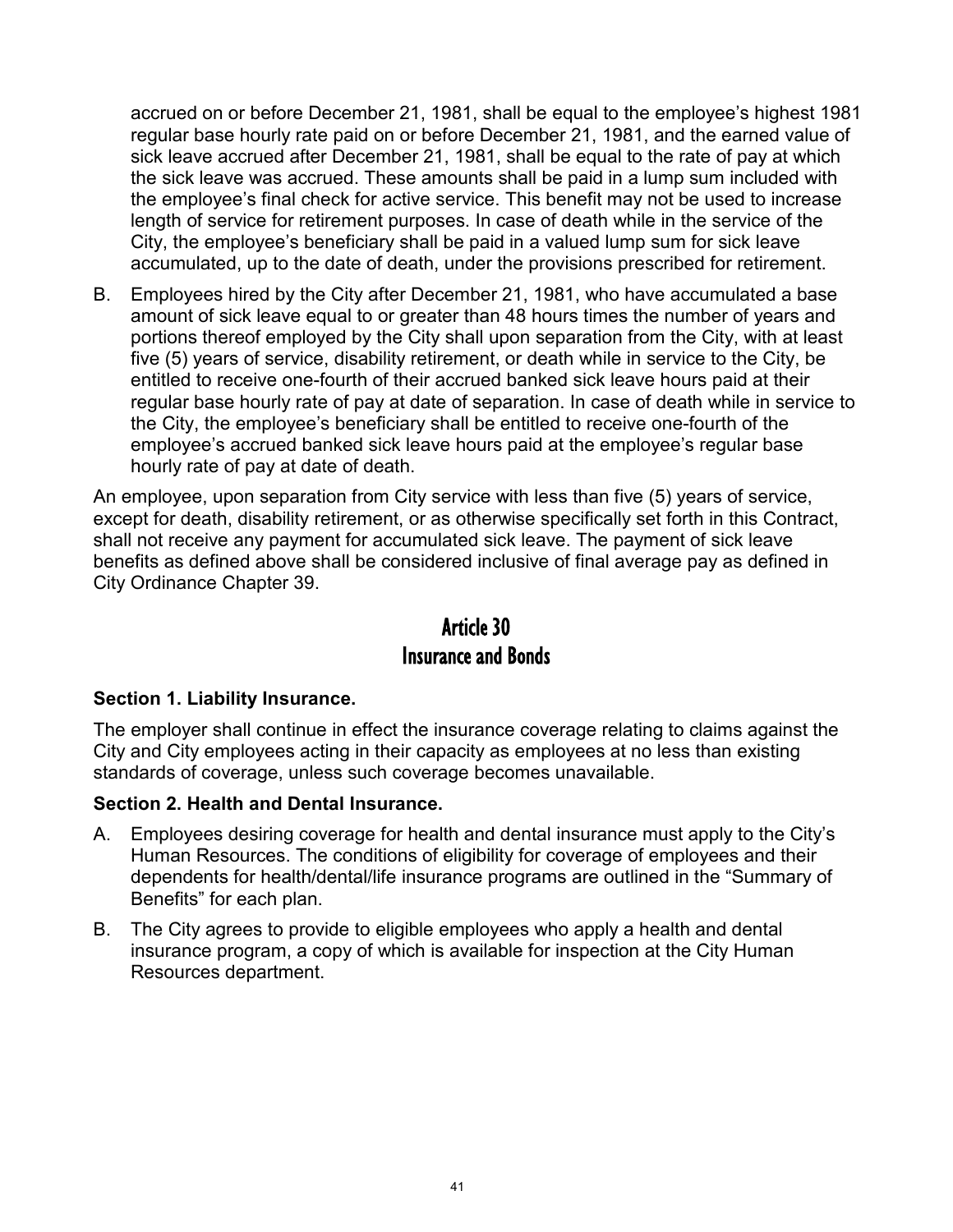The City and employees will pay the following percentage of the total premium cost of health and dental insurance:

|                | City's<br><b>Contribution</b> | <b>Employee's</b><br><b>Contribution</b> |
|----------------|-------------------------------|------------------------------------------|
| Employee       | 75%                           | 25%                                      |
| $Employee + 1$ | 75%                           | 25%                                      |
| Family         | 75%                           | 25%                                      |

The City reserves the right to make program modifications to the Employee Benefit Plan as may be necessary from time to time to maintain and improve the effectiveness, quality, and cost-effectiveness of the plan, provided that such program modifications will not increase expense to participating employees or reduce current benefit levels.

During the term of this Contract, either party may notify the other in writing of the intent to reopen the provision of the City health and dental insurance plan to negotiate benefits, coverages, and/or percentages of premium distribution.

Under no circumstances will City Health/Dental/Life insurance benefits be reduced during the term of this Contract without mutual agreement between the City and the Union.

### **Section 3. Life Insurance.**

During the term of this Contract, the City shall provide full-time employees covered by this Contract with life insurance coverage equal to 1x the employee's base annual earnings rounded to the next higher \$1,000, if not already a multiple thereof. The City reserves the right to provide this life insurance through a self-insured plan or under a group insurance policy or policies issued by an insurance company or insurance company selected by the City. The City agrees to provide to each member of the bargaining unit additional group term life/AD&D insurance coverage and agrees each month to pay the additional group life insurance premium on each member of the bargaining unit. The City agrees to provide this additional group term life/AD&D insurance; however, payment may not exceed \$5 for each member.

### **Section 4. Bonds.**

Should the employer require an employee to give bond, all premiums of such bond will be paid by the employer.

### **Section 5. Regular Part-Time.**

All regular part-time employees shall receive all insurance benefits as those presently enjoyed by regular full-time employees, except that premiums will be on a prorated basis based on previous year's average monthly hours of work.

## Article 31 Tool Reimbursement/Tool Insurance

### **Section 1. Tool Allowance.**

Employees who hold positions in the City classifications of Lead Mechanic, Mechanic, Welder, Vehicle/Equipment Service Worker, Controls Technician, Electrician, Lead Maintenance Mechanic, and Maintenance Mechanic who are required to provide their own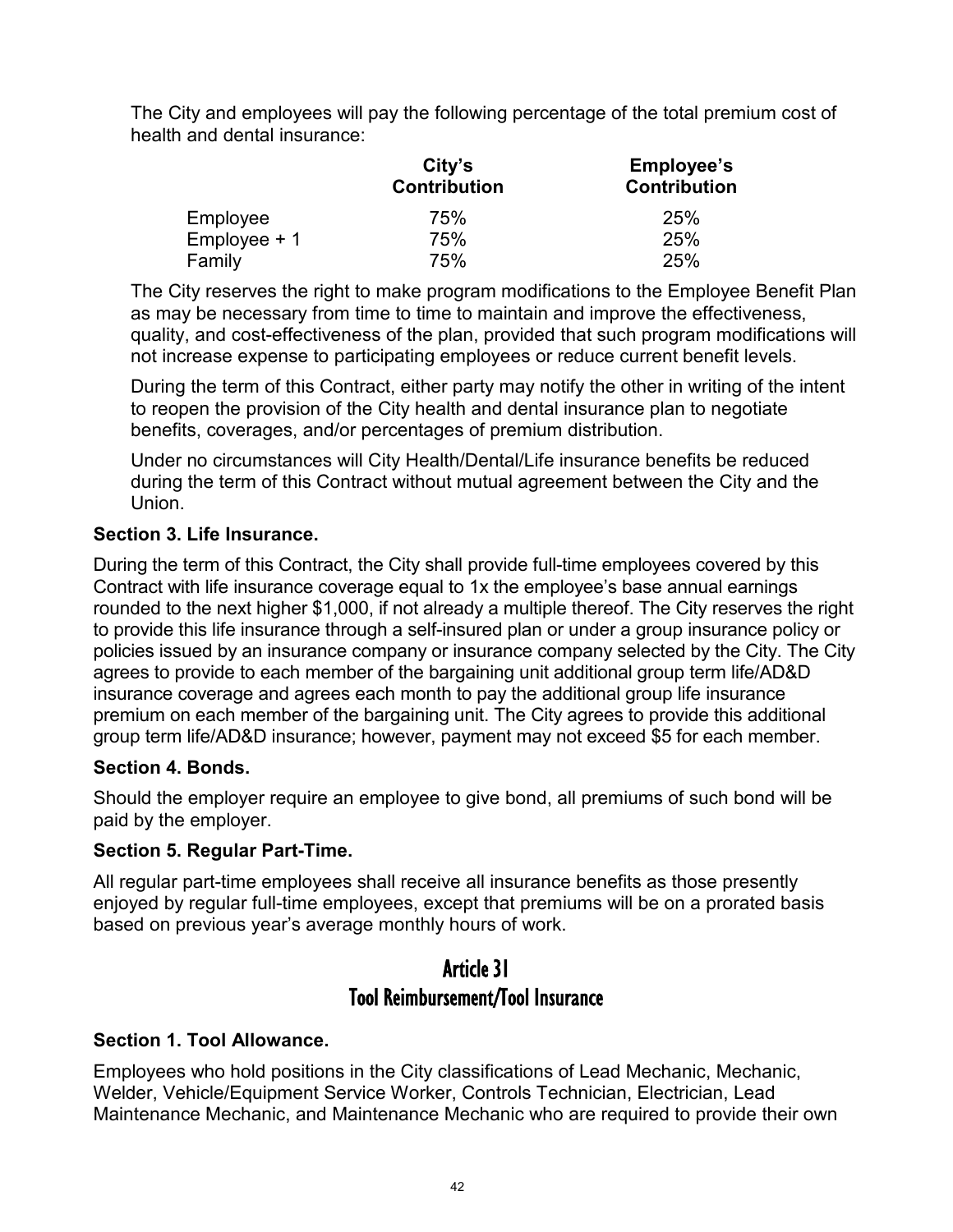tools for the performance of their regular job duties with the City shall qualify for a tool reimbursement program.

The City shall reimburse covered employees up to and including \$600 annually for supervisor-approved tool purchases that are verified through the presentation of purchase receipts. The total amount of covered tool reimbursement-qualified purchases shall be paid no later than the second pay period of December of each calendar year.

Those employees who voluntarily choose to, but are not required to, use their own tools in the performance of their job duties shall not be entitled to this annual tool reimbursement program.

A new employee that qualifies for the tool reimbursement program will receive a prorated tool reimbursement limit based on the number of pay periods worked in the calendar year they were hired.

#### **Section 2. Tool Insurance.**

The City shall provide tool insurance for employees for loss of tools due to theft, fire, and/or natural disaster during the course and while actually in the employ of the City, not to exceed \$30,000 per employee and \$200,000 citywide with a \$100 deductible per employee per incident. This coverage shall be provided to employees who are required to provide their own tools for the performance of their job duties with the City. This policy will not cover loss due to pilferage or carelessness or where the loss was caused by the employee's own negligence or abuse. This coverage shall remain in effect throughout the term of this Contract unless the coverage becomes unavailable.

To benefit from this provision, any employee using personal tools must have a current inventory of their tools on file with their supervisor and with the Risk Management office. In the event of loss by theft, the employee must file a complete report of the incident and the loss with the appropriate law enforcement agency.

## Article 32 Duty-Incurred Injury

### **Section 1. Eligibility.**

An employee who sustains a disabling injury or illness by accident arising out of and in the course of employment for the City, and the disabling injury was not caused by willful neglect on the part of the employee, shall in lieu of sick leave receive workers' compensation payments at the rate of 80 percent of his regular base weekly earnings, not including overtime, as of the date of the injury or illness for a period not to exceed 180 days from the date of injury or illness.

Thereafter, workers' compensation payments shall be made at the times and at the rate from time to time specified by South Dakota Workers' Compensation law.

While receiving workers' compensation payments at the state rate, the employee may use accrued sick leave, vacation, personal leave, compensatory time, or other available paid time-off benefits to maintain regular base weekly earnings, not including overtime, as of the employee's last day worked immediately preceding the most recent absence from work due to a duty-incurred injury or illness.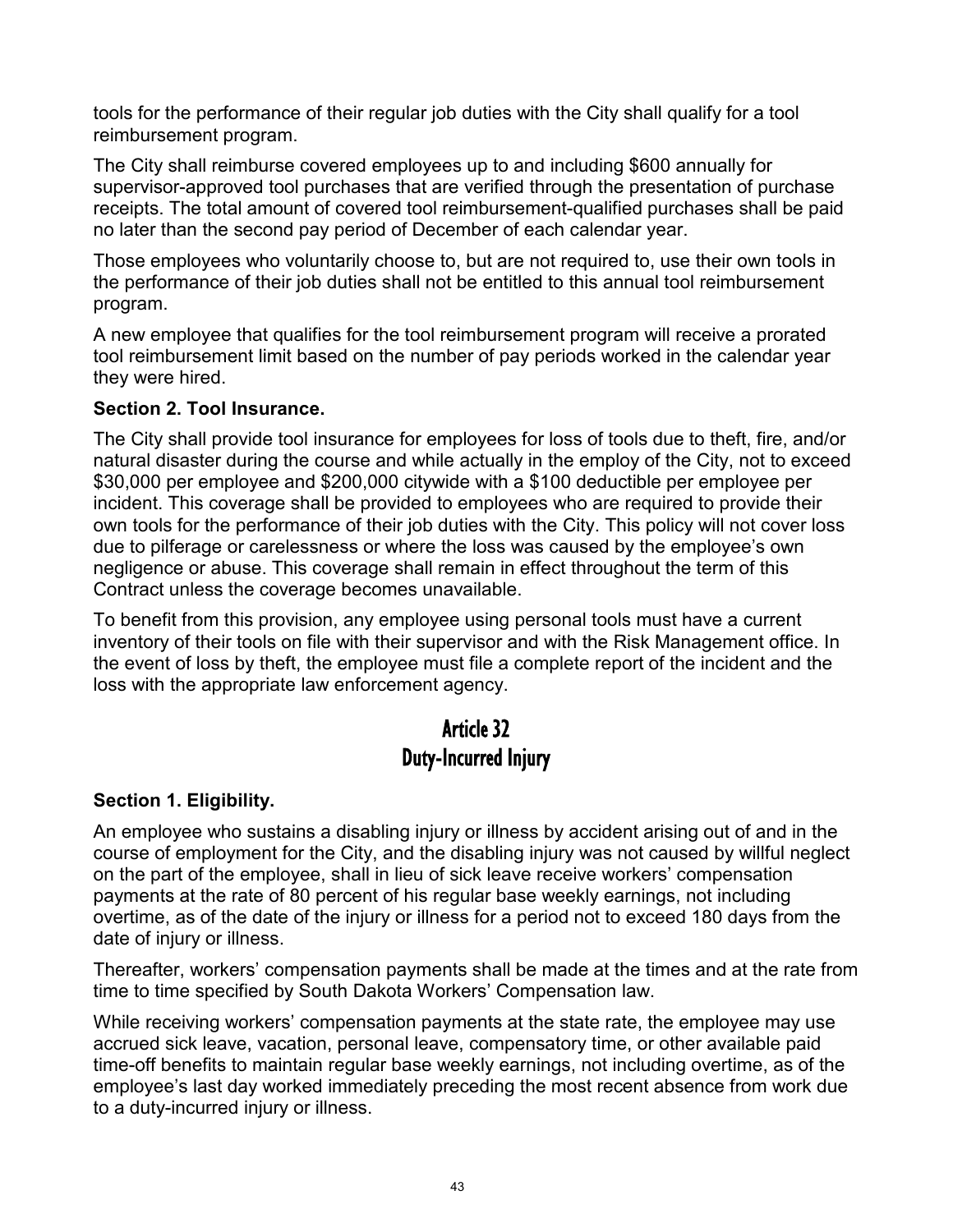### **Section 2. Light-Duty Assignments.**

If, upon determination of an employee's physical restrictions by the employee's medical doctor, and/or by a City-designated medical doctor at the City's request, the employee is determined to be physically able to perform duties of another nature, the employee may be assigned to those duties for the duration of the disability at the sole discretion of the City.

Any employee reassigned to duties of another nature shall be compensated at a rate of pay determined by the City commensurate with the temporary assigned duties, not to exceed the employee's rate of pay as of the date of injury. If the rate of pay for the light duty assignment is less than the employee's rate of pay as of the date of injury, the pay may be supplemented with workers' compensation payments as specified by South Dakota Workers' Compensation law. This reassignment may continue for a period determined by the City not to exceed six months after reassignment to other duties. Upon the employee's return to his full unrestricted duties held at the time of injury, the employee shall be paid at his current rate of pay including step advancements or pay rate adjustments he would have otherwise received during the absence from his regular duties.

If light duty within those restrictions is not available with the City, the employee or officer may be permitted to engage in outside employment within the work restrictions set by the physician due to the duty-incurred injury or illness.

### **Section 3. Personal Activities.**

Activities of a personal nature carried out while on duty, on or off City property, which are not directly related to and do not arise out of an employee's employment as an employee of the City, do not constitute employment-related activities. Therefore, injuries incurred or arising out of these activities shall not be considered "duty-incurred" for purposes of the application of this Article and will not be considered duty-incurred injuries for purposes of determining compensability under the workers' compensation statutes of the state of South Dakota.

Any injury or illness incurred through personal activities while off duty on or off City property shall not be considered "duty-incurred" for purposes of the application of this Article or the application of state workers' compensation statutes.

**Section 4.** If a City-designated holiday occurs while an employee is absent from work due to a duty-incurred injury or illness, the employee shall be paid regular holiday pay for that day at the employee's regular base hourly rate of pay as of the employee's last day worked immediately preceding the absence from work. This regular holiday pay shall be taxable and shall be paid in lieu of the workers' compensation payment at the rates specified in this section for that day. This substitution of holiday pay is only administrative and will not otherwise affect the employee's workers' compensation status.

### **Section 5. Administration and Application.**

Administration: Compensation and coverage for duty-incurred injuries or disease incurred by employees covered by this Contract shall be administered in all respects according to the provisions and intent of South Dakota Workers' Compensation law, except as specifically otherwise provided in this Contract.

### **Section 6. Work Safety.**

No employee shall be subject to disciplinary action by reason of the employee's failure or refusal to operate or handle any piece of equipment or work in any work situation that the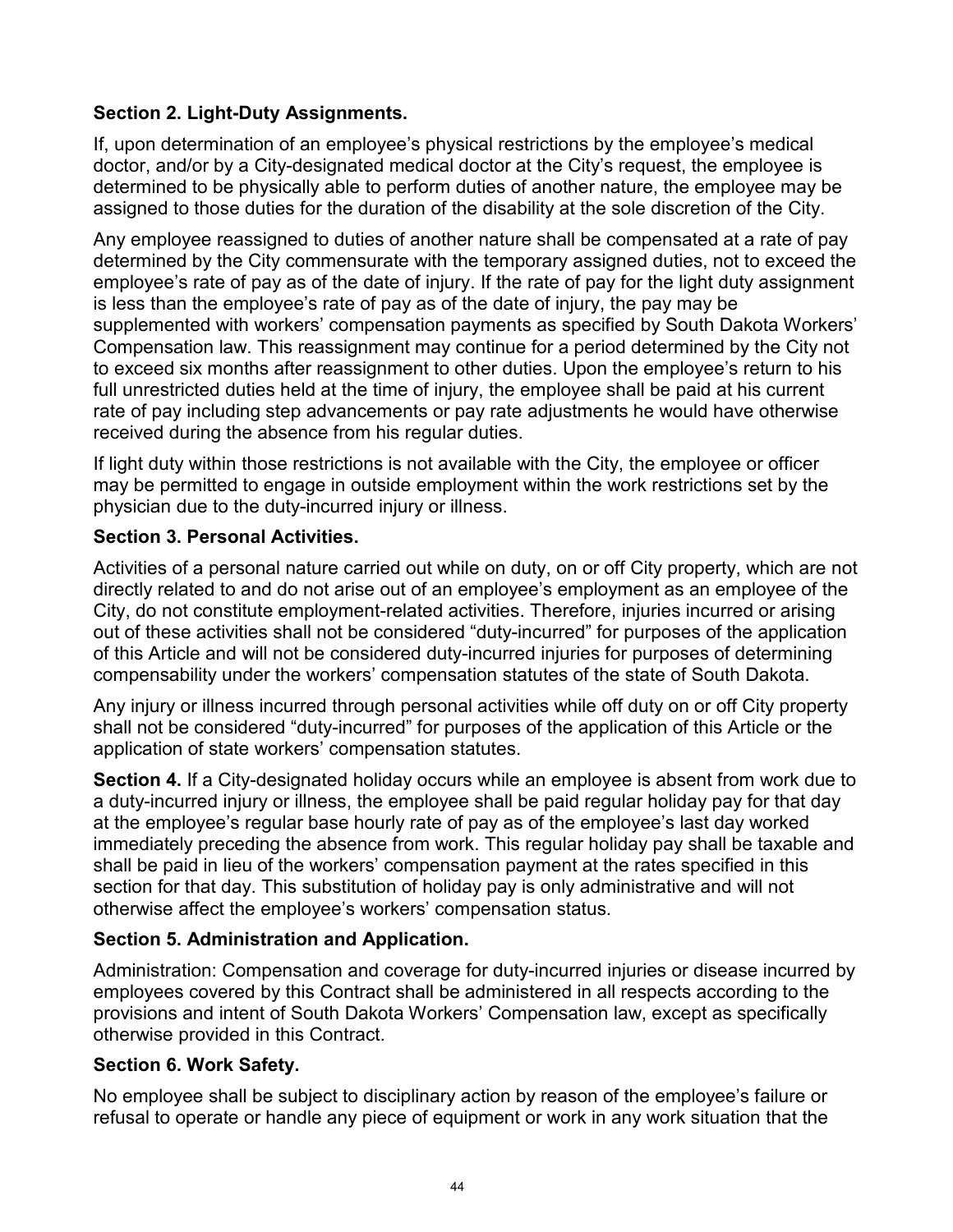employee believes will place him or a third party in imminent danger of injury. If it is later proven that the employee's objection was not legitimate, then this paragraph would not prevent the City from taking disciplinary action for the employee's failure or refusal to perform his duties.

It is the obligation of any employee to immediately contact his immediate supervisor, department director, or the City Risk Management division to report any equipment or working condition that appears to be unsafe for authorization to proceed with operations. If it is found that an employee has knowingly failed to meet this obligation, that employee may be subject to disciplinary action.

## Article 33 Administrative Leave

**Section 1.** Occasionally, City offices are closed because of weather-related conditions. In addition, City offices may be closed early on holidays or Christmas Eve at the discretion of the Mayor. When City offices are closed for either of these reasons, nonessential employees not required to report to work may use administrative leave to replace regularly scheduled hours lost due to City offices being closed. To be eligible for administrative leave, employees must be working or using a paid time-off benefit the regularly scheduled day before, or the regularly scheduled day following, the day City offices are closed. Administrative leave hours shall not be counted as hours actually worked for purposes of computing overtime.

If an employee is absent and is using a preapproved paid time-off benefit at the time of closing, the employee may substitute administrative leave in the place of other paid time-off benefits. If such a closing falls on an employee's regularly scheduled day off, or the employee is on an unpaid leave, administrative leave may not be used. Regular part-time employees shall have their benefit prorated based on the ratio of hours in their regular work schedule.

Administrative leave may only be used as articulated in this section. Upon discharge, resignation, retirement, or death, this benefit has no cash value and may not be used to extend service credit.

**Section 2.** When City government offices are officially closed due to inclement weather, all personnel who are determined by department/division to be essential to the delivery of public services are expected to report to work. It is the responsibility of management personnel to arrange with their employees on how and who is expected to report to work.

**Section 3.** Essential employees required to work will accrue administrative leave when City offices are closed pursuant to Section 1. Administrative leave hours accrued will be scheduled off in the same manner consistent with vacation hours. Administrative leave hours accrued must be scheduled off within 60 days of being earned or the hours will be considered forfeited. Upon discharge, resignation, retirement, or death, this benefit has no cash value and may not be used to extend service credit. Administrative leave hours shall not be counted as hours actually worked for purposes of computing overtime.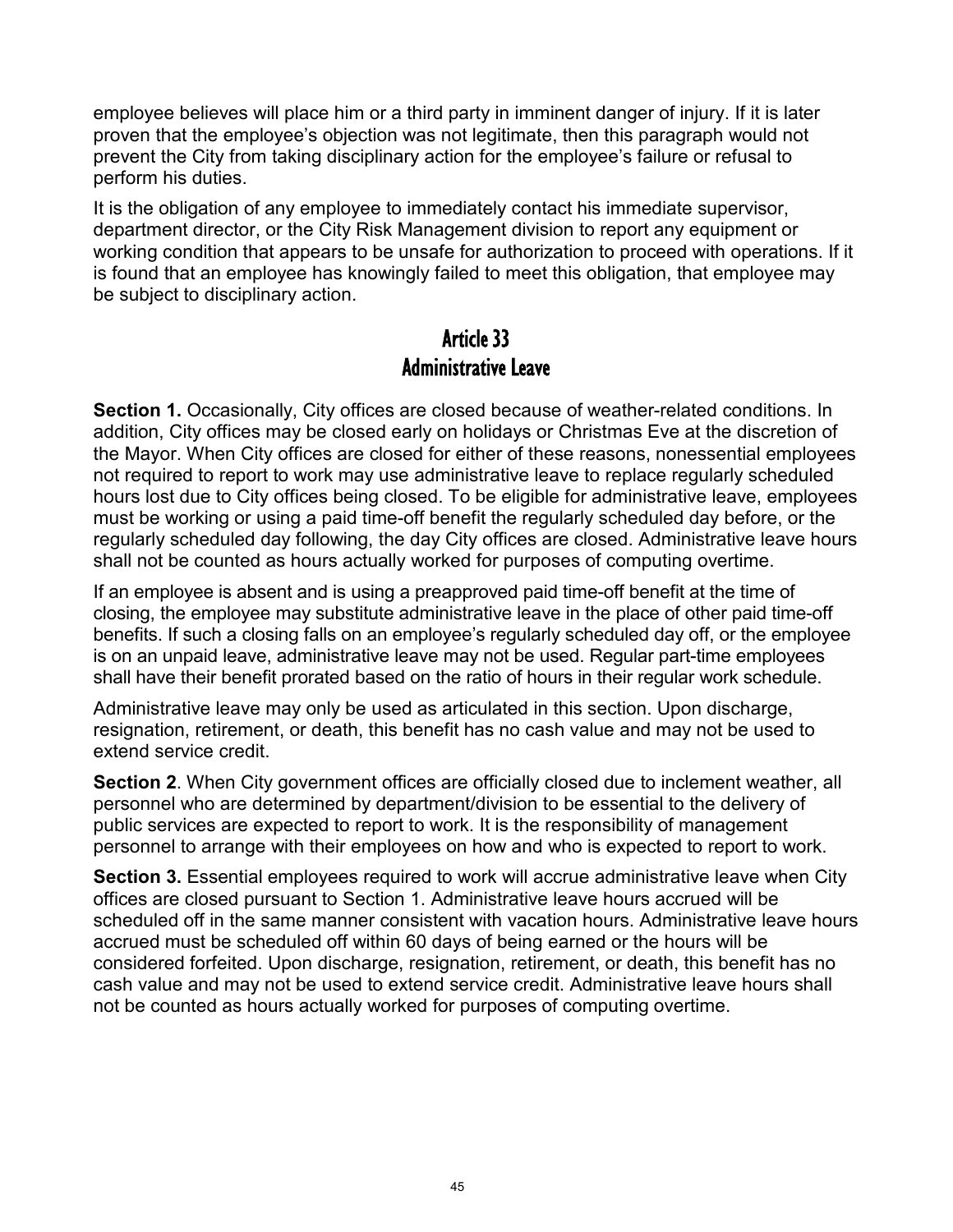## Article 34 Committee for Union-Management Cooperation

#### **Section 1. Composition.**

The parties recognize the benefit of exploration and study of current and potential problems and differences and an exchange of views and information by meetings of representatives of the parties. Accordingly, the City and the Union shall maintain a joint committee of six members: three of which shall be appointed by the City and three by the Union.

#### **Section 2. Purpose.**

It is agreed that the function of this joint committee shall be to attempt to head off minor problems, resolving a situation before it becomes major and ripens into a grievance, and discuss problems or changes in operations that might improve efficiency or productivity of the working environment.

The committee recognizes the importance of protecting and promoting the health and safety of employees in the workplace. In that spirit, the committee may also make recommendations to improve the health and safety of employees in the working environment.

The committee shall not engage in collective bargaining nor in any way modify, add to, or detract from the provisions of this basic Contract.

#### **Section 3. Meetings.**

At the request of either party, committee meetings shall be held once each month, during working hours on City time and at City expense, but the meetings are not to exceed two hours per month. The committee may decide to cancel and/or postpone meetings or to hold meetings at other than City time.

#### **Section 4. Minutes.**

Minutes of the joint committee meetings shall be distributed to the Mayor and the Human Resources department, in addition to committee members, with the understanding that the information will be posted on all City bulletin boards.

### **Section 5. Safety Committee Representative.**

The Union shall have the right to appoint a Union representative to the City Safety Committee, which is established at the discretion of the City.

## Article 35 Management Rights

**Section 1.** Except to the extent expressly modified by a specific provision of this Contract, the City of Sioux Falls reserves and retains solely and exclusively all of its statutory and common law rights to manage the operation of the City of Sioux Falls, South Dakota, as such rights existed prior to the execution of this Contract with the MEA/AFSCME including, but not limited to:

A. The right to operate and manage all manpower, facilities, and equipment.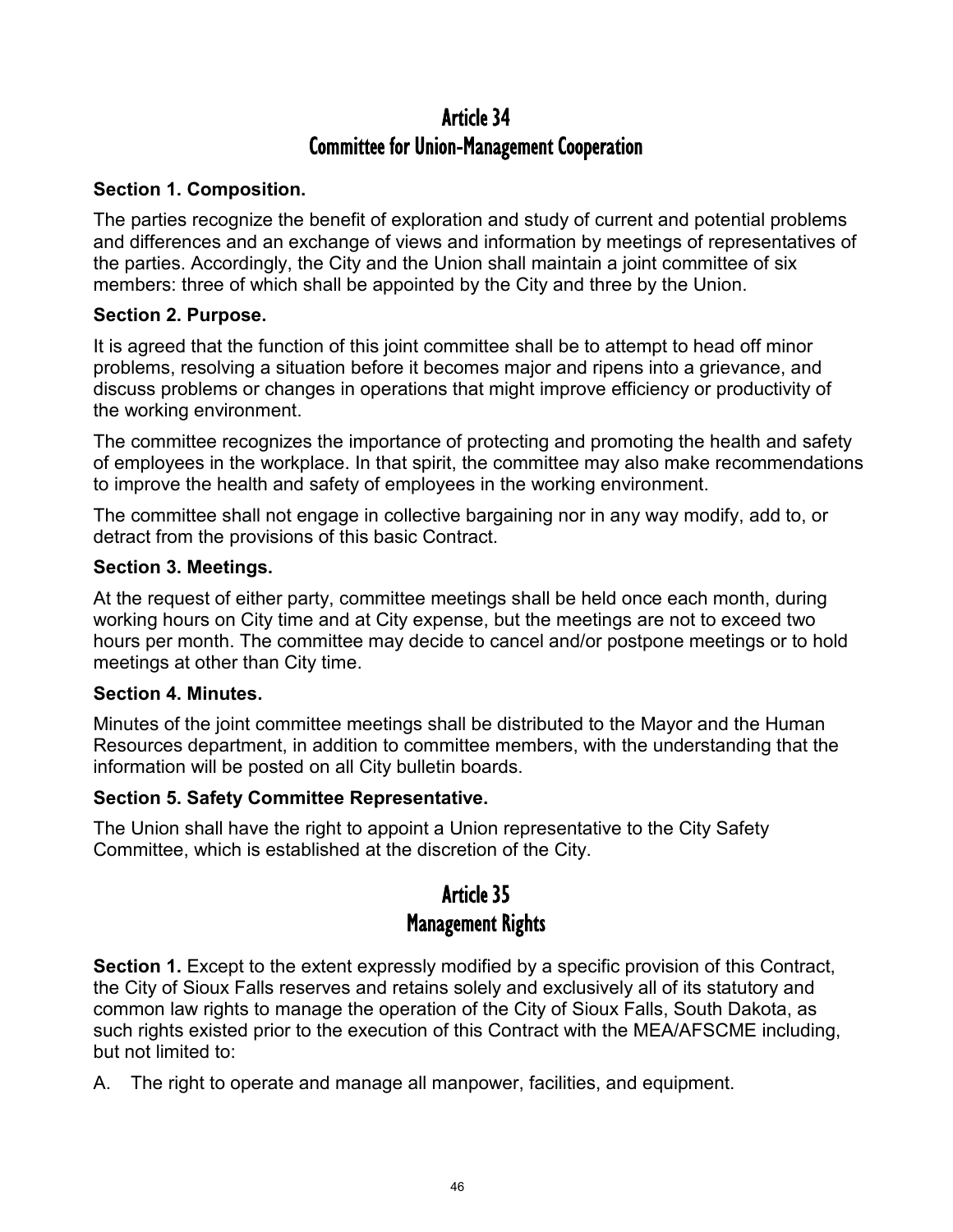- B. The right to adopt, modify, change, enforce, or discontinue any existing rules, regulations, procedures, and policies that are not in direct conflict with any provisions of this Contract.
- C. To determine work assignments and work schedules, locations, or functions in accordance with municipal and departmental needs.
- D. To transfer, promote, or demote employees, or to terminate or otherwise relieve employees from duty for just cause, and to lay off or relieve employees due to lack of work or funds.
- E. To recruit, select, and determine the number of all types of employees required.
- F. To establish recognized in-service training programs and requirements for upgrading employees.
- G. To establish departments' functions and programs, including the setting and amending of budgets.
- H. To determine the utilization of technology and manpower and to modify organizational structures; to select, direct, and determine the number of personnel engaged in total functions or any particular part thereof.
- I. To perform any inherent managerial functions not specifically limited by this Contract and to take such other measures as the City or administration may deem necessary for the orderly and efficient operation of the City.
- J. To determine the mission, policies, and standards of service that will be provided to the public.

**Section 2.** To the extent that the above rights are specifically limited, in whole or in part, by the provisions of this Contract, alleged violations are subject to the grievance procedure.

## Article 36 Civil Service Reference

The civil service rules provide the procedural tool necessary for fair and orderly hiring, promotion/transfer, and discipline of employees. The Civil Service Board retains control of all procedural aspects of administration of hiring, promotion/transfer, and discipline. Disputes over new or changed civil service rules and ordinances shall be subject to the civil service appeal process.

Where civil service rules and labor contract language conflict, the labor contract shall govern. Where labor contract is silent, City ordinance shall govern.

## Article 37 Separability and Saving Clause

**Section 1.** If any provision of this Contract is declared to be in contravention of the laws or regulations of the United States or the state of South Dakota, that provision shall no longer be enforceable, but all other provisions to this Contract shall continue in full force and effect.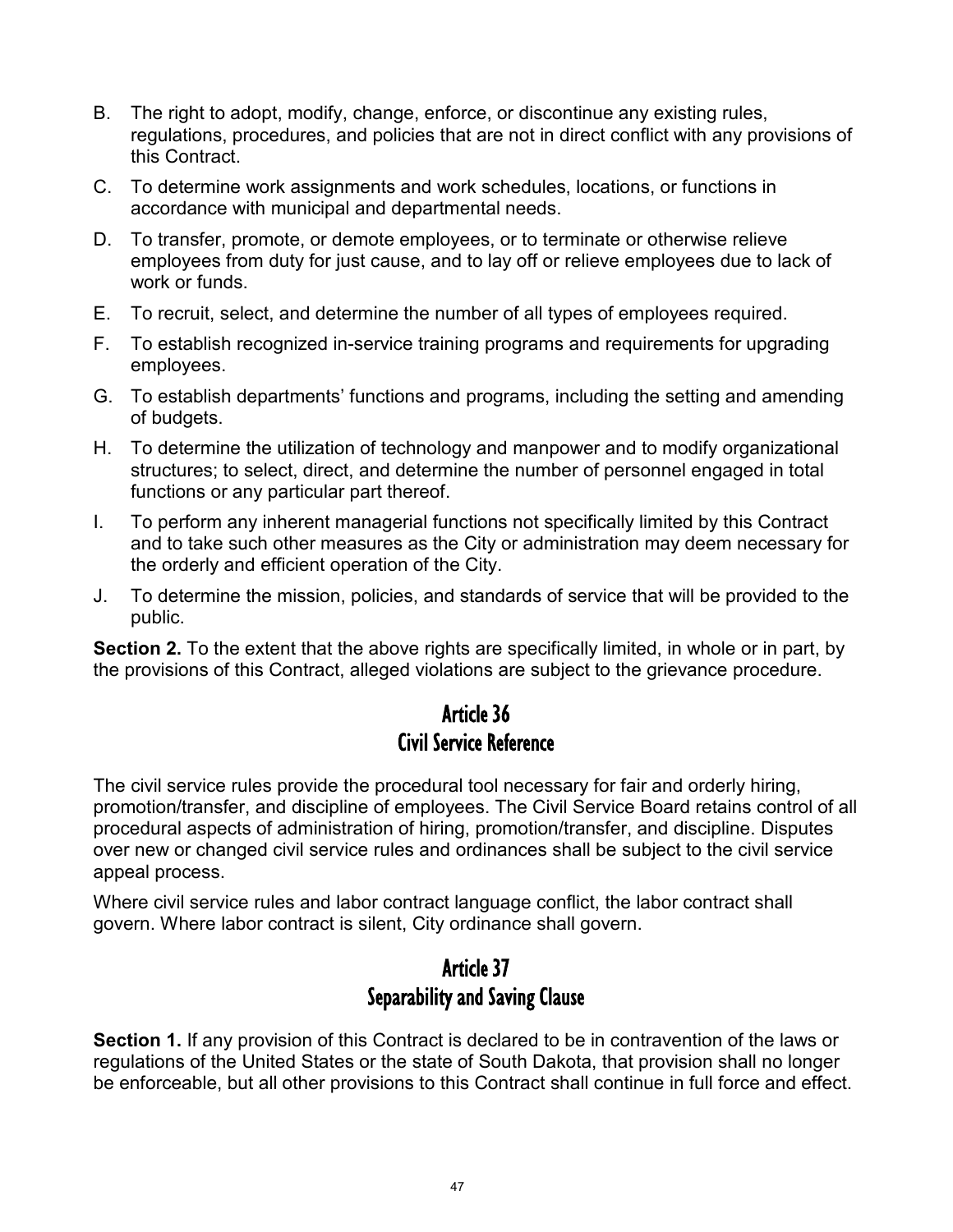In the event of a dispute, the provisions involved shall remain in effect until the dispute is settled by the court or other authority having jurisdiction in the matter.

## Article 38 Entire Contract

The parties acknowledge that during the negotiations which resulted in this Contract, each party had the unlimited right and opportunity to make demands and proposals with respect to any subject or matter not removed by law from the area of collective bargaining, and that the understandings and agreements arrived at by the parties after the exercise of that right and opportunity are set forth in this Contract. Therefore, the City and the Union, for the duration of this Contract, each voluntarily and unqualifiedly waives the right, and each agrees that the other shall not be obligated to bargain collectively with respect to any subject or matter referred to or covered in this Contract or with respect to any subject or matter not specifically referred to or covered in this Contract, even though such subjects or matters may not have been within the knowledge or contemplation of either or both of the parties at the time they negotiated or signed this Contract. This Contract may only be amended during its term by the parties' mutual agreement in writing.

This contract supersedes all prior agreements and understandings and governs the entire relationship between the parties and shall be the sole source of all rights and claims covered by this contract. The parties further acknowledge that where a direct conflict exists between the terms and conditions as negotiated and provided in this Contract and the terms and conditions of employment as provided by any regulation, ordinance, or rule of the City, the terms of this Contract shall control and be binding upon the parties.

The Code of Ordinances, Chapter 39, titled "Personnel Regulations and Benefits; Retirement and Pensions," are applicable to the employees only where the topic is not specifically addressed in this Contract. Ordinance provisions will not be changed to the detriment of any covered employee insofar as his terms and conditions of employment are concerned.

## Article 39 Education Assistance Program

As part of the City's Educational Assistance policy, employees may request reimbursement for job-related educational courses and seminars that have been preapproved by the department director and Director of Human Resources. Proof of attendance and receipts must be submitted to Human Resources within 30 calendar days of attendance. Reimbursement for job-related educational courses shall be administered on a first-come, first-served basis and subject to budgetary limitations.

## Article 40 Jury Duty, Witness Fees, and Court Pay

### **Section 1. Jury Duty.**

Any employee who is called upon for jury duty during regularly scheduled work hours shall not suffer any loss of regular base pay; provided, however, upon the termination of jury duty,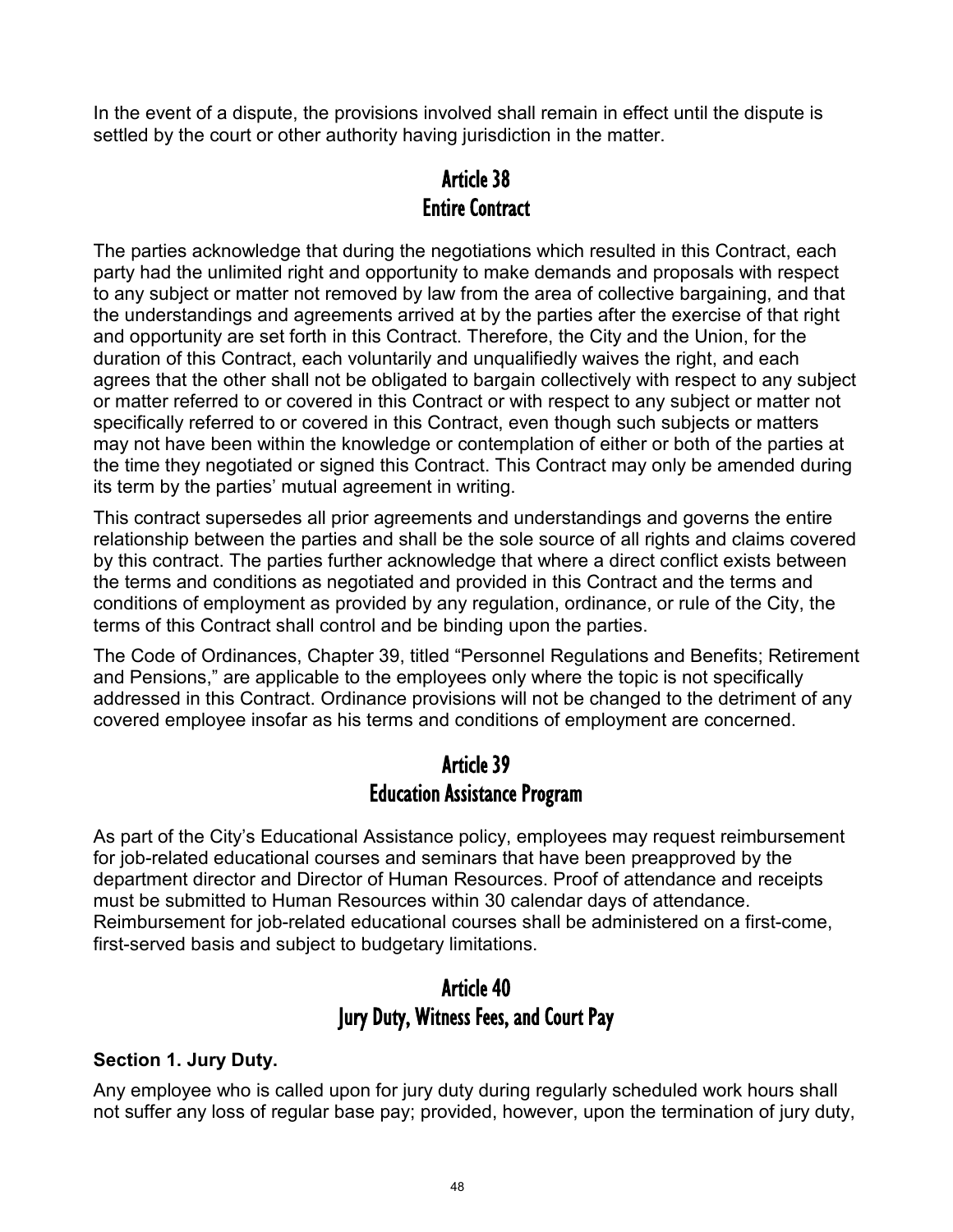the employee shall remit to Human Resources any fees, mileage, or other remuneration received for their participation in jury duty. An employee who is compensated for jury duty on a day that is other than a regularly scheduled workday shall retain such compensation for that day.

### **Section 2. Witness Fees.**

In the event an employee is required to act as a witness in his capacity as an employee of the City, all time spent in legal proceedings as a witness will be compensable at the employee's regular base hourly rate of pay provided that all witness fees, allowances, or other remuneration received by the employee for his participation as a witness shall be promptly delivered to the City.

### **Section 3. Failure to Deliver Jury Duty or Witness Fees.**

Any employee who willfully or intentionally fails to deliver either jury per diem or witness fees and expenses to the City while retaining his base pay for the same period of time may be subject to disciplinary action for work-related misconduct and/or employee dishonesty.

### **Section 4. Court Pay.**

In the event an employee is required to make an off-duty court appearance, he shall be paid a minimum of two hours at the guaranteed overtime rate of 1 1/2 times his regular base hourly rate of pay. If this off-duty court appearance begins less than two hours prior to the beginning of the employee's regularly scheduled work hours, the employee shall receive the guaranteed overtime rate in lieu of, not in addition to, his regular base hourly rate for that portion of the guaranteed two-hour period which extends into his regularly scheduled work hours.

The employee may designate compensatory time in lieu of court pay up to the accumulation limits set forth in this Contract. Each session of court, morning and afternoon, shall constitute a separate appearance if the employee is required to appear at both. If an employee is required to make a court appearance prior to the end of their shift that requires the employee to exceed the regularly scheduled workday, the employee shall be paid for all hours actually worked.

An employee on scheduled vacation who is required to attend court during their regularly scheduled work hours is not entitled to court pay pursuant to this Article. The employee will have their vacation hours reduced commensurate with the amount of time worked. The number of hours of court time paid at the guaranteed overtime rate shall not be counted as hours actually worked for purposes of computing additional regular overtime.

Failure of an employee to present for a scheduled court appearance, except in cases of unavoidable circumstances, may result in disciplinary action.

## Article 41 Union Rights

Except to the extent expressly modified by a specific provision of this Contract, the Union reserves all rights granted to public employee unions by the laws of the state of South Dakota. The Union specifically reserves the right to have this Contract interpreted in accordance with any present or future decisions of the South Dakota Supreme Court to the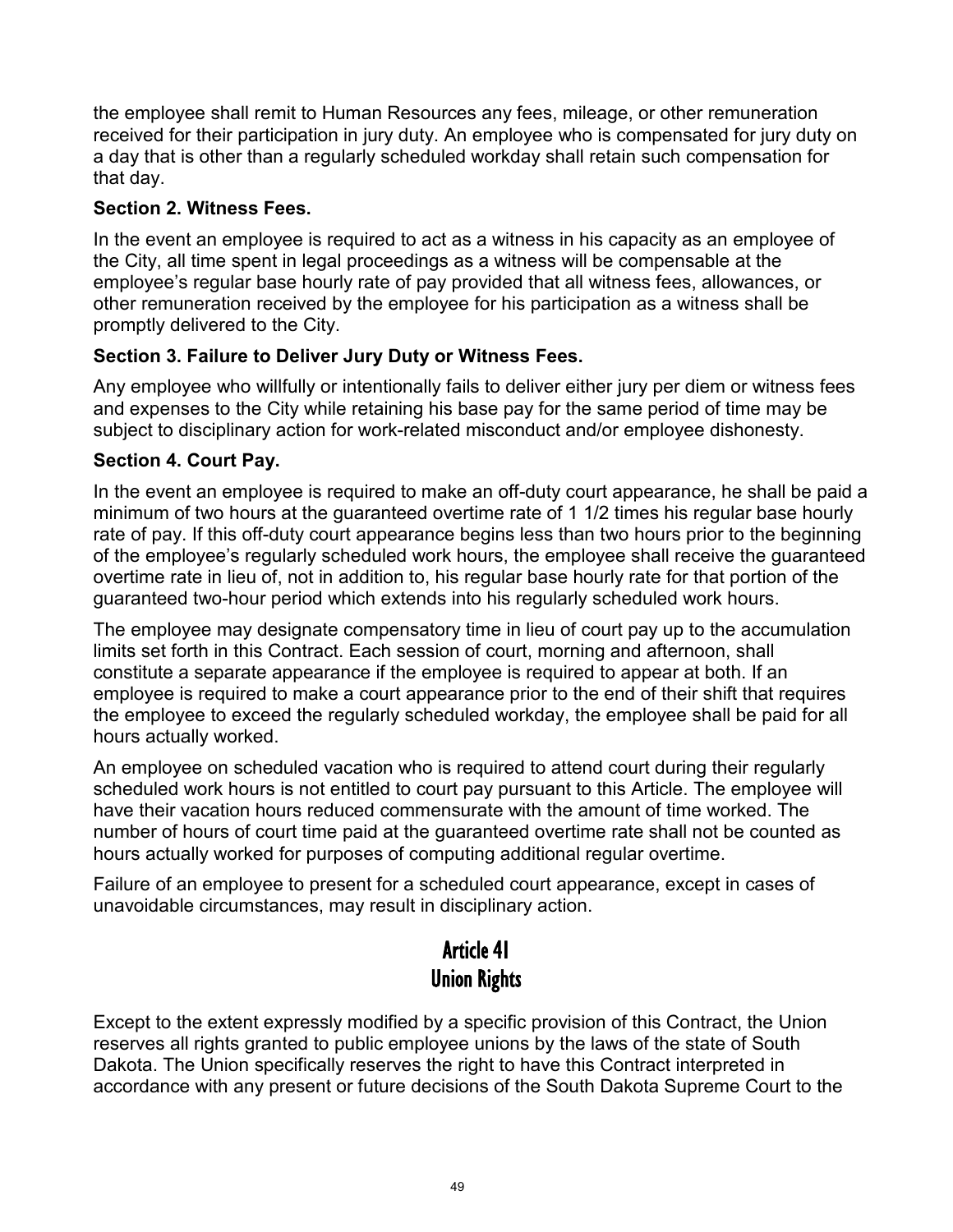extent that such decisions may be applicable to matters of interpretation or enforceability of any provisions contained herein.

## Article 42 Duration of Contract

**Section 1.** This Contract shall be effective on January 1, 2022, and shall remain in full force and effect through December 31, 2023.

**Section 2.** It shall automatically be renewed from year to year thereafter, provided, however, either party may notify the other, in writing, by registered mail by July 15 of each year that it desires to modify any portion of this Contract.

**Section 3.** In the event such notice is given, negotiations shall begin no later than August 15 of each year.

**Section 4.** The Contract shall remain in full force and effect during the period of negotiations.

## Article 43 **Definitions**

- 1. *Board*: The Civil Service Board.
- 2. *Management Employee:* Means an employee and classification in the salary system not represented by a collective bargaining unit. Midmanagement employees are classified as exempt under FLSA.
- 3. *Regular Full-Time Employee*: Means an employee in the civil service of the City who is legally an incumbent of a position in the classified service. A civil service employee who is regularly scheduled to work 40 hours per week.
- 4. *Regular Part-Time Employee*: A civil service employee who is regularly scheduled to work less than 40 hours a week but more than 19 hours a week.
- 5. *Days*: All references to days in this Contract shall be interpreted as calendar days unless specifically stated otherwise.
- 6. *Shift Worker*: An employee whose regularly scheduled hours and days of work are rotated to provide coverage for a 24-hour, 7-day-a-week, 365 days-a-year operation. This includes specific employees at the Water Reclamation and Water Purification Divisions that work in facilities requiring around-the-clock coverage.
- 7. *Standby:* A period of time an employee is designated to be on standby or call to respond to work-related activities. Standby assignments are made in either one-week increments or incremental periods not less than twenty-four (24) hours.
- 8. *Standby Hours Worked:* Hours worked during a designated standby assignment that occur outside the employee's regularly scheduled work hours. Standby hours worked end once the employee's regularly scheduled work hours begin.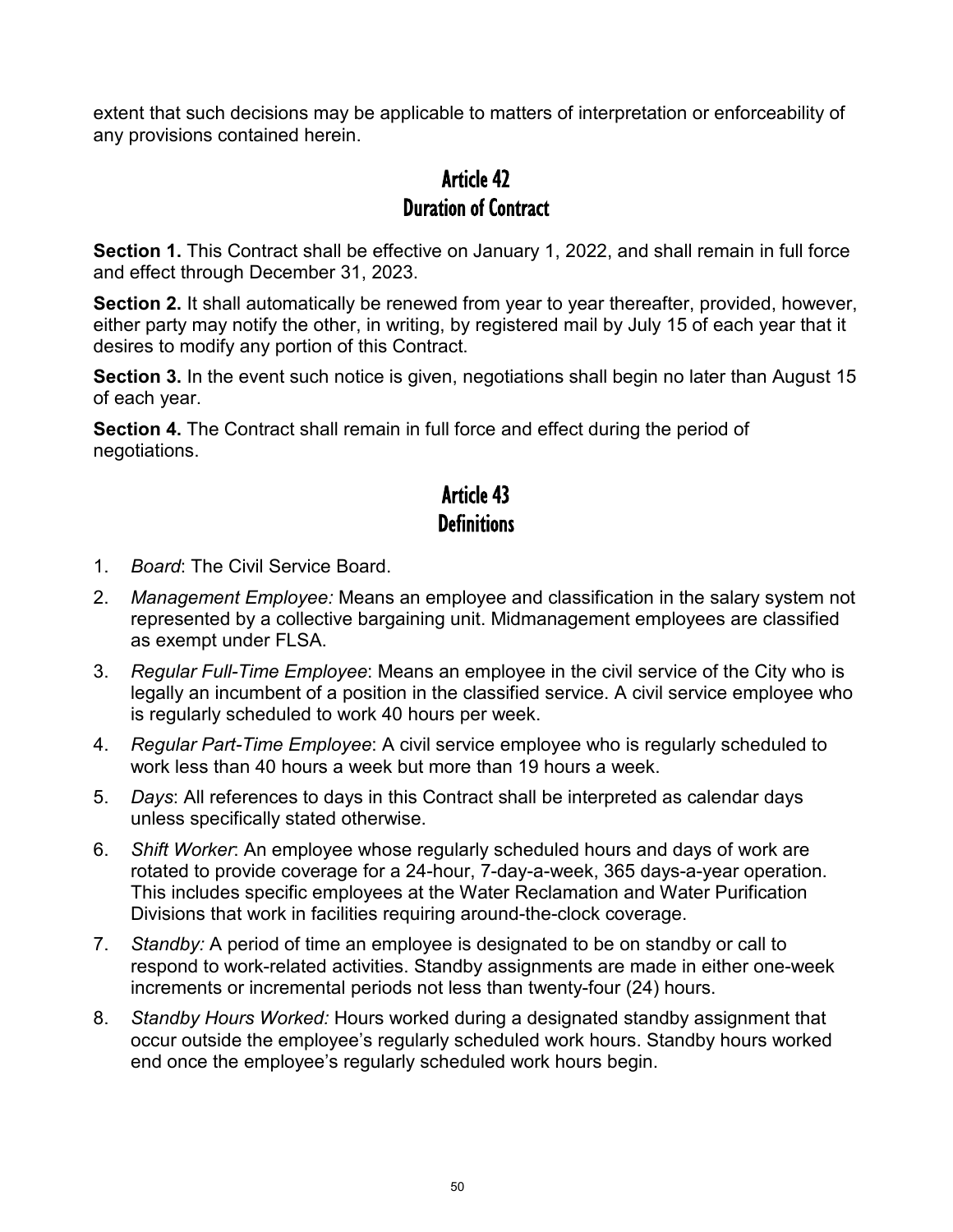- 9. *Relief Operator*: A shift worker who is assigned as the operator to provide coverage for any scheduled or unscheduled absence of a shift worker from a shift. A relief operator's posted work schedule is subject to change to provide appropriate coverage on all shifts.
- 10. *Pay Grade*: A portion of the pay plan into which positions are assigned consisting of a minimum, maximum, and intermediate steps.
- 11. *Steps*: The pay rate allocated to a pay grade and listed steps 1 through 9.
- 12. *Step Anniversary Date*: This date, for purposes of step advancement eligibility, is the day and month established when an employee is placed into a new pay grade as the result of hire, promotion, demotion, or transfer to another classification with a different pay grade. An employee's step anniversary date may be adjusted if the employee's service is interrupted by unpaid leave of 30 or more calendar days, if an employee's step advancement is delayed without retroactivity on the basis of performance, or if the date is adjusted as the result of the terms of this Contract. If cause is shown on the basis of performance and a step increase is delayed, the month and day when the step is eventually granted will become the employee's new step anniversary date. The year of the step anniversary date changes as the employee moves step to step.
- 13. *Regular Base Hourly Rate*: As used in this Contract is the rate at which an employee would be paid for one hour of regular nonovertime work in his current pay grade and step. This rate does not include any other payments except as specifically provided in the Fair Labor Standards Act or this Contract for purposes of determining overtime rates.
- 14. *Regular Overtime Rate*: As used in this Contract is the premium rate paid for all hours actually worked in a 40-hour workweek which are in excess of 40 hours and that have not already been specifically guaranteed as overtime. The overtime rate is 1 1/2 times the employee's regular rate of pay, in accordance with the Fair Labor Standards Act. Regular overtime is computed on a weekly, not daily, basis. Any reference to overtime or pay at 1 1/2 times the regular base rate in this Contract will be defined as regular overtime for interpretive purposes unless specifically identified as "guaranteed" overtime.
- 15. *Guaranteed Overtime*: As used in this Contract is premium pay based both upon the specific type of hours worked, such as standby, unscheduled call-in duty, double-backs, etc. The overtime rate of 1 1/2 times the regular base hourly rate is paid, guaranteed, for all of the specific hours worked whether the total hours worked for the week exceed 40 hours or not. Since the specified hours are already guaranteed overtime pay, they are not counted again as hours actually worked for purposes of calculating additional overtime for the week. If counted again as hours actually worked toward overtime, the result would be a duplication of pyramiding of overtime which is not permitted by the terms of this Contract.
- 16*. Differential Rate*: As used in this Contract is a pay bonus based upon the nature of the hours worked, such as differentials for hours worked during a specified period. This type of pay premium would be considered a differential added to each applicable hour of pay, not guaranteed overtime. Hours to be paid with this "bonus" premium are counted as hours actually worked for purposes of calculating overtime hours in the week. This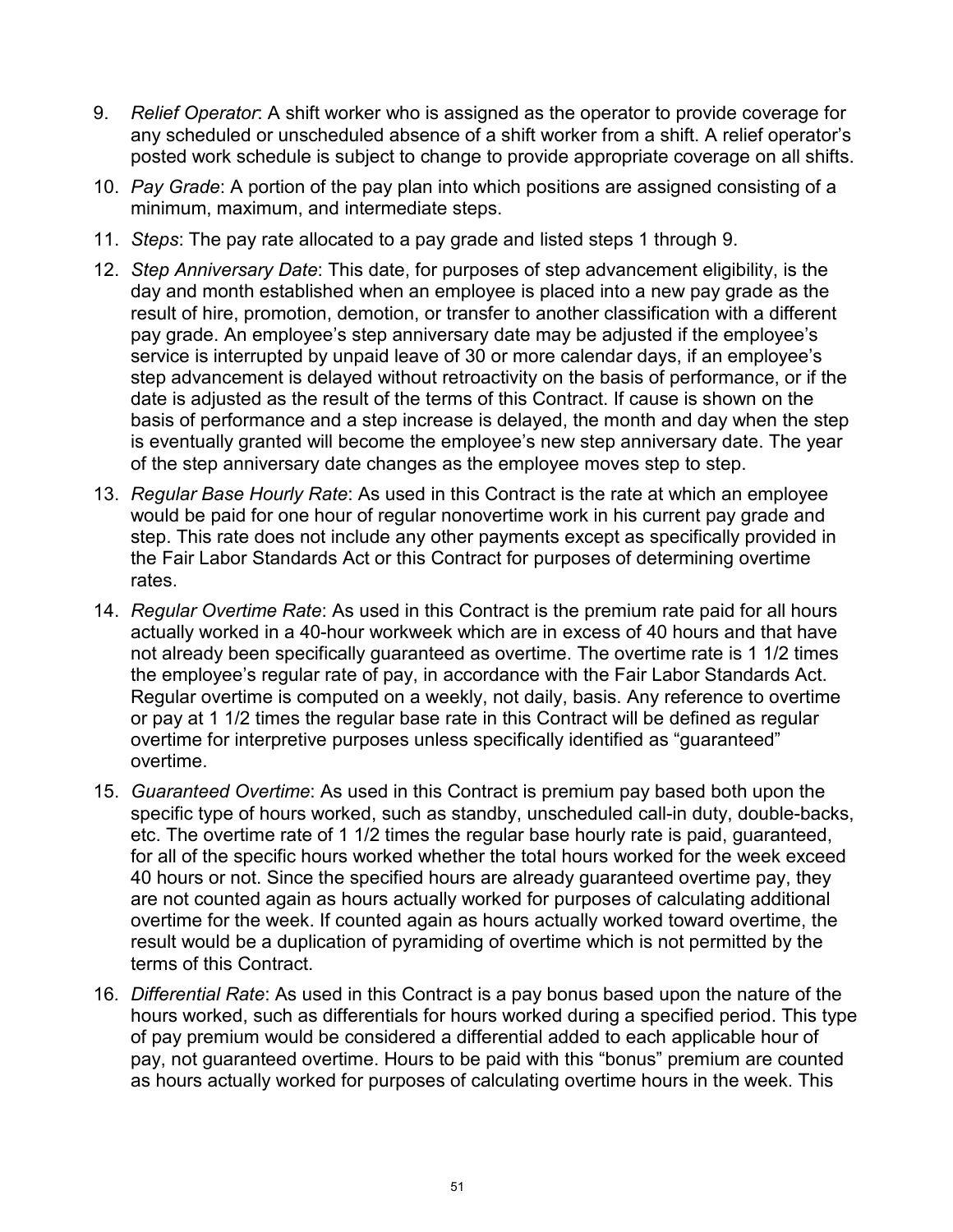does not create a duplication or pyramiding of overtime since this is not overtime pay, but rather a differential.

- 17. *Separation:* Resignation from civil service in good standing, discharge, retirement, or death. When an employee's employment with the City is separated voluntarily or involuntarily, that employee's official date of separation shall be the last day actually worked by the employee, unless the employment separation is due to a personal illness, injury, or death of the employee. In the case of separation due to personal illness, injury, or death, the employee's official separation date will be the date the employee is determined to be unable to return to work or when the employment is otherwise separated by the City, whichever is sooner.
- 18. *Department:* Refers to any major organizational unit in the City where employees covered by this Contract are employed.

**For the Employer:** 

**City of Sioux Falls** 

May Pay TenHo ken -

Attest:

*i/vvtA-*

City Clerk Tom Greco



**For the Union:** 

**Municipal Employees' Association/ American Federation of State, County, and Municipal Employees Local 519** 

resident, Jason Ness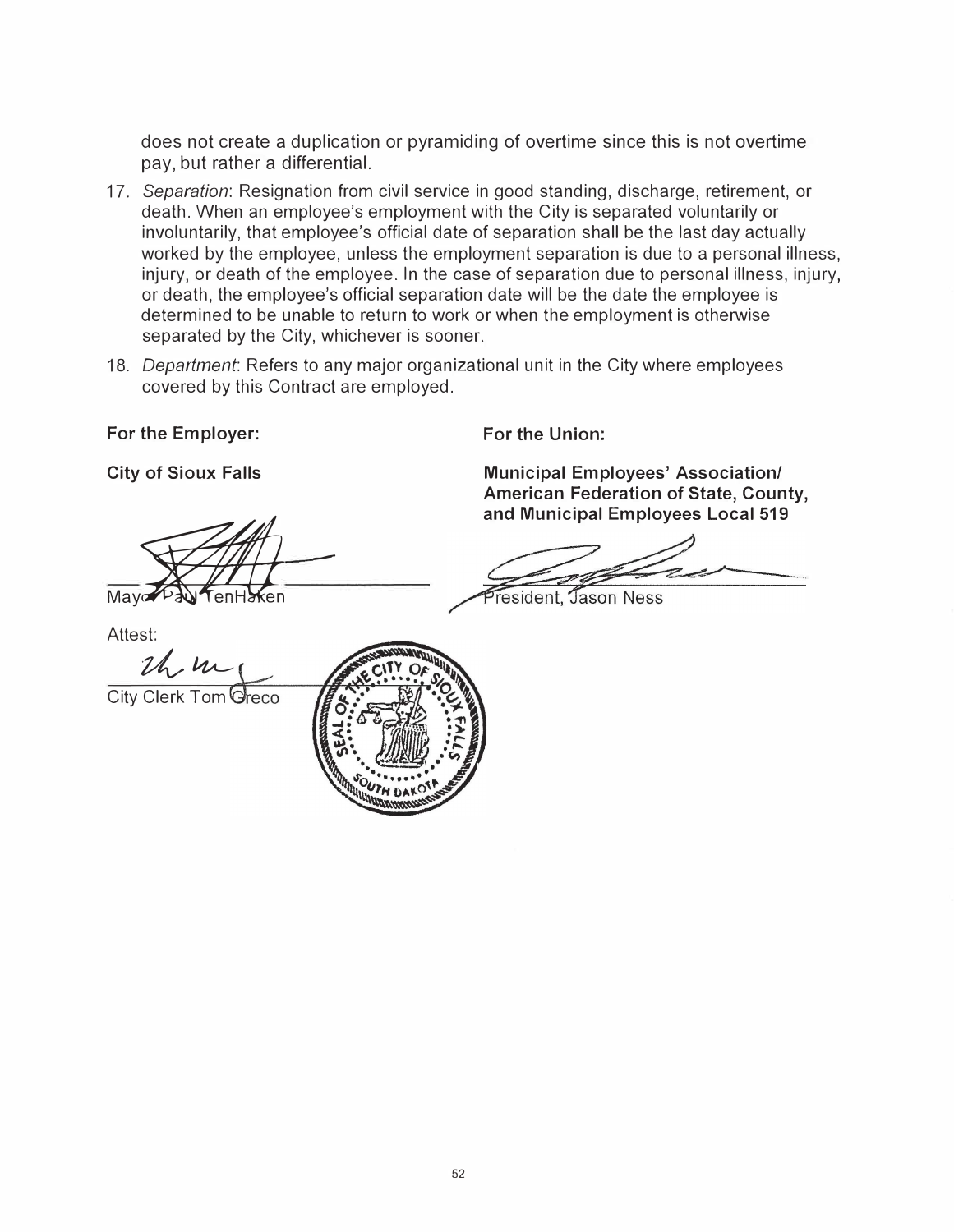### **Exhibit A MEA/AFSCME Membership/Classification By Position**

<span id="page-56-0"></span>Accountant, B32 Animal Control Officer, B24 Billing Specialist, B22 Building Inspector, C43 Building Maintenance Worker, B22 Business Technician, B24 Chemist, C42 City Carrier, B21 City Carrier/Library, B21 City Services Technician, B23 Civic Analytics Specialist, C41 Clinic/Lab Aide, A12 Code Compliance Officer, C42 Coding Technician, B24 Communications Technician, B23 Controls Technician, B32 Custodial Worker, A13 Dental Assistant, B23 Dental Hygienist, C42 Electrical Inspector, C42 Electrician/Licensed, B32/C42 Engineering Technician, B32 Engineering Technician II, C41 Environmental Health Specialist/Certified, B25/C42 Environmental Technician, B25 Environmental/Sustainability Technician, B24 Equipment Operator, B24 Facilities Carpenter, B25 Facilities Electrician/Licensed B32/C42 Fleet Services Technician, B24 Forensic Specialist I, B31 Forensic Specialist II, C43 Health Administrative Technician, B23 Housing Clinic Coordinator, C42 Housing Development Specialist, C42 Housing Program Specialist, C42 Housing Technician, B24 Industrial Pretreatment Technician, B25 Laborer, A13 Landfill Environmental Technician, B24 Landfill Equipment Operator, B24 Landfill Scale Operator, B21 Lead Animal Control Officer, B31 Lead Building Maintenance Mechanic, B31 Lead Building Maintenance Worker, B31 Lead Equipment Operator, B31 Lead Landfill Equipment Operator, B31 Lead Landfill Scale Operator, B31 Lead Maintenance Mechanic, B31 Lead Mechanic, B31 Lead Parking Equipment Service Technician, B31 Lead Parking Patrol, B31 Lead Police Records Clerk, B31 Lead Sewer Collection Technician/Certified, B31/B32 Lead Utility Billing Technician, B31 Lead Wastewater Operator/Certified, B31/B32 Lead Water Distribution System Technician/Certified, B31/B32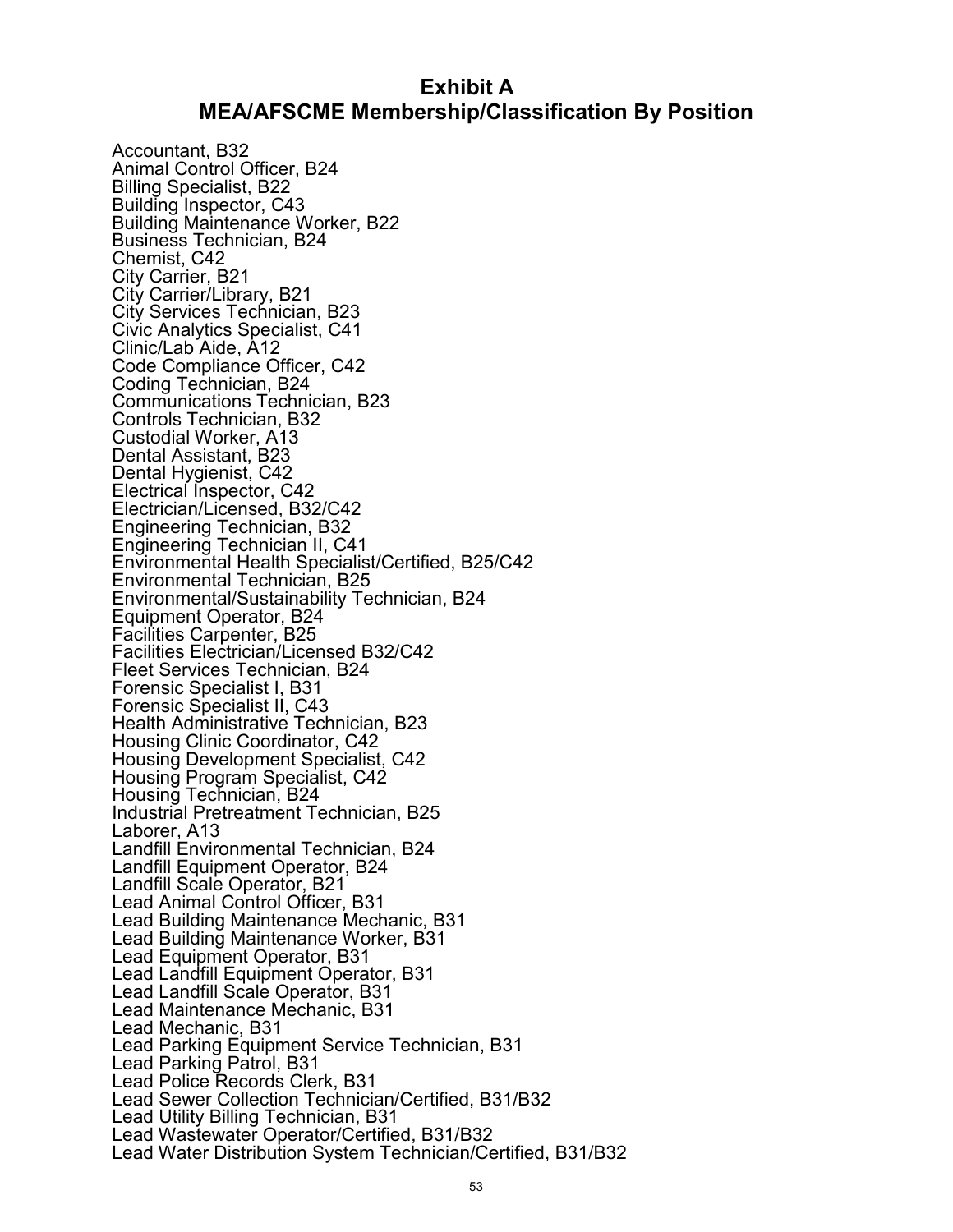Lead Water Operator/Certified, B31/B32 Library Associate, B25 Licensed Practical Nurse (LPN), B22 Line Worker, C42C Maintenance Mechanic, B25 Mechanic, B25 Mechanical Inspector, C42 Medical Assistant, B21 Mental Health Counselor, C43 Nurse Case Manager, C43 Park Caretaker, B31 Park Carpenter, B24 Park Forestry Caretaker, B31 Park Maintenance Mechanic, B25 Park Supply Specialist, B22 Park Technician, B24 Parking Administrative Technician, B23 Parking Patrol, B22 Parks and Recreation GEO Data Specialist, C41 Parts and Inventory Technician, B24 Parts Worker, B22 Patient Support Technician, A13 Permit Technician, B24 Planning and Zoning Specialist, C42 Plans Examiner, C42 Plumbing Inspector, C42 Police Evidence Technician, B22 Police Records Clerk, B21 Property Maintenance Inspector, C42 Public Health Scientist I, B25 Public Health Scientist II, C42 Purchasing Assistant, B24 Purchasing Specialist, B32 Radiology and Lab Technologist, B25 Real Estate Specialist, C42 Recreation Program Specialist, B25 Registered Nurse (RN), C43 Residential Plans Examiner, C41 Resource Recovery Technician, B24 Sewer Collection Technician, B24 Social Worker, B25/B31 (MSW) Street Logistics Specialist, B32 Street Logistics Technician, B24 Subdivision/Site Plan Checker, C41 Technical Clerk, B22 Technical Support Specialist, B32 Traffic Sign Technician, B24 Traffic Signal Technician, B31 Utility Billing Technician, B23 Utility Electrician, B32 Vehicle/Equipment Service Worker, B23 Wastewater Operator, B25 Water Distribution System Technician, B24 Water Operator, B25 Water Quality Analyst, B25 Water Service Technician, B23 Welder, B25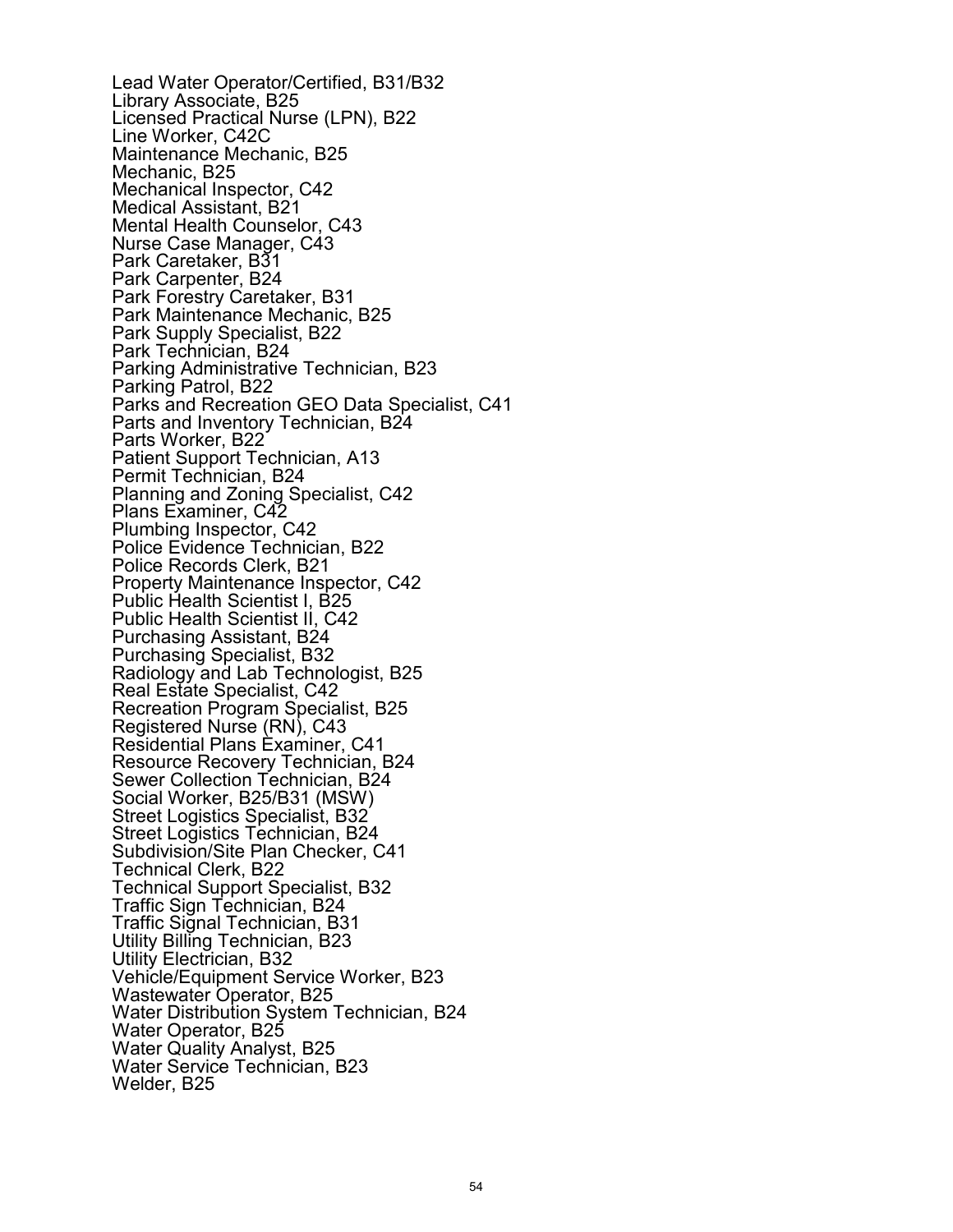## **Exhibit B Safety-Sensitive Positions**

<span id="page-58-0"></span>*"Safety-Sensitive Position: Any job position, regular or temporary, determined by the City which by the nature of the work involved is accompanied by such risk, that even a momentary lapse of attention could have serious consequences to the safety of the employee, coworkers, customers, the City, or the general public; and all employees of the City in positions requiring possession of a commercial driver's license (CDL); and all employees who hold a CDL for purposes of being temporarily assigned to perform safety-sensitive functions, even if a CDL is not required for their regular position."*

For purposes of the City's "Substance Abuse Prevention Policy," employees in the following positions with bold print are designated as "safety-sensitive" and would be subject to random drug and/or alcohol testing:

| Accountant                                       |
|--------------------------------------------------|
| <b>Animal Control Officer</b>                    |
| <b>Billing Specialist</b>                        |
| <b>Building Inspector</b>                        |
| <b>Building Maintenance Worker</b>               |
| <b>Business Technician</b>                       |
| <b>Chemist</b>                                   |
| <b>City Carrier</b>                              |
| <b>City Carrier/Library</b>                      |
| <b>City Services Technician</b>                  |
| <b>Civic Analytics Specialist</b>                |
| <b>Clinic/Lab Aide</b>                           |
| Code Compliance Officer                          |
| Coding Technician                                |
| <b>Communications Technician</b>                 |
| <b>Controls Technician</b>                       |
| <b>Custodial Worker</b>                          |
| <b>Dental Assistant</b>                          |
| <b>Dental Hygienist</b>                          |
| <b>Electrical Inspector</b>                      |
| <b>Electrician/Licensed CDL</b>                  |
| <b>Engineering Technician</b>                    |
| <b>Engineering Technician II</b>                 |
| <b>Environmental Health Specialist/Certified</b> |
| <b>Environmental Technician</b>                  |
| <b>Environmental/Sustainability Technician</b>   |
| <b>Equipment Operator CDL</b>                    |
| <b>Facilities Carpenter</b>                      |
| <b>Facilities Electrician/Licensed</b>           |
| <b>Fleet Services Technician</b>                 |
| <b>Forensic Specialist I and II</b>              |
| <b>Health Administrative Technician</b>          |
| <b>Housing Clinic Coordinator</b>                |
| <b>Housing Development Specialist</b>            |
| <b>Housing Program Specialist</b>                |
| <b>Housing Technician</b>                        |
| <b>Industrial Pretreatment Technician</b>        |
| <b>Laborer CDL</b>                               |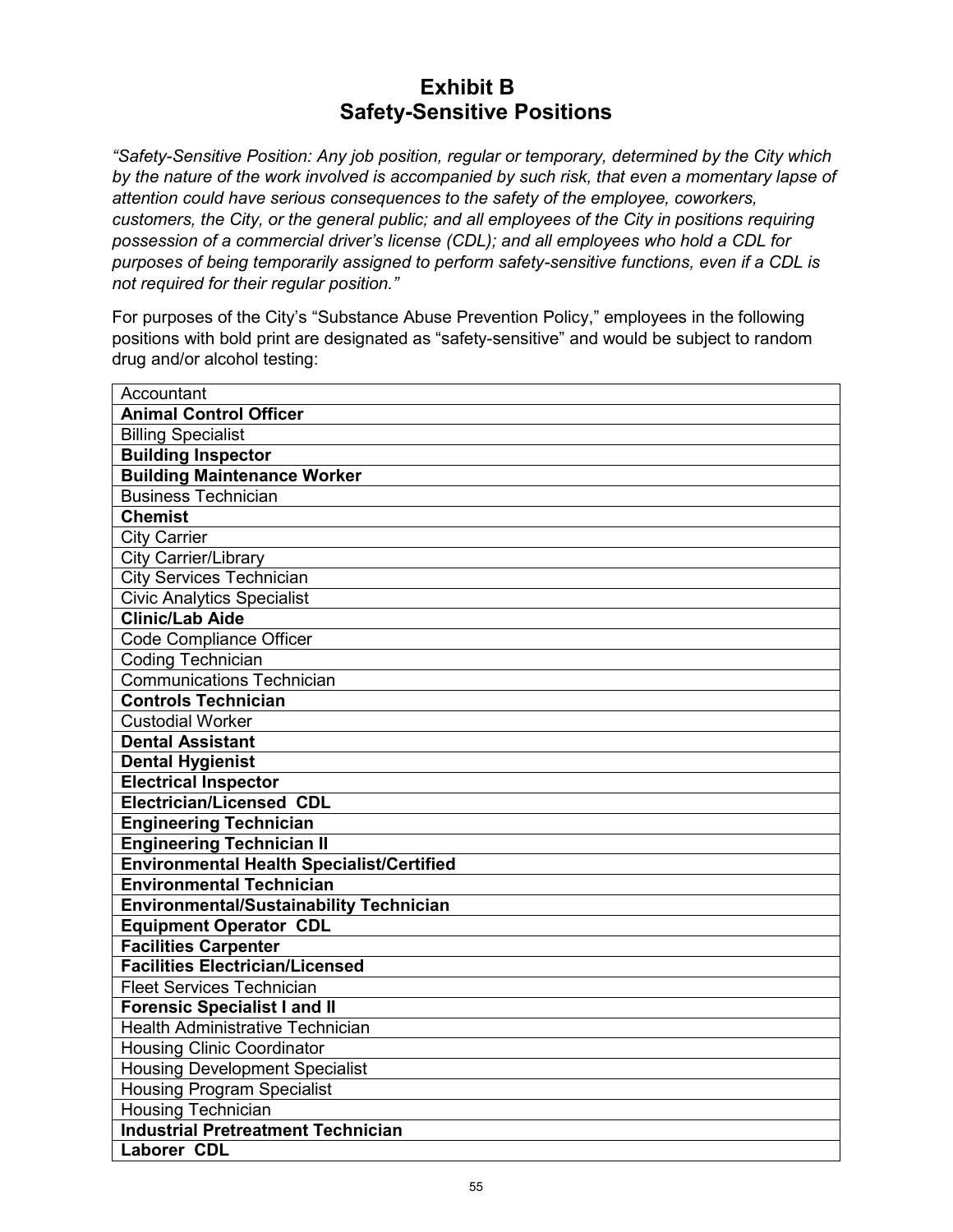| Landfill Environmental Technician (Landfill Pipeline Testing Program) |
|-----------------------------------------------------------------------|
| <b>Landfill Equipment Operator CDL</b>                                |
| <b>Landfill Scale Operator</b>                                        |
| <b>Lead Animal Control Officer</b>                                    |
| Lead Billing Cashier                                                  |
| <b>Lead Building Maintenance Mechanic</b>                             |
| <b>Lead Building Maintenance Worker</b>                               |
| <b>Lead Equipment Operator CDL</b>                                    |
| <b>Lead Landfill Equipment Operator CDL</b>                           |
| <b>Lead Landfill Scale Operator</b>                                   |
| <b>Lead Maintenance Mechanic CDL</b>                                  |
| <b>Lead Mechanic CDL</b>                                              |
| Lead Parking Equipment Service Technician                             |
| <b>Lead Parking Patrol</b>                                            |
| <b>Lead Police Records Clerk</b>                                      |
| <b>Lead Sewer Collection Technician/Certified CDL</b>                 |
| <b>Lead Wastewater Operator/Certified</b>                             |
|                                                                       |
| Lead Water Distribution System Technician/Certified CDL               |
| <b>Lead Water Operator/Certified</b>                                  |
| <b>Library Associate</b>                                              |
| <b>Licensed Practical Nurse</b>                                       |
| <b>Line Worker CDL</b>                                                |
| <b>Maintenance Mechanic CDL</b>                                       |
| <b>Mechanic CDL</b>                                                   |
| <b>Mechanical Inspector</b>                                           |
| <b>Medical Assistant</b>                                              |
| <b>Nurse Case Manager</b>                                             |
| <b>Park Caretaker CDL</b>                                             |
| <b>Park Carpenter</b>                                                 |
| <b>Park Forestry Caretaker CDL</b>                                    |
| <b>Park Maintenance Mechanic CDL</b>                                  |
| <b>Park Service Worker CDL</b>                                        |
| <b>Park Supply Specialist CDL</b>                                     |
| <b>Parking Patrol</b>                                                 |
| Parks and Recreation GEO Data Specialist                              |
| Parts and Inventory Technician                                        |
| <b>Parts Worker</b>                                                   |
| <b>Patient Support Technician</b>                                     |
| Permit Technician                                                     |
| <b>Planning and Zoning Specialist</b>                                 |
| <b>Plans Examiner</b>                                                 |
| <b>Plumbing Inspector</b>                                             |
| <b>Police Evidence Technician</b>                                     |
| <b>Police Records Clerk</b>                                           |
| <b>Property Maintenance Inspector</b>                                 |
| <b>Public Health Scientist I</b>                                      |
| <b>Public Health Scientist II</b>                                     |
| <b>Purchasing Assistant</b>                                           |
| <b>Purchasing Specialist</b>                                          |
| <b>Radiology and Lab Technologist</b>                                 |
| <b>Real Estate Specialist</b>                                         |
| <b>Recreation Program Specialist</b>                                  |
| <b>Registered Nurse</b>                                               |
|                                                                       |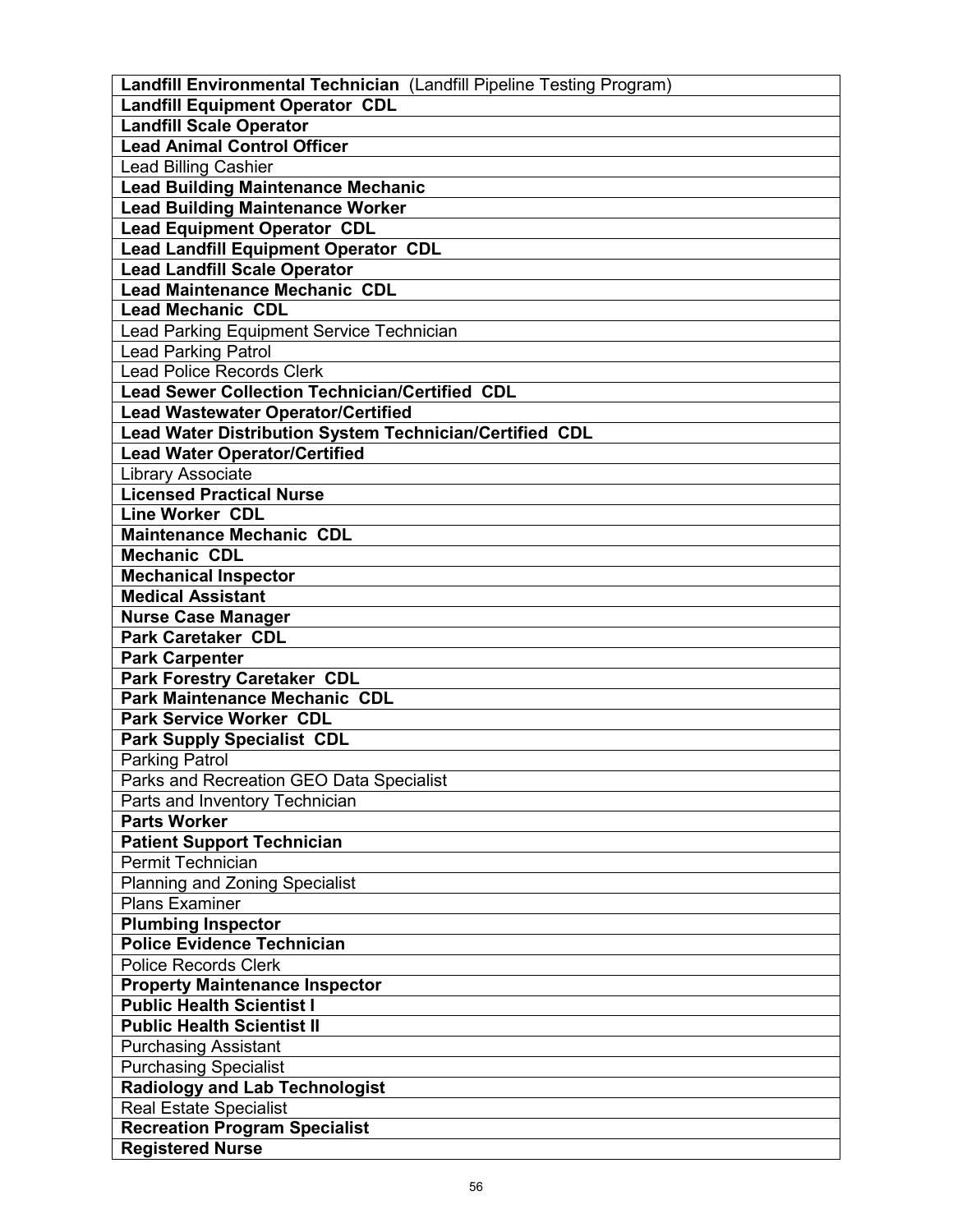| <b>Resource Recovery Technician CDL</b>         |
|-------------------------------------------------|
| <b>Sewer Collection Technician CDL</b>          |
| Social Worker                                   |
| <b>Street Logistics Specialist</b>              |
| <b>Street Logistics Technician</b>              |
| Subdivision/Site Plan Checker                   |
| <b>Technical Clerk</b>                          |
| <b>Technical Support Specialist</b>             |
| <b>Traffic Sign Technician CDL</b>              |
| <b>Traffic Signal Technician CDL</b>            |
| Utilities Services Technician                   |
| <b>Utility Electrician CDL</b>                  |
| Vehicle/Equipment Service Worker CDL            |
| <b>Wastewater Operator</b>                      |
| <b>Water Distribution System Technician CDL</b> |
| <b>Water Operator</b>                           |
| <b>Water Quality Analyst</b>                    |
| <b>Water Service Technician CDL</b>             |
| <b>Welder CDL</b>                               |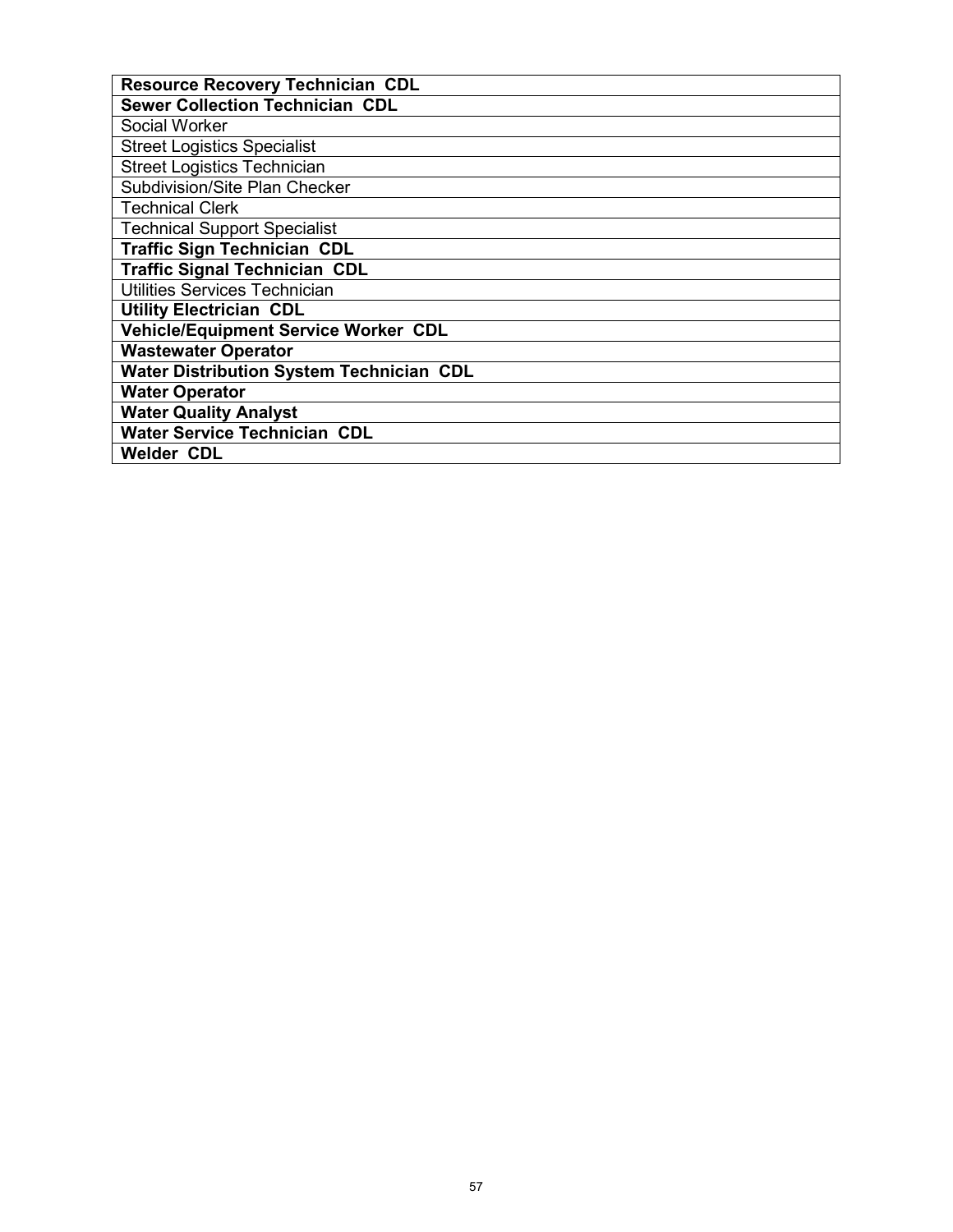## **Exhibit C MEA/AFSCME Stewards**

<span id="page-61-0"></span>

| <b>Department</b>                                   | <b>No. of Stewards</b> |
|-----------------------------------------------------|------------------------|
| Innovation and Technology                           |                        |
| Finance                                             | 2                      |
| <b>Fire Rescue</b>                                  |                        |
| Health                                              |                        |
| Library                                             | 3                      |
| <b>Parks and Recreation</b>                         | 4                      |
| <b>Planning and Development Services</b>            | $\overline{2}$         |
| Police                                              |                        |
| <b>Public Works:</b>                                |                        |
| Electric/Light                                      |                        |
| Engineering                                         |                        |
| Landfill                                            |                        |
| Fleet                                               | 2                      |
| <b>Street</b>                                       | 2                      |
| Water Purification (Water Service, Utility Billing) | 3                      |
| <b>Water Reclamation</b>                            | 2                      |
|                                                     |                        |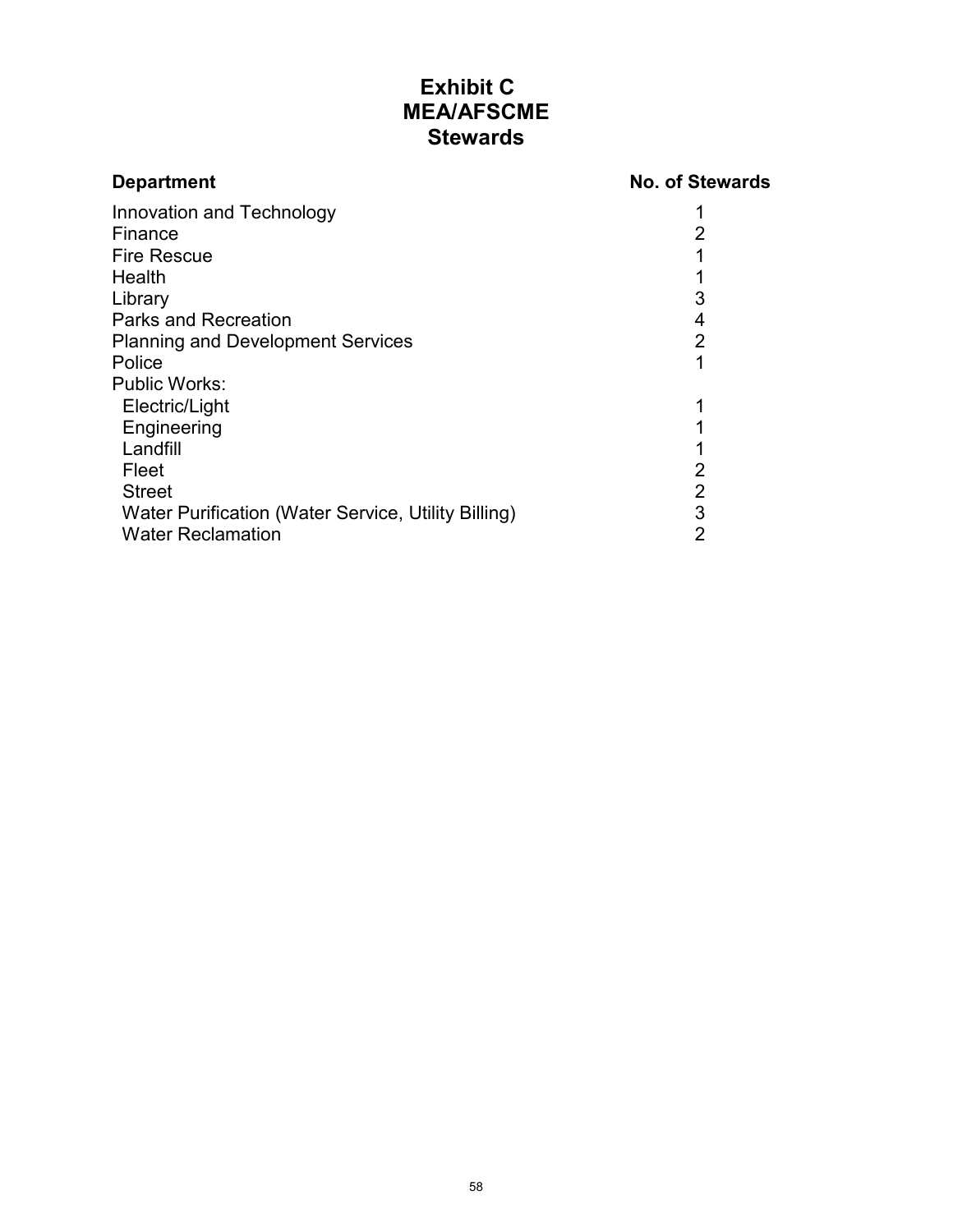## **Exhibit D Application for Membership**

#### <span id="page-62-0"></span>Application For Membership in "The American Federation of State, County, and Municipal Employees, AFL-CIO, Local 519, Sioux Falls, SD

| $\mathbf{I}$<br>(Name of Employee)<br>of this Union and the rules and orders of the officers thereof. | hereby apply for membership in the American Federation of<br>State, County and Municipal Employees, AFL-CIO, Local 519. I hereby State that I am an employee of the<br>City of Sioux Falls, South Dakota, under Civil Service Rules. I hereby agree to be bound by the By-Laws |
|-------------------------------------------------------------------------------------------------------|--------------------------------------------------------------------------------------------------------------------------------------------------------------------------------------------------------------------------------------------------------------------------------|
| I am hereby informed that the dues of the Union are \$ per pay period.                                |                                                                                                                                                                                                                                                                                |
|                                                                                                       |                                                                                                                                                                                                                                                                                |
|                                                                                                       |                                                                                                                                                                                                                                                                                |
| Amount Paid \$                                                                                        | Payroll Deduction                                                                                                                                                                                                                                                              |
|                                                                                                       | Signature:                                                                                                                                                                                                                                                                     |
|                                                                                                       | (Recommended by: who is a Union Member is good standing.)                                                                                                                                                                                                                      |
|                                                                                                       |                                                                                                                                                                                                                                                                                |
|                                                                                                       | Employee ID Number<br>Consumer Changes Consumer School Stept by Secretary/Treasurer of Local 519.                                                                                                                                                                              |
|                                                                                                       |                                                                                                                                                                                                                                                                                |
| Local Union Number.                                                                                   | Date                                                                                                                                                                                                                                                                           |
| Applicant's Name                                                                                      | (Please Print Name)                                                                                                                                                                                                                                                            |
| Home Address (Street) (Street)                                                                        |                                                                                                                                                                                                                                                                                |
|                                                                                                       |                                                                                                                                                                                                                                                                                |
| Home Phone Number                                                                                     | Social Security Number                                                                                                                                                                                                                                                         |
|                                                                                                       | Employer: City of Sioux Falls: Department Classification Classification                                                                                                                                                                                                        |
|                                                                                                       | Worksite(place) Work Phone Number                                                                                                                                                                                                                                              |
| to promote and protect my economic welfare.                                                           | I, the undersigned, hereby designate the American Federation of State, County, and Municipal Employees,<br>AFL-CIO, as my duly chosen and authorized representative on matters relating to my employment in order                                                              |
| Signature of Applicant                                                                                |                                                                                                                                                                                                                                                                                |
| Received (Recommended by):                                                                            |                                                                                                                                                                                                                                                                                |
| This section is sent into AFSCME State Council 59                                                     |                                                                                                                                                                                                                                                                                |
|                                                                                                       | Authorization for Payroll Deduction<br>Sioux Falls/AFSCME Local 519                                                                                                                                                                                                            |

To the City of Sioux Falls, SD, I Hereby authorize and direct the City of Sioux Falls, SD, to deduct from my wages each pay period for regular membership dues to be paid to AFSCME State Council 59 Treasurer for the purpose of centralized dues collection, and then dispersed to the elected Treasurer of Sioux Falls AFSCME Local 519.

Date

**Signature of Applicant** 

This section is given to the City of Sioux Falls to authorize payroll deduction by the terms of Article 3 of this contract.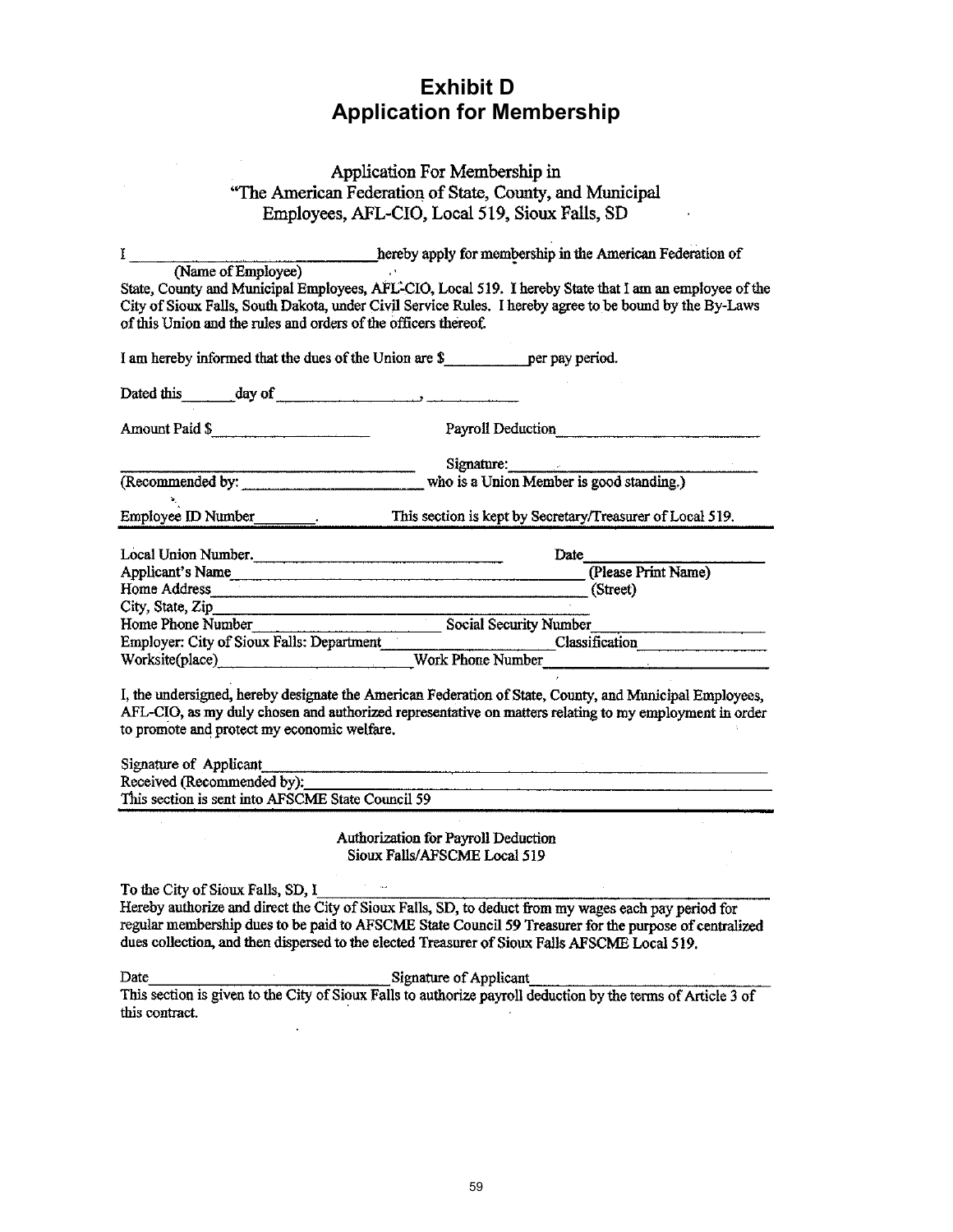## **Exhibit E City of Sioux Falls Pay Grades**

# **City of Sioux Falls 2021 Pay Grades**

(effective 1-11-2021)

<span id="page-63-0"></span>

| Grade/Grp |       |       | <b>General</b> |       |       |       |       |       |       |       |
|-----------|-------|-------|----------------|-------|-------|-------|-------|-------|-------|-------|
|           |       | $-1-$ | $-2-$          | -3-   | -4-   | -5-   | -6-   | -7-   | -8-   | -9-   |
| 1122      | (A12) | 15.09 | 15.61          | 16.14 | 16.72 | 17.28 | 17.91 | 18.49 | 19.15 | 19.78 |
| 1132      | (A13) | 16.19 | 16.77          | 17.35 | 17.97 | 18.61 | 19.25 | 19.96 | 20.65 | 21.36 |
| 2212      | (B21) | 17.08 | 17.73          | 18.34 | 19.06 | 19.71 | 20.43 | 21.19 | 21.92 | 22.74 |
| 222 2     | (B22) | 17.77 | 18.46          | 19.15 | 19.86 | 20.61 | 21.36 | 22.17 | 22.97 | 23.84 |
| 2232      | (B23) | 18.51 | 19.21          | 19.97 | 20.73 | 21.49 | 22.35 | 23.21 | 24.07 | 24.98 |
| 224 2     | (B24) | 20.46 | 21.27          | 22.13 | 22.96 | 23.86 | 24.84 | 25.77 | 26.82 | 27.85 |
| 225 2     | (B25) | 22.11 | 22.96          | 23.93 | 24.87 | 25.89 | 26.92 | 27.99 | 29.11 | 30.31 |
| 2312      | (B31) | 22.97 | 23.94          | 24.91 | 25.94 | 27.02 | 28.12 | 29.27 | 30.47 | 31.71 |
| 232 2     | (B32) | 23.98 | 24.98          | 26.05 | 27.14 | 28.28 | 29.46 | 30.73 | 31.98 | 33.30 |
| 3412      | (C41) | 25.77 | 26.92          | 28.07 | 29.27 | 30.53 | 31.85 | 33.19 | 34.62 | 36.12 |
| 342 2     | (C42) | 26.94 | 28.11          | 29.36 | 30.59 | 31.94 | 33.36 | 34.83 | 36.35 | 37.98 |
| 342 2 C   | (C42) | 33.36 | 34.83          | 36.35 | 37.98 |       |       |       |       |       |
| 343 2     | (C43) | 28.11 | 29.39          | 30.64 | 32.02 | 33.49 | 34.98 | 36.56 | 38.14 | 39.88 |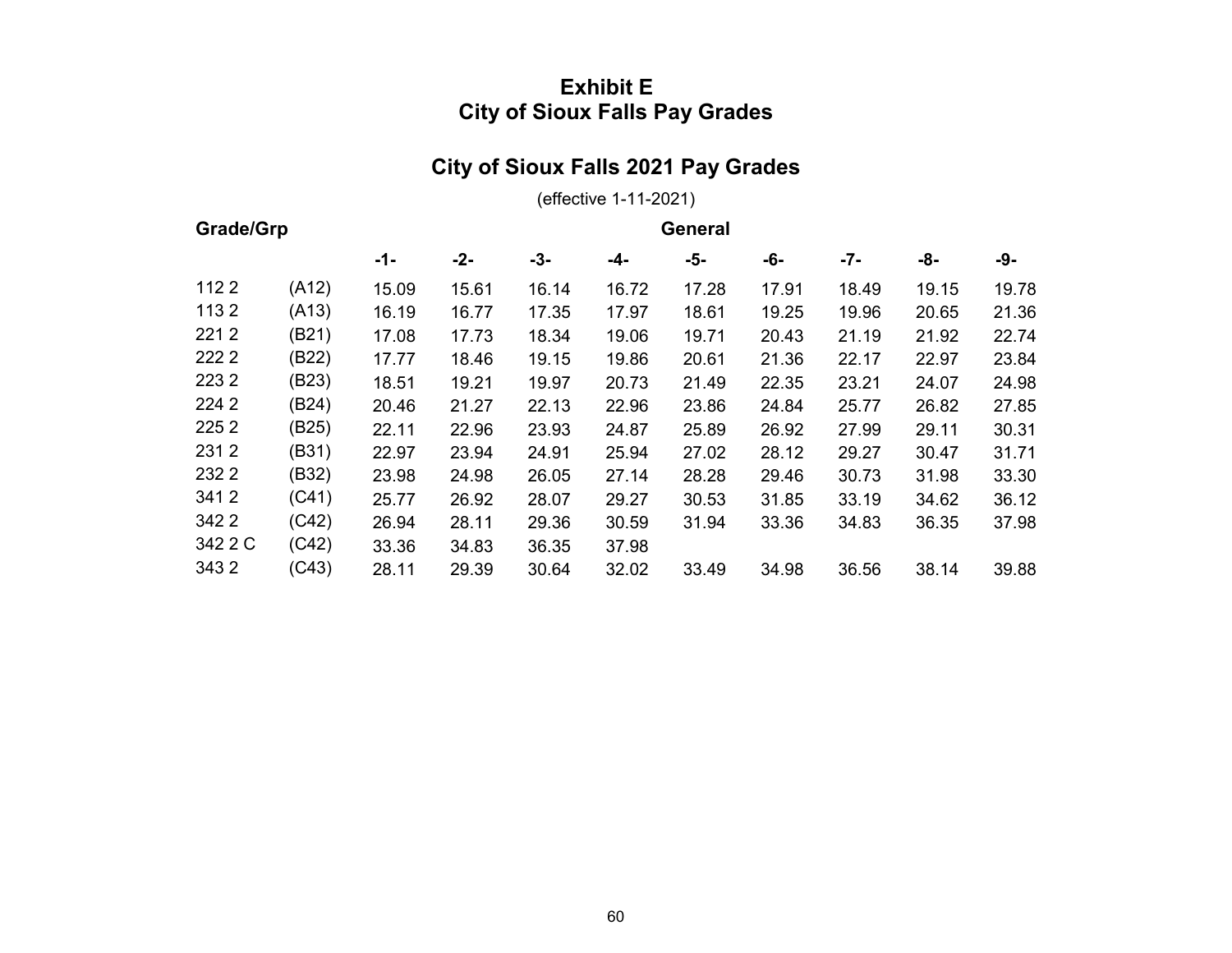# **City of Sioux Falls 2022 Pay Grades**

(Effective 1-10-2022)

| Grade/Grp |       |       |       | General |       |       |       |       |       |       |
|-----------|-------|-------|-------|---------|-------|-------|-------|-------|-------|-------|
|           |       | -1-   | $-2-$ | $-3-$   | -4-   | -5-   | -6-   | -7-   | -8-   | -9-   |
| 1122      | (A12) | 15.47 | 16.00 | 16.54   | 17.14 | 17.71 | 18.36 | 18.95 | 19.63 | 20.27 |
| 1132      | (A13) | 16.59 | 17.19 | 17.78   | 18.42 | 19.08 | 19.73 | 20.46 | 21.17 | 21.89 |
| 2212      | (B21) | 17.51 | 18.17 | 18.80   | 19.54 | 20.20 | 20.94 | 21.72 | 22.47 | 23.31 |
| 222 2     | (B22) | 18.21 | 18.92 | 19.63   | 20.36 | 21.13 | 21.89 | 22.72 | 23.54 | 24.44 |
| 2232      | (B23) | 18.97 | 19.69 | 20.47   | 21.25 | 22.03 | 22.91 | 23.79 | 24.67 | 25.60 |
| 224 2     | (B24) | 20.97 | 21.80 | 22.68   | 23.53 | 24.46 | 25.46 | 26.41 | 27.49 | 28.55 |
| 225 2     | (B25) | 22.66 | 23.53 | 24.53   | 25.49 | 26.54 | 27.59 | 28.69 | 29.84 | 31.07 |
| 2312      | (B31) | 23.54 | 24.54 | 25.53   | 26.59 | 27.70 | 28.82 | 30.00 | 31.23 | 32.50 |
| 232 2     | (B32) | 24.58 | 25.60 | 26.70   | 27.82 | 28.99 | 30.20 | 31.50 | 32.78 | 34.13 |
| 3412      | (C41) | 26.41 | 27.59 | 28.77   | 30.00 | 31.29 | 32.65 | 34.02 | 35.49 | 37.02 |
| 342 2     | (C42) | 27.61 | 28.81 | 30.09   | 31.35 | 32.74 | 34.19 | 35.70 | 37.26 | 38.93 |
| 342 2 C   | (C42) | 34.19 | 35.70 | 37.26   | 38.93 |       |       |       |       |       |
| 343 2     | (C43) | 28.81 | 30.12 | 31.41   | 32.82 | 34.33 | 35.85 | 37.47 | 39.09 | 40.88 |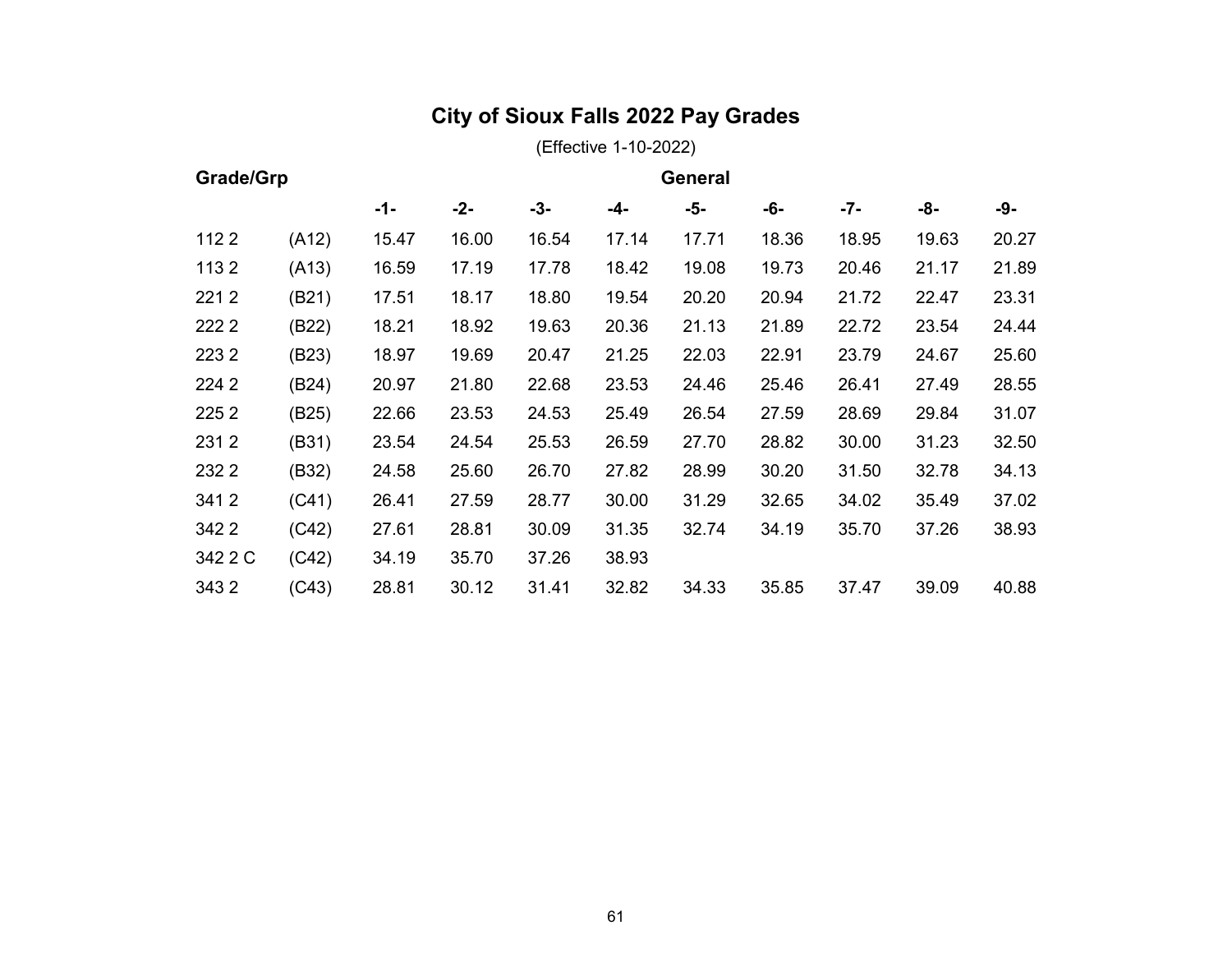# **City of Sioux Falls 2023 Pay Grades**

(Effective 1-9-2023)

|         | Grade/Grp<br><b>General</b> |       |       |       |       |       |       |       |       |       |
|---------|-----------------------------|-------|-------|-------|-------|-------|-------|-------|-------|-------|
|         |                             | $-1-$ | -2-   | $-3-$ | -4-   | -5-   | -6-   | $-7-$ | -8-   | -9-   |
| 1122    | (A12)                       | 15.93 | 16.48 | 17.04 | 17.65 | 18.24 | 18.91 | 19.52 | 20.22 | 20.88 |
| 1132    | (A13)                       | 17.09 | 17.71 | 18.31 | 18.97 | 19.65 | 20.32 | 21.07 | 21.81 | 22.55 |
| 2212    | (B21)                       | 18.04 | 18.72 | 19.36 | 20.13 | 20.81 | 21.57 | 22.37 | 23.14 | 24.01 |
| 222 2   | (B22)                       | 18.76 | 19.49 | 20.22 | 20.97 | 21.76 | 22.55 | 23.40 | 24.25 | 25.17 |
| 2232    | (B23)                       | 19.54 | 20.28 | 21.08 | 21.89 | 22.69 | 23.60 | 24.50 | 25.41 | 26.37 |
| 224 2   | (B24)                       | 21.60 | 22.45 | 23.36 | 24.24 | 25.19 | 26.22 | 27.20 | 28.31 | 29.41 |
| 225 2   | (B25)                       | 23.34 | 24.24 | 25.27 | 26.25 | 27.34 | 28.42 | 29.55 | 30.74 | 32.00 |
| 2312    | (B31)                       | 24.25 | 25.28 | 26.30 | 27.39 | 28.53 | 29.68 | 30.90 | 32.17 | 33.48 |
| 232 2   | (B32)                       | 25.32 | 26.37 | 27.50 | 28.65 | 29.86 | 31.11 | 32.45 | 33.76 | 35.15 |
| 3412    | (C41)                       | 27.20 | 28.42 | 29.63 | 30.90 | 32.23 | 33.63 | 35.04 | 36.55 | 38.13 |
| 342 2   | (C42)                       | 28.44 | 29.67 | 30.99 | 32.29 | 33.72 | 35.22 | 36.77 | 38.38 | 40.10 |
| 342 2 C | (C42)                       | 35.22 | 36.77 | 38.38 | 40.10 |       |       |       |       |       |
| 3432    | (C43)                       | 29.67 | 31.02 | 32.35 | 33.80 | 35.36 | 36.93 | 38.59 | 40.26 | 42.11 |